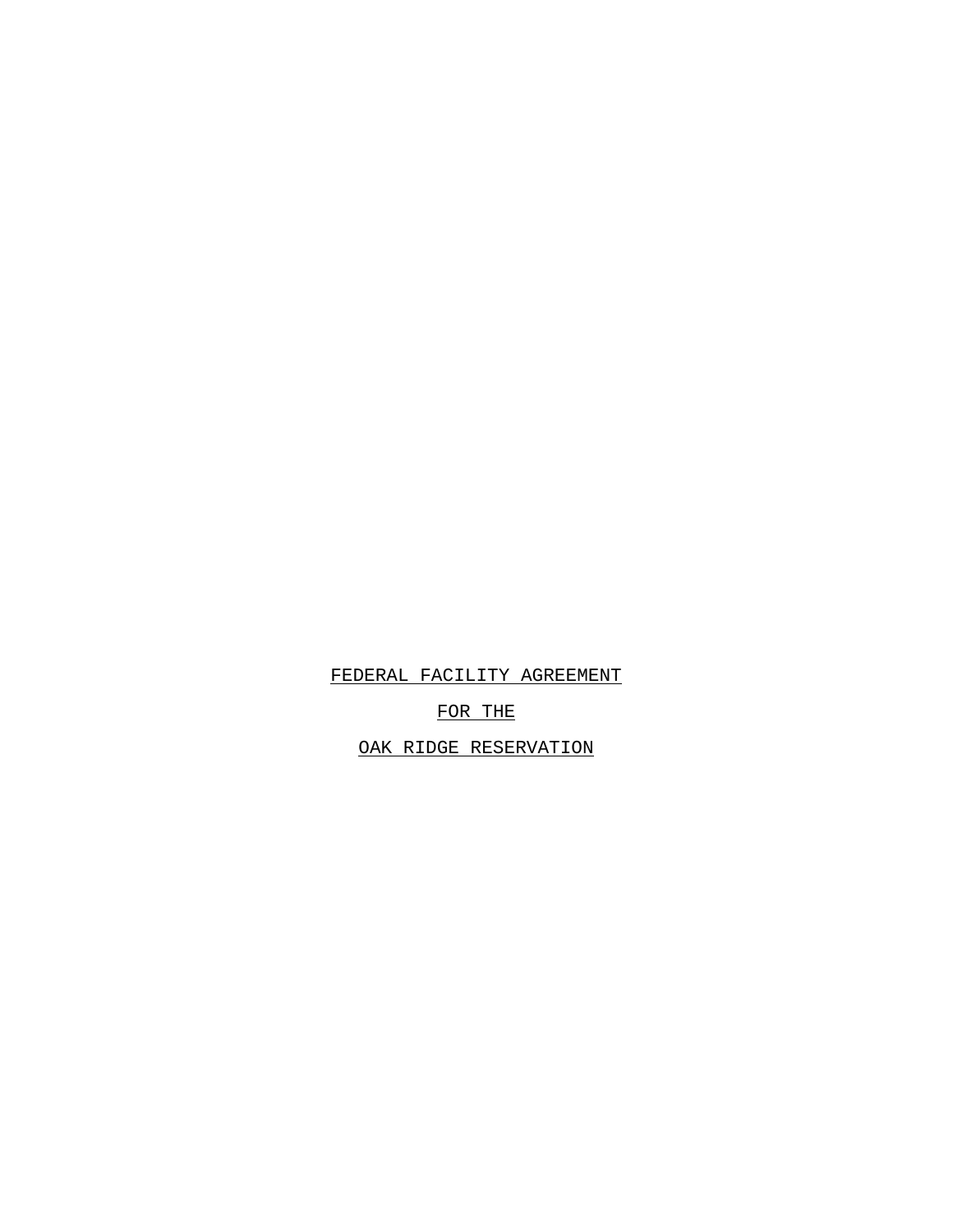## TABLE OF CONTENTS

## SECTION PAGE

| Ι.          | Jurisdiction<br>1<br>$\overline{3}$                                          |
|-------------|------------------------------------------------------------------------------|
| TT.         | 11                                                                           |
| III.<br>IV. | Purposes of Agreement<br>14                                                  |
| V.          | RCRA/CERCLA Coordination<br>16                                               |
|             | Stipulated Facts<br>Stipulated Determinations                                |
| VI.         | 17                                                                           |
| VII.        | 19                                                                           |
| VIII.       | Site Description<br>Low-Level Radioactive Waste Tank System(s)<br>19         |
| IX.         | 21                                                                           |
| Χ.          | 31<br>Site Evaluation(s)<br>Remedial Investigation(s)/Feasibility Study(s) . |
| XI.         | 32                                                                           |
| XII.        | 33<br>Operable Unit(s) $\ldots$ $\ldots$ $\ldots$ $\ldots$ $\ldots$ $\ldots$ |
| XIII.       | 33<br>Removal Actions                                                        |
| XIV.        | Remedial Action Plan(s)/Record(s) of Decision<br>34                          |
| XV.         | Remedial Design(s)/Remedial Action(s)<br>35                                  |
| XVI.        | 36<br>Deliverables                                                           |
| XVII.       | 36                                                                           |
| XVIII.      | Scoping Work Priorities<br>36                                                |
| XIX.        | 37<br>Timetables and Deadlines                                               |
| XX.         | Additional Work<br>39                                                        |
| XXI.        | Review/Comment on Draft/Final Documents<br>40                                |
| XXII.       | 49                                                                           |
| XXIII.      | 51<br>Creation of Danger                                                     |
| XXIV.       | 52                                                                           |
| XXV.        | Notification<br>53                                                           |
| XXVI.       | 54<br>Resolution of Disputes                                                 |
| XXVII.      | 58<br>Designated Project Managers                                            |
| XXVIII.     | Quality Assurance/Sampling Availability/Data                                 |
|             | 59                                                                           |
| XXIX.       | Access/Data/Document Availability<br>60                                      |
| XXX.        | 62                                                                           |
| XXXI.       | Five Year Review<br>65                                                       |
| XXXII.      | Retention of Records<br>66                                                   |
| XXXIII.     | Administrative Record<br>67                                                  |
| XXXIV.      | Public Participation<br>68                                                   |
| XXXV.       | 69<br>Recovery of Expenses                                                   |
| XXXVI.      | Claims and Publication<br>71                                                 |
| XXXVII      | 72<br>Order of Preference                                                    |
| XXXVIII.    | 72<br>Funding                                                                |
| XXXIX.      | Compliance with Laws<br>75                                                   |
| XL.         | 75<br>Force Majeure                                                          |
| XLI.        | Modification of Agreement<br>77                                              |
| XLII.       | Covenant Not to Sue/Reservation of Rights<br>78                              |
| XLIII.      | Property Transfer<br>80                                                      |
| XLIV.       | Stipulated Penalties<br>80                                                   |
| XLV.        | 83                                                                           |
| XLVI.       | 85                                                                           |
| XLVII.      | 86<br>Effective Date                                                         |
|             |                                                                              |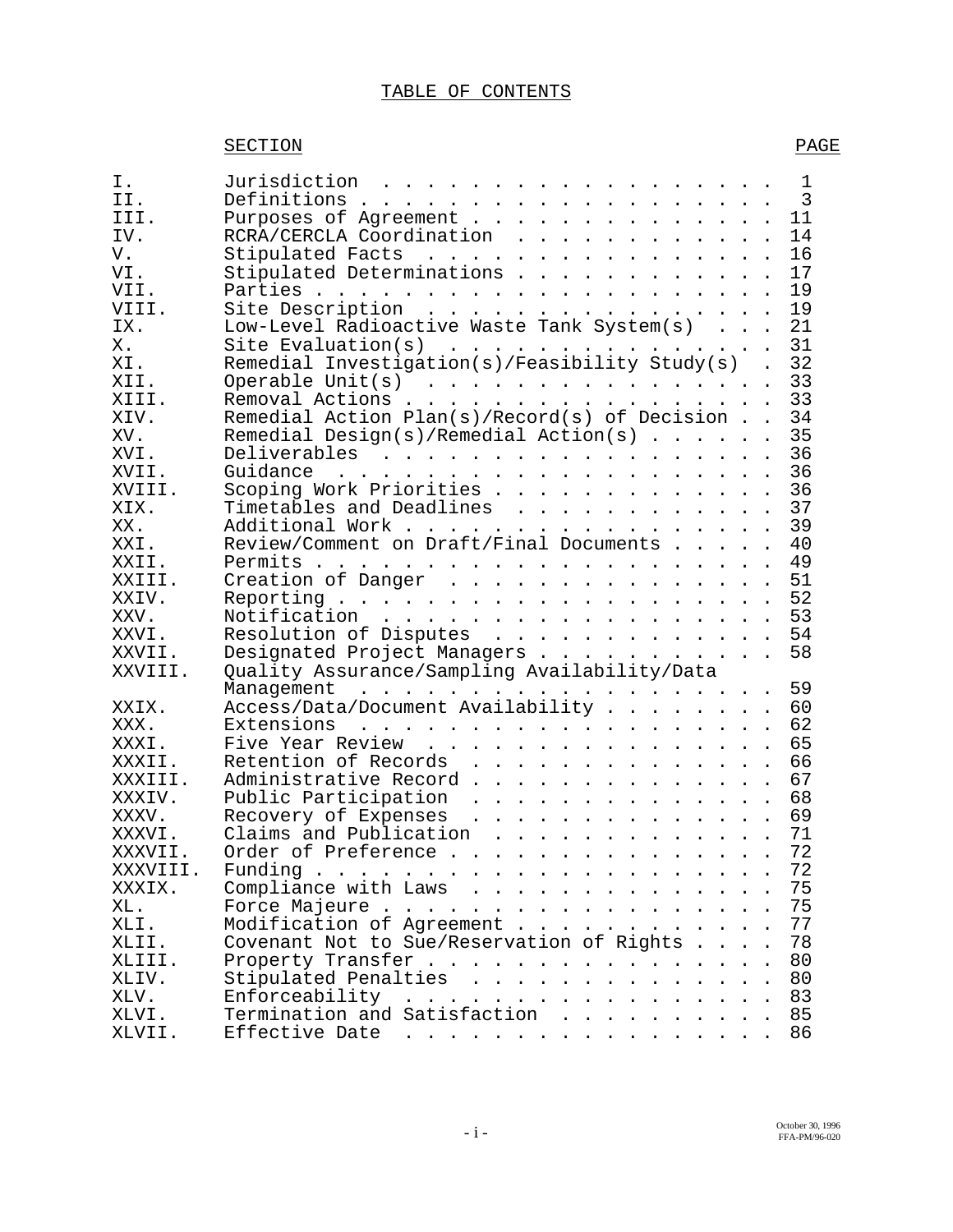## APPENDICES

| Low-Level Radioactive Waste Tank Systems  |
|-------------------------------------------|
|                                           |
|                                           |
|                                           |
|                                           |
|                                           |
| FY+3 Non-Enforceable Projected Milestones |
|                                           |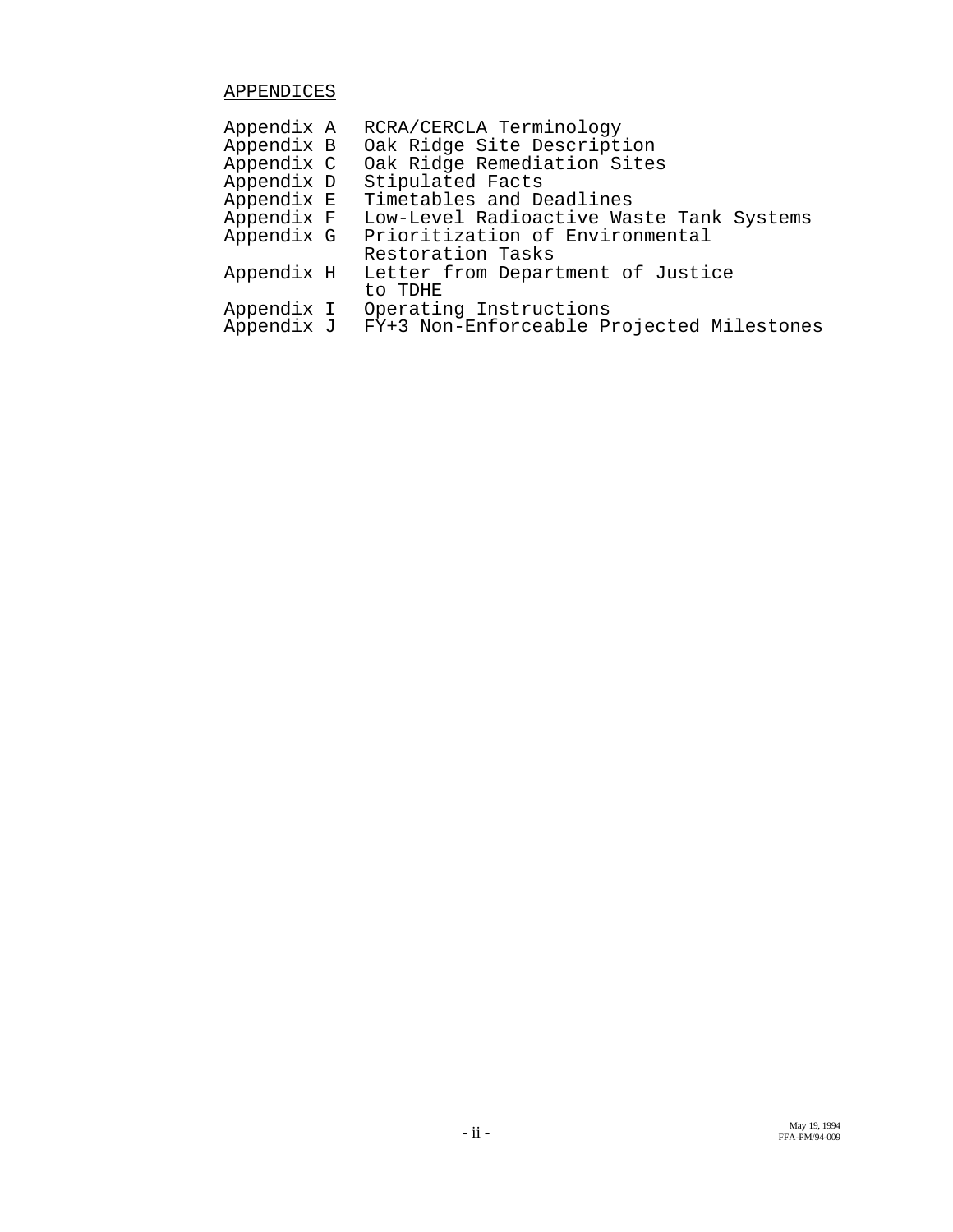#### THE UNITED STATES ENVIRONMENTAL PROTECTION AGENCY

## REGION IV

#### AND

#### THE UNITED STATES DEPARTMENT OF ENERGY

#### AND

### THE TENNESSEE DEPARTMENT OF HEALTH AND ENVIRONMENT

| THE MATTER OF:        |                |                               |
|-----------------------|----------------|-------------------------------|
|                       |                |                               |
| The U. S. Department  | $\overline{a}$ | FEDERAL FACILITY AGREEMENT    |
| of Energy's           |                | UNDER SECTION 120 OF CERCLA   |
|                       |                | AND SECTIONS 3008(h) AND 6001 |
| OAK RIDGE RESERVATION |                | OF RCRA                       |
|                       |                |                               |
|                       |                | Docket No. 89-04-FF           |

Based upon the information available to the Parties on the effective date of this FEDERAL FACILITY AGREEMENT (Agreement), and without trial or adjudication of any issues of fact or law, the Parties agree as follows:

### I. JURISDICTION

A. Each Party is entering into this Agreement pursuant to the following authorities:

1. The U. S. Environmental Protection Agency (EPA),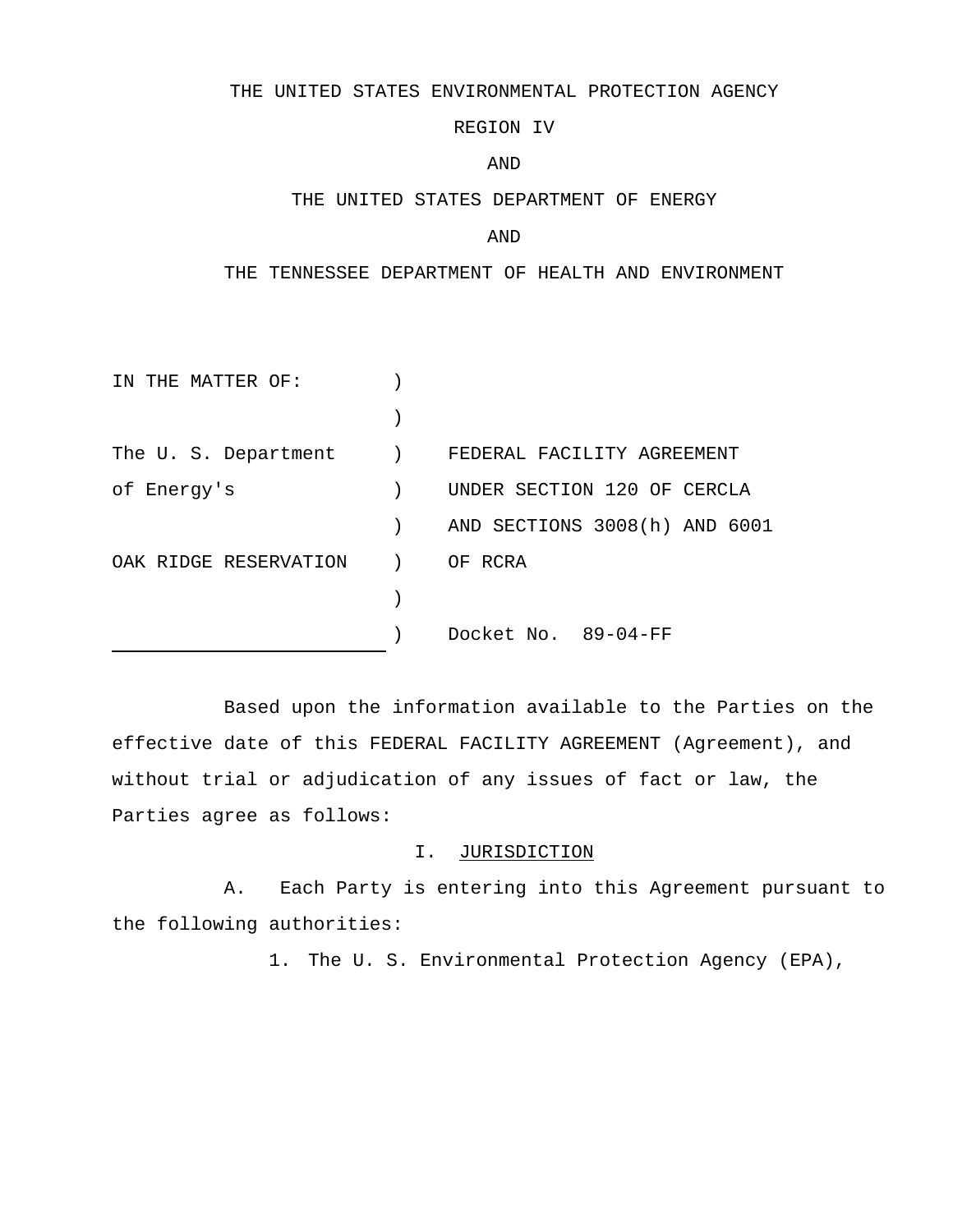Region IV, enters into those portions of this Agreement that relate to the remedial investigation/feasibility study (RI/FS) pursuant to Section  $120(e)(1)$  of the Comprehensive Environmental Response, Compensation, and Liability Act of 1980 (CERCLA),

42 U.S.C. § 9620(e)(1), as amended by the Superfund Amendments and Reauthorization Act of 1986 (SARA), Pub. L. 99-499 (hereinafter jointly referred to as CERCLA) and Sections 3008(h) and 6001 of the Resource Conservation and Recovery Act (RCRA), 42 U.S.C. §§ 6928(h) and 6961, as amended by the Hazardous and Solid Waste Amendments of 1984 (HSWA) (hereinafter jointly referred to as RCRA) and Executive Order 12580;

2. The EPA, Region IV, enters into those portions of this Agreement that relate to operable units and final remedial actions pursuant to Section 120(e)(2) of CERCLA, Sections 3008(h) and 6001 of RCRA and Executive Order 12580;

3. The U. S. Department of Energy (DOE) enters into those portions of this Agreement that relate to the RI/FS pursuant to Section  $120(e)(1)$  of CERCLA, Sections  $3008(h)$  and  $6001$  of RCRA, Executive Order 12580, the National Environmental Policy Act, 42 U.S.C. § 4321, and the Atomic Energy Act of 1954 (AEA), as amended, 42 U.S.C. § 2201;

4. The DOE enters into those portions of this Agreement that relate to operable units and final remedial actions pursuant to Section  $120(e)(2)$  of CERCLA, Sections  $3008(h)$  and  $6001$  of RCRA, Executive Order 12580, and the AEA;

5. The DOE will take all necessary actions in order

 $-2-$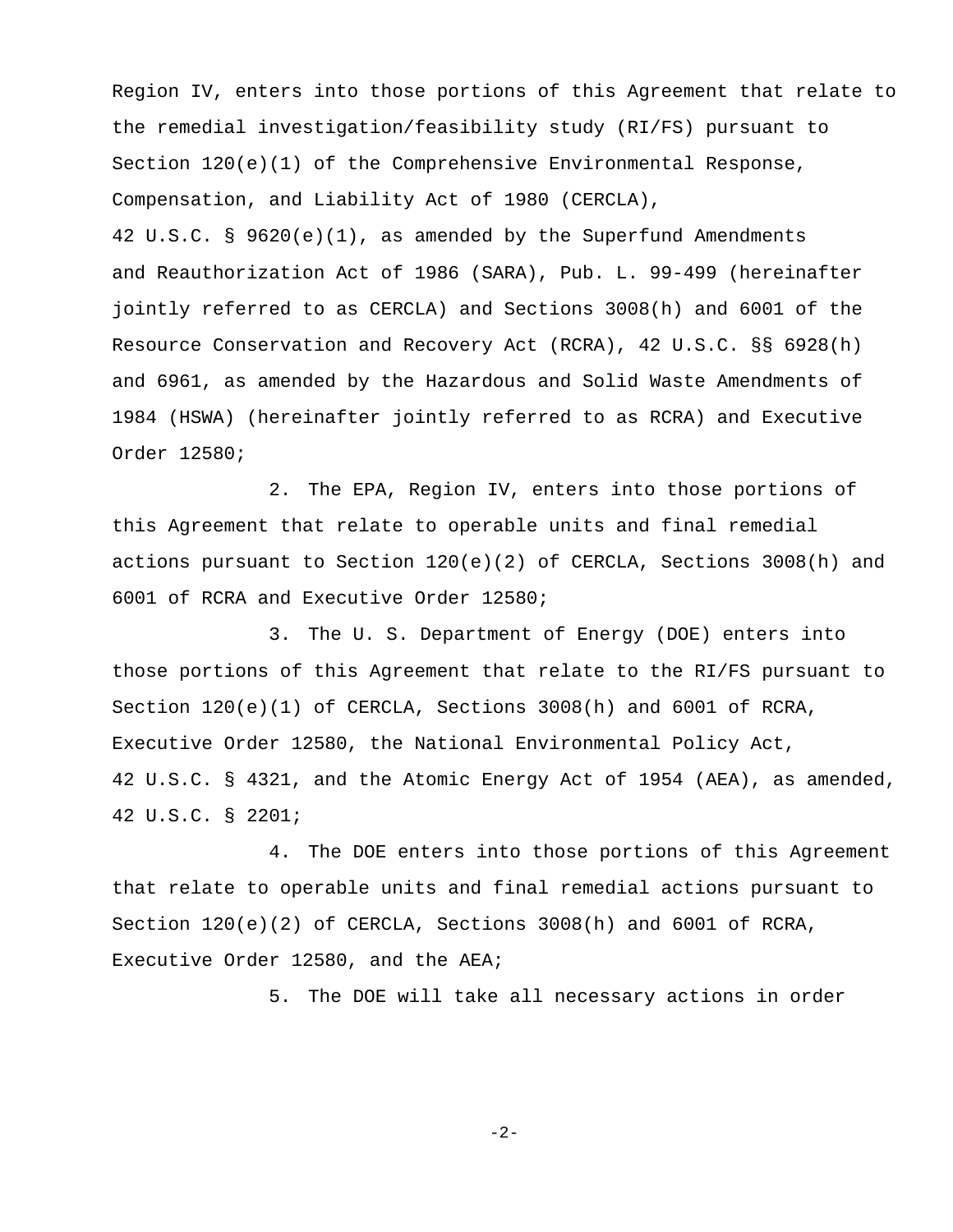to fully effectuate the terms of this Agreement, including undertaking response actions at the Oak Ridge Site (including areas located off the Oak Ridge Reservation) in accordance with Federal and State applicable or relevant and appropriate laws, standards, limitations, criteria, and requirements to the extent consistent with CERCLA.

6. The Tennessee Department of Environment and Conservation (TDEC) enters into this Agreement pursuant to Sections 120(f) and 121(f) of CERCLA and the Tennessee Code Annotated Sections 68-46-101, et seq. and 68-46-201, et seq.

B. The Oak Ridge Site was included by EPA on the Federal Agency Hazardous Waste Compliance Docket established under Section 120 of CERCLA, 42 U.S.C. § 9620, 53 Federal Register 4280 (February 12, 1988). The EPA proposed the Oak Ridge Site for inclusion on the NPL in Update Nine to the NPL published on July 14, 1989 at 54 Federal Register 29820. The EPA finalized the Oak Ridge Site on the NPL on November 21, 1989 at 54 Federal Register 48184. The Parties intend that this Agreement shall satisfy the requirements for an interagency agreement under Section 120 of CERCLA, 42 U.S.C. § 9620, for the Oak Ridge Site.

#### II. DEFINITIONS

Except as provided below or otherwise explicitly stated herein, the definitions provided in CERCLA and the National Oil and Hazardous Substances Pollution Contingency Plan, 40 C.F.R. Part 300 (hereinafter the National Contingency Plan or NCP), shall control the meaning of the terms used in this Agreement. This

 $-3-$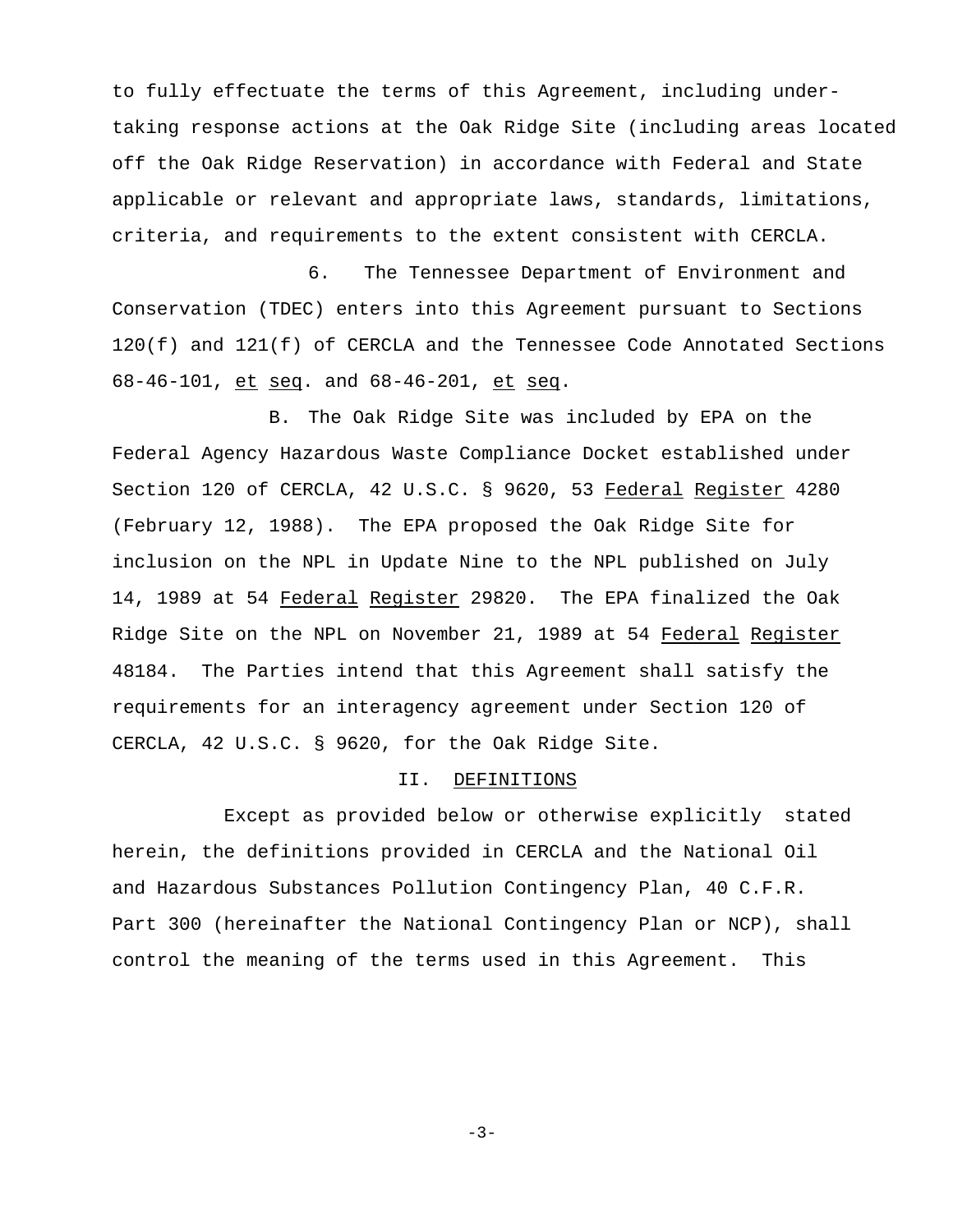Agreement references documents required by the DOE's RCRA permit. Appendix A to this Agreement identifies those documents and their CERCLA counterparts. Any references to the documents or terms identified in Appendix A shall also include the corresponding RCRA or CERCLA document.

In addition, the following definitions are used for purposes of this Agreement. If any of the following terms are amended by revisions to the NCP after the effective date of this Agreement, the revised NCP definition shall control the meaning of that term.

A. Additional Work shall mean any work agreed upon by the Parties under Section XX (Additional Work) to this Agreement.

B. Atomic Energy Act (AEA) shall mean the Atomic Energy Act of 1954, as amended, 42 U.S.C. §§ 2011, et seq.

C. Agreement shall mean this document and shall include all Appendices to this document referred to herein. All such Appendices shall be appended to and made an enforceable part of this Agreement.

D. Applicable State Laws shall include but not be limited to all laws determined to be applicable or relevant and appropriate requirements (ARARs). It is recognized that in some instances in which this phrase is used, there may be no applicable State laws.

E. ARAR(s) shall mean "legally applicable" or "relevant and appropriate" laws, standards, requirements, criteria, or limitations as those terms are used in Section 121(d) of CERCLA, 42 U.S.C. § 9621(d).

 $-4-$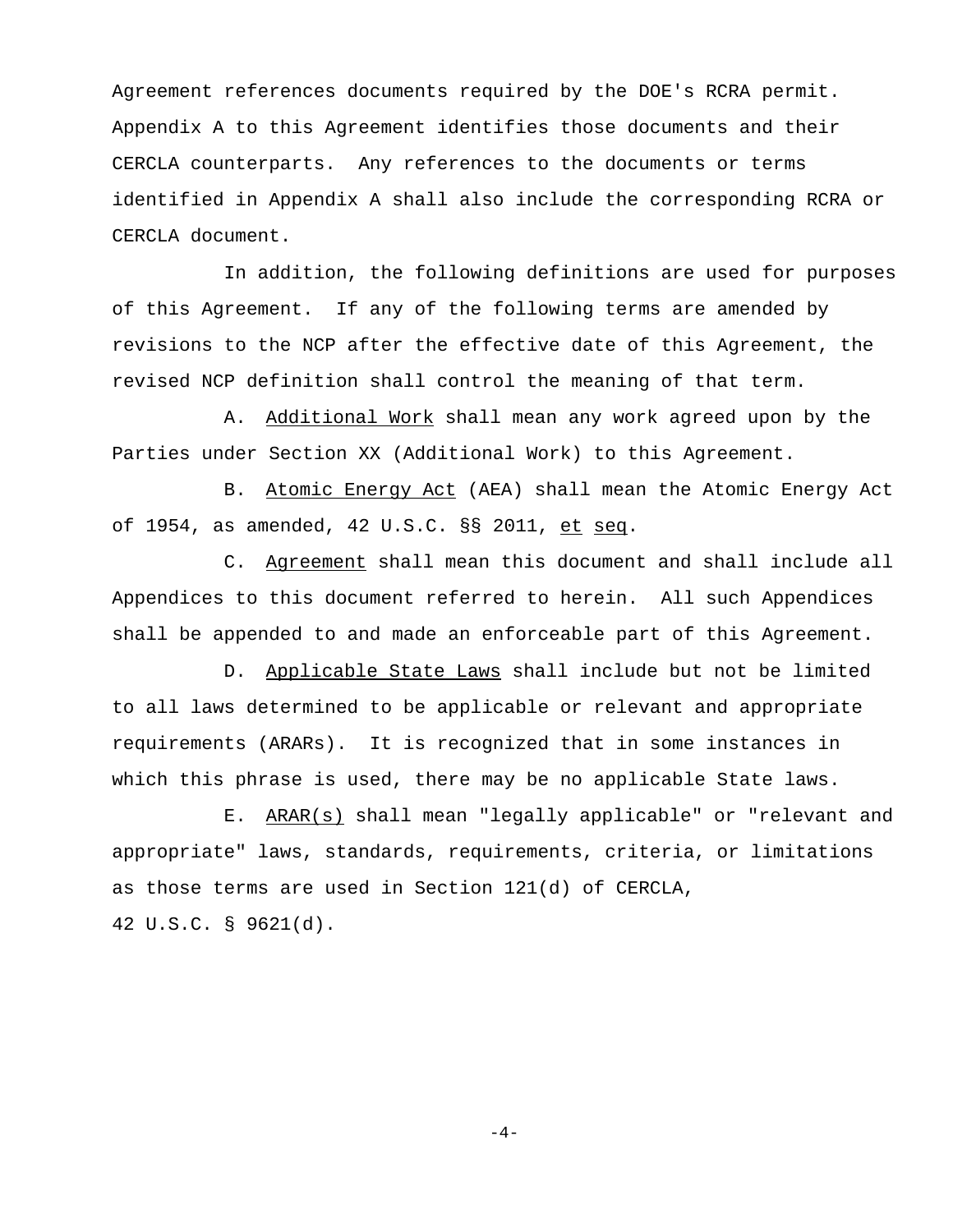F. Authorized Representatives shall mean a Party's employees, agents, successors, assigns, and contractors acting in any capacity, including an advisory capacity, when so designated by that Party.

G. CERCLA shall mean the Comprehensive Environmental Response, Compensation, and Liability Act of 1980, 42 U.S.C. §§ 9601, et seq., as amended by the Superfund Amendments and Reauthorization Act of 1986, Pub. L. 99-499.

H. Corrective Action shall mean those actions necessary to correct releases to all media from all solid waste management units at RCRA facilities. Corrective action consists primarily of four steps: the RCRA Facility Assessment, the RCRA Facility Investigation, the Corrective Measures Study, and the Corrective Measures Implementation.

I. Corrective Measures Implementation (CMI) shall mean the design, construction, operation, maintenance, and monitoring of selected corrective measures.

J. Corrective Measures Study(s) (CMS) shall mean the study or report identifying and recommending, as appropriate, specific corrective measures that will correct the release(s) identified during the RCRA Facility Investigation. The CMS shall include a corrective action plan(s), as appropriate.

K. Days shall mean calendar days, unless business days are specified. Any submittal or written statement of dispute that under the terms of this Agreement would be due on a Saturday, Sunday, or holiday shall be due on the following business day.

 $-5-$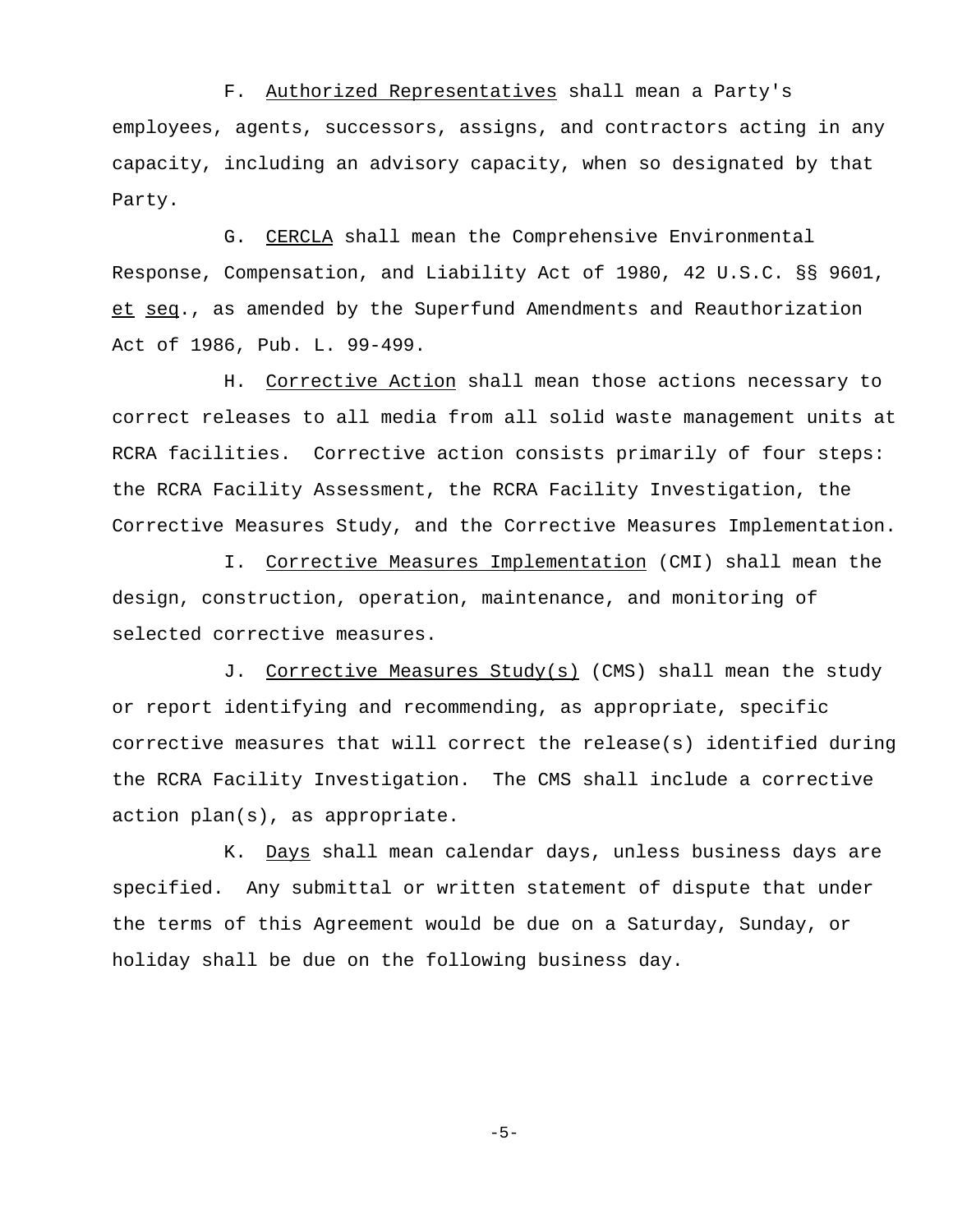L. DOE shall mean the United States Department of Energy and its authorized representatives.

M. D1 Primary Document shall mean the first report issued by the DOE of any primary document listed in Section XXI.C.1 (Review/Comment), numbered DOE/OR/nn-nnnn&D1, and transmitted to EPA and TDEC for review and comment under Section XXI (Review/Comment) of this Agreement.

N. D2 Primary Document shall mean the revised report issued by the DOE for any primary document listed in Section XXI.C.1 (Review/Comment), and numbered DOE/OR/nn-nnnn&D2, after receipt of comments from the EPA and TDEC and before it becomes an approved/finalized primary document under Section XXI (Review/Comment). A revised D2 primary document may be subject to the dispute resolution procedures of Section XXVI (Resolution of Disputes) of this Agreement and have subsequent documents numbering D3, D4,..prior to approval/finalization by the parties.

O. EPA shall mean the United States Environmental Protection Agency and its authorized representatives.

P. Feasibility Study(s) (FS) shall mean a study that fully evaluates and develops remedial action alternatives to prevent and/or mitigate the migration of the release of hazardous substances, pollutants, or contaminants at and from the Site.

Q. Hazardous Constituent(s) shall mean those substances listed in Appendix VIII to 40 C.F.R. Part 261 and includes hazardous constituents released from solid waste and hazardous constituents that are reaction by-products.

R. Hazardous Substances shall have the meaning set forth by Section 101(14) of CERCLA, 42 U.S.C. § 9601(14).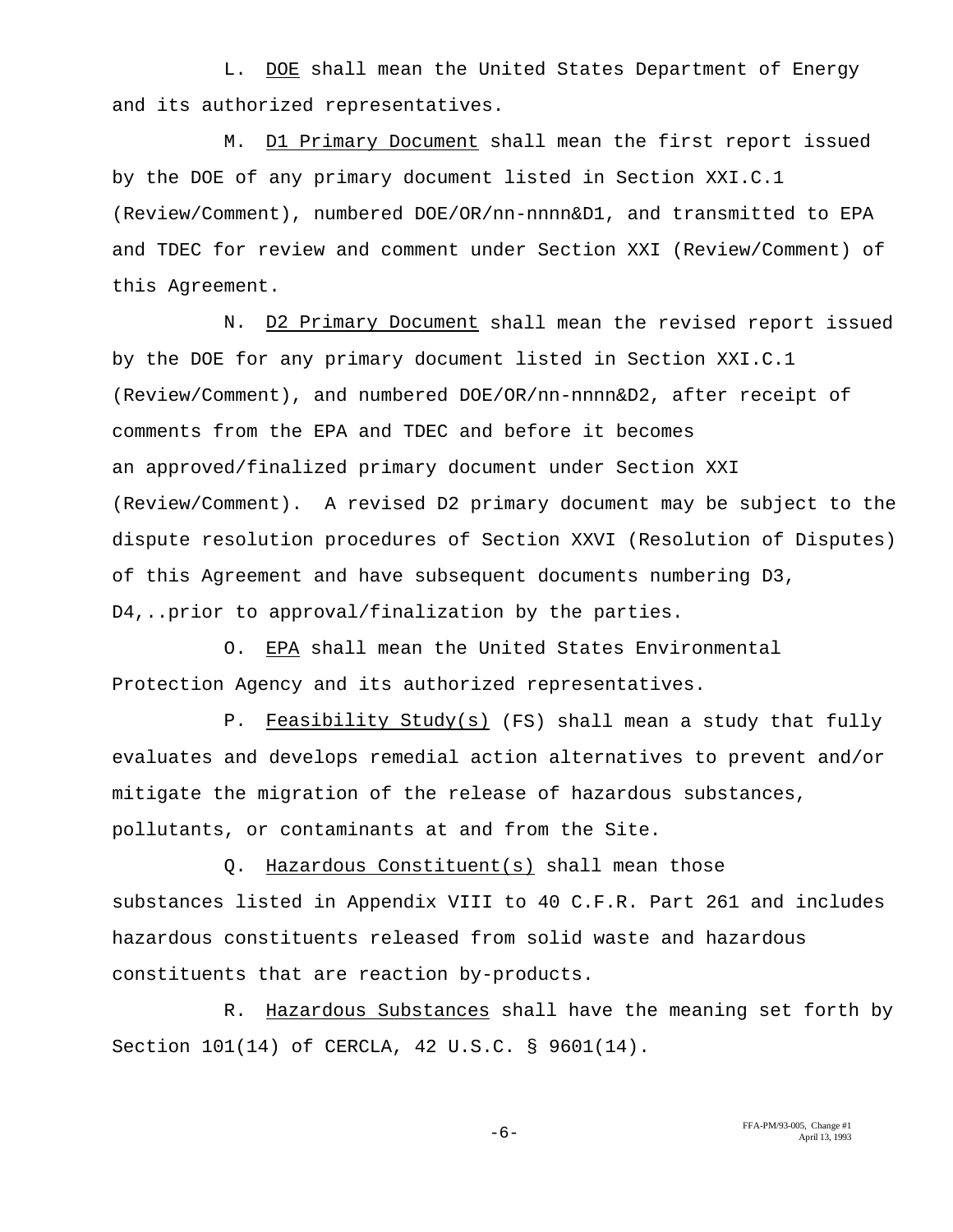S. Hazardous Waste(s) shall have the meaning set forth by § 1004(5) of RCRA, 42 U.S.C. § 6903(5) and in 40 C.F.R. Parts 260 and 261.

T. Interim Measures shall mean those measures conducted in accordance with the DOE's RCRA permit to contain, remove, or treat contamination resulting from the release of hazardous constituents from solid waste management units in order to protect human health and the environment. Such measures may be conducted concurrently with operable units under this Agreement.

U. National Contingency Plan (NCP) shall mean the National Oil and Hazardous Substances Pollution Contingency Plan, 40 C.F.R. Part 300, and any amendments thereto.

V. National Priorities List (NPL) Site shall mean the Site as finally promulgated at 40 C.F.R. Part 300.

W. Oak Ridge Reservation (ORR) shall mean the lands owned by the United States and under the jurisdiction of the DOE (approximately 58,000 acres) that are located in Roane and Anderson counties in eastern Tennessee. The ORR is described in more detail in Section VIII and Appendix B of this Agreement.

X. On-site shall mean the areal extent of contamination and all suitable areas in very close proximity to the contamination necessary for implementation of the response action.

Y. Operable Unit shall mean a discrete action that comprises an incremental step toward comprehensively addressing site problems. This discrete portion of a remedial response manages migration, or eliminates or mitigates a release, threat of release, or pathway of exposure. The cleanup of a site can be

 $-7-$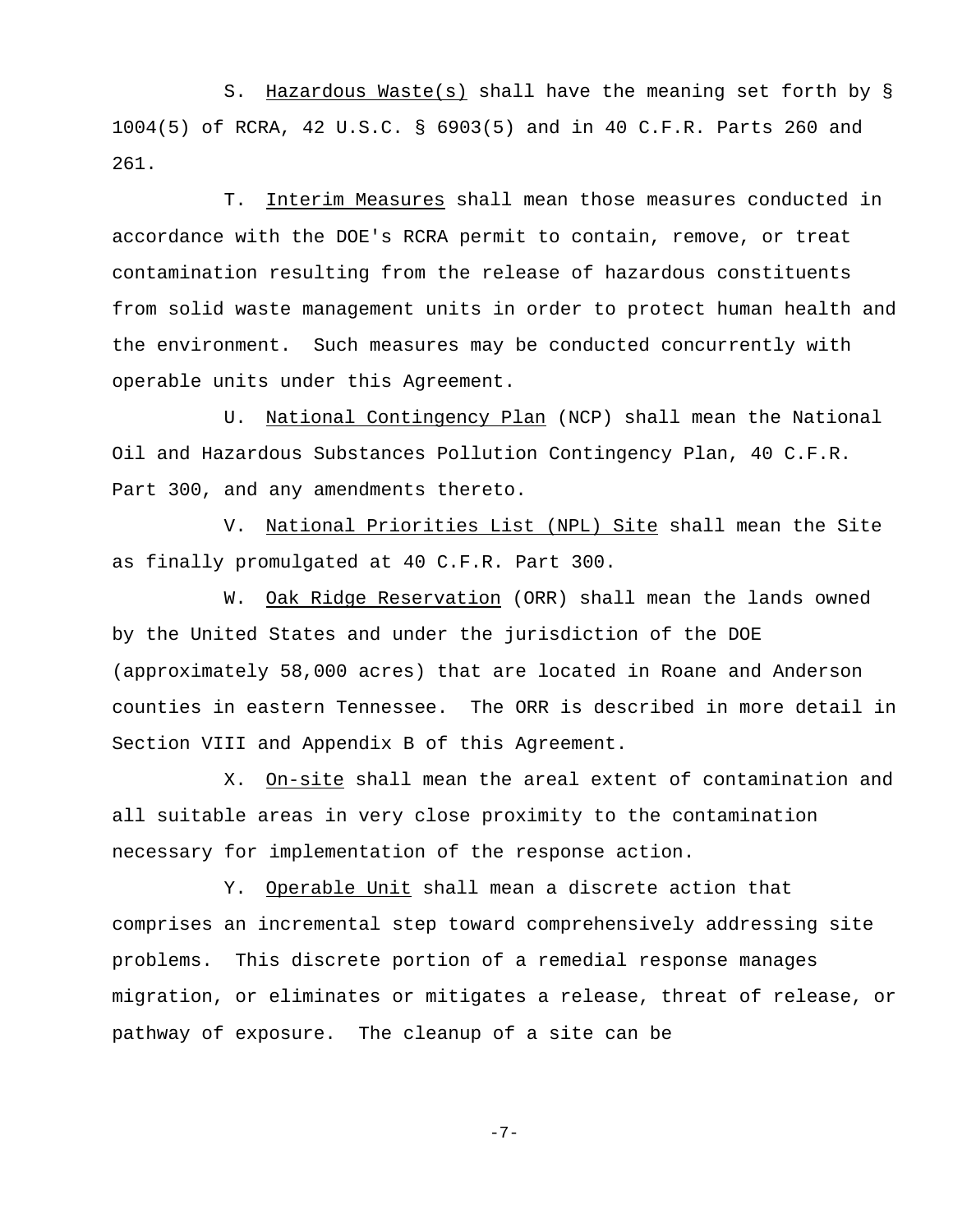divided into a number of operable units, depending on the complexity of the problems associated with the site. Operable units may address geographic portions of a site, specific site problems, or initial phases of an action, or may consist of any set of actions performed over time or any actions that are concurrent but located in different parts of a site. Operable units will not impede implementation of subsequent actions, including final action at the Site.

Z. Parties shall mean all parties who are signatories to this Agreement.

AA. Project Manager(s) shall mean the officials designated by EPA, DOE, and TDEC to coordinate, monitor, or direct remedial response actions at the Site.

BB. Proposed Plan(s) or Proposed Remedial Action Plan(s) shall mean the report(s) describing the remedial action(s) recommended for the Site.

CC. Quality Assured Data shall mean data that have undergone quality assurance as set forth in the approved Quality Assurance Plan.

DD. RCRA shall mean the Resource Conservation and Recovery Act, 42 U.S.C. §§ 6901, et seq., as amended by the Hazardous and Solid Waste Amendments of 1984, Pub. L. 98-616.

EE. RCRA Facility Assessment(s) [RFA(s)] shall mean the assessment(s) performed under RCRA to identify actual and potential releases from solid waste management units located on the Oak Ridge Reservation.

 $-8-$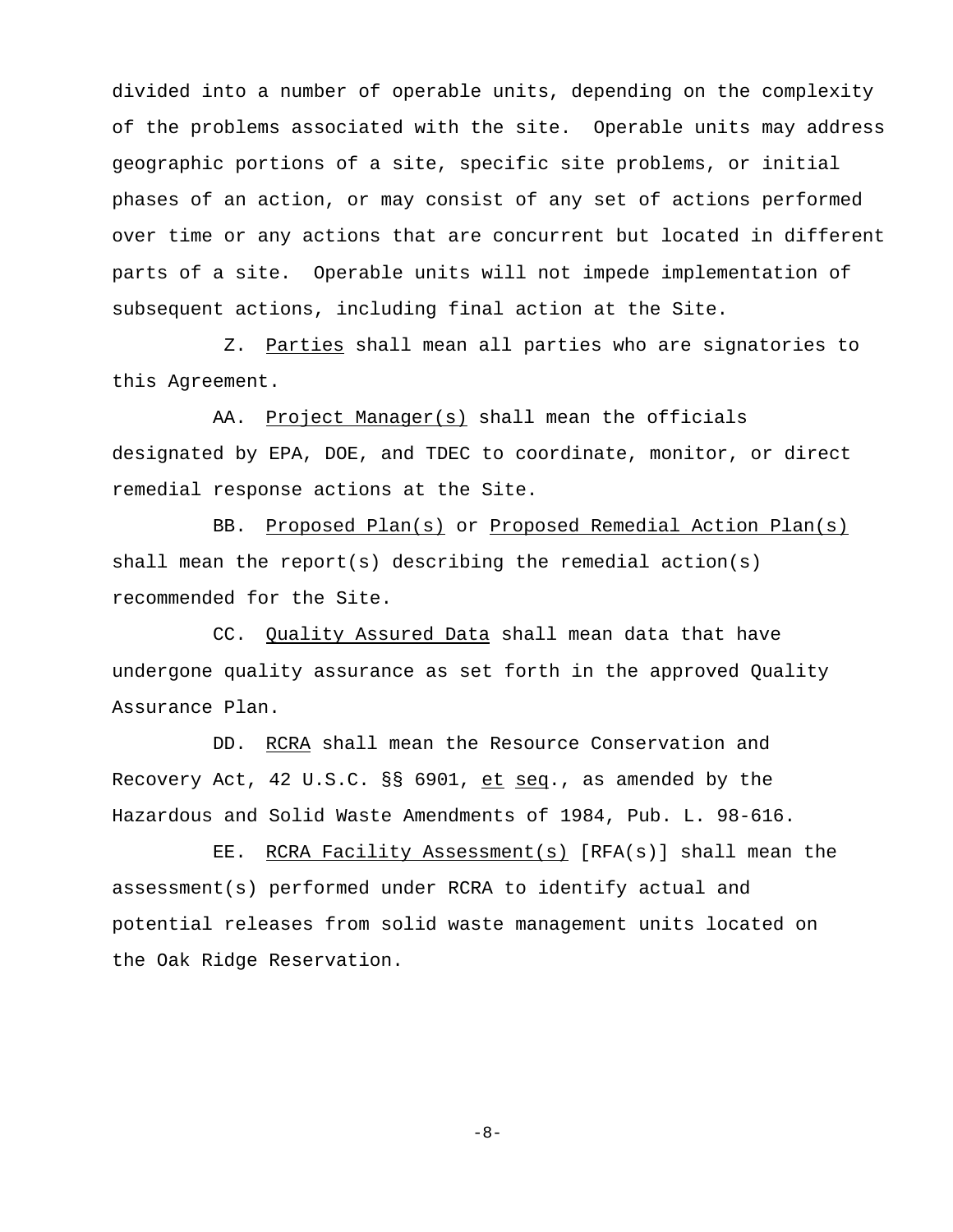FF. RCRA Facility Investigation(s) [RFI(s)] shall mean an investigation(s) performed in accordance with the RCRA permit to gather data sufficient to fully characterize the nature, extent and rate of migration of contaminant releases identified in the  $RFA(s)$ .

GG. Record(s) of Decision [ROD(s)] shall mean the document issued by the lead agency as the final remedial action plan for the Site (or any operable unit) pursuant to Section 120 of CERCLA, 42 U.S.C. § 9620. The ROD shall contain a statement of the basis and purpose for the selected remedy at the Site. In addition, the ROD shall consist of (1) a Declaration stating the selected remedy and showing that the selection was made in accordance with the statutory and regulatory requirements of CERCLA and applicable Tennessee law, (2) a Decision Summary providing a summary of the problems posed by the Site, the alternatives evaluated and the analysis of those alternatives, and an explanation of how the statutory requirements were met, and (3) a Responsiveness Summary responding to public comments received on the Proposed Plan, RI/FS, and other information made available in the administrative record.

HH. Release shall have the meaning set forth by Section 101(22) of CERCLA, 42 U.S.C. § 9601(22).

II. Remedial Action(s) [RA(s)] shall mean the implementation of the RAP and the RD consistent with the NCP and the Superfund Remedial Design and Remedial Action Guidance (EPA) including on-site construction, treatment processes, removals, and any other tasks necessary.

 $-9-$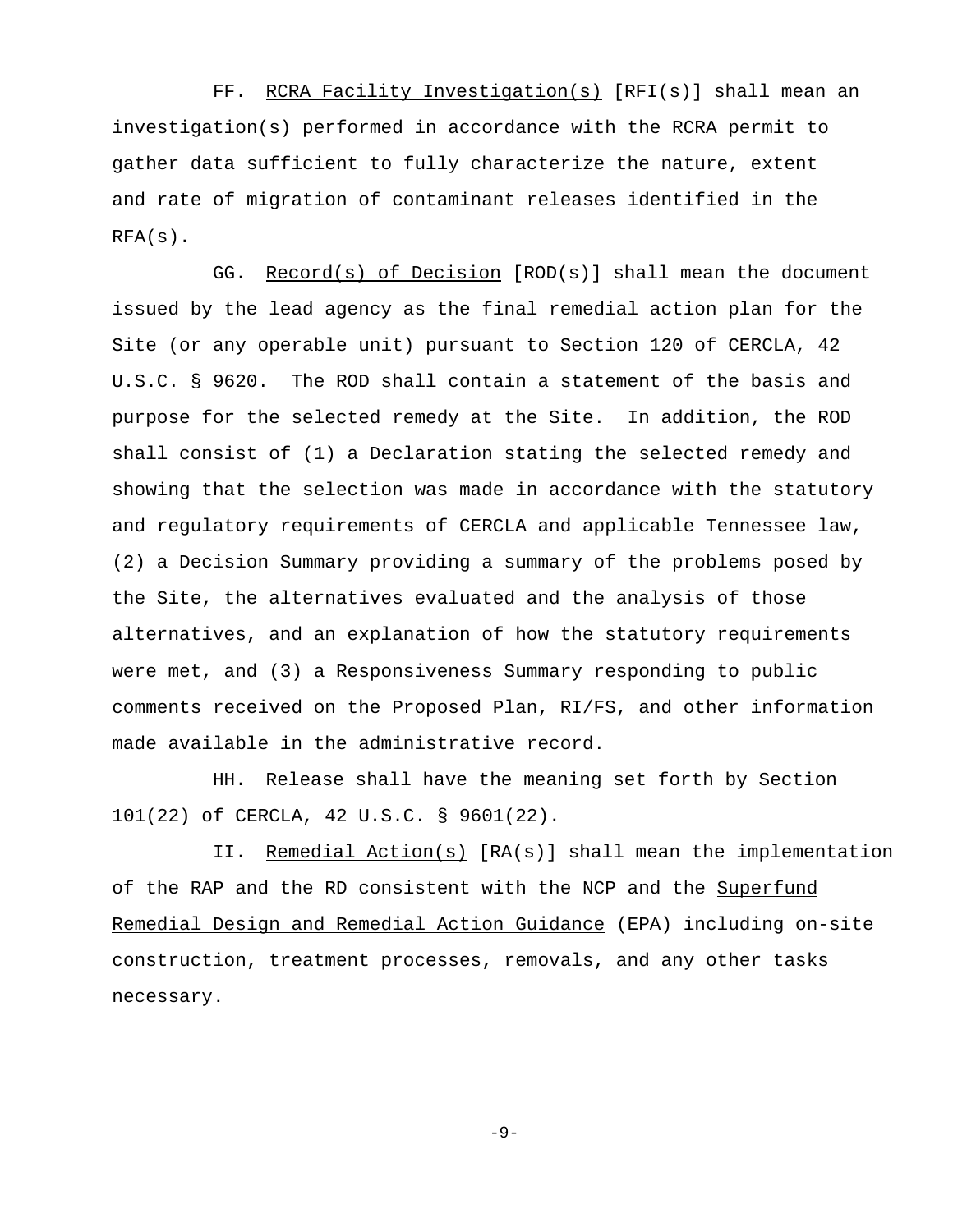JJ. Remedial Action Plan(s) [RAP(s)] shall mean the report describing the remedy selected for cleanup of the Site.

KK. Remedial Design(s) [RD(s)] shall mean the technical analysis and procedures which follow the selection of remedy and result in a detailed set of plans and specifications for implementation of the remedial action.

LL. Remedial Investigation(s) [RI(s)] shall mean an investigation conducted to fully assess the nature and extent of the release or threat of release of hazardous substances, pollutants, or contaminants and to gather necessary data to support the corresponding feasibility study.

MM. Removal Action shall have the same meaning as "remove" or "removal" as defined by Section 101(23) of CERCLA, 42 U.S.C. § 9601(23).

NN. Respond or Response shall have the meaning set forth in Section 101(25) of CERCLA, 42 U.S.C. § 9601(25).

OO. Site (Oak Ridge Site) shall mean "facility" as defined by Section 101(9) of CERCLA, 42 U.S.C. § 9601(9).

PP. Solid Waste(s) shall have the meaning set forth by Section 1004(27) of RCRA, 42 U.S.C. § 6903(27) and in 40 C.F.R. Part 261.

QQ. Solid Waste Management Units (SWMUs) shall mean those units subject to applicable RCRA corrective action requirements, identified by EPA and TDEC, either presently or in the future, as requiring further investigation, and specifically identified as SWMUs in Appendix C. This Appendix may be revised by agreement of the Parties.

 $-10-$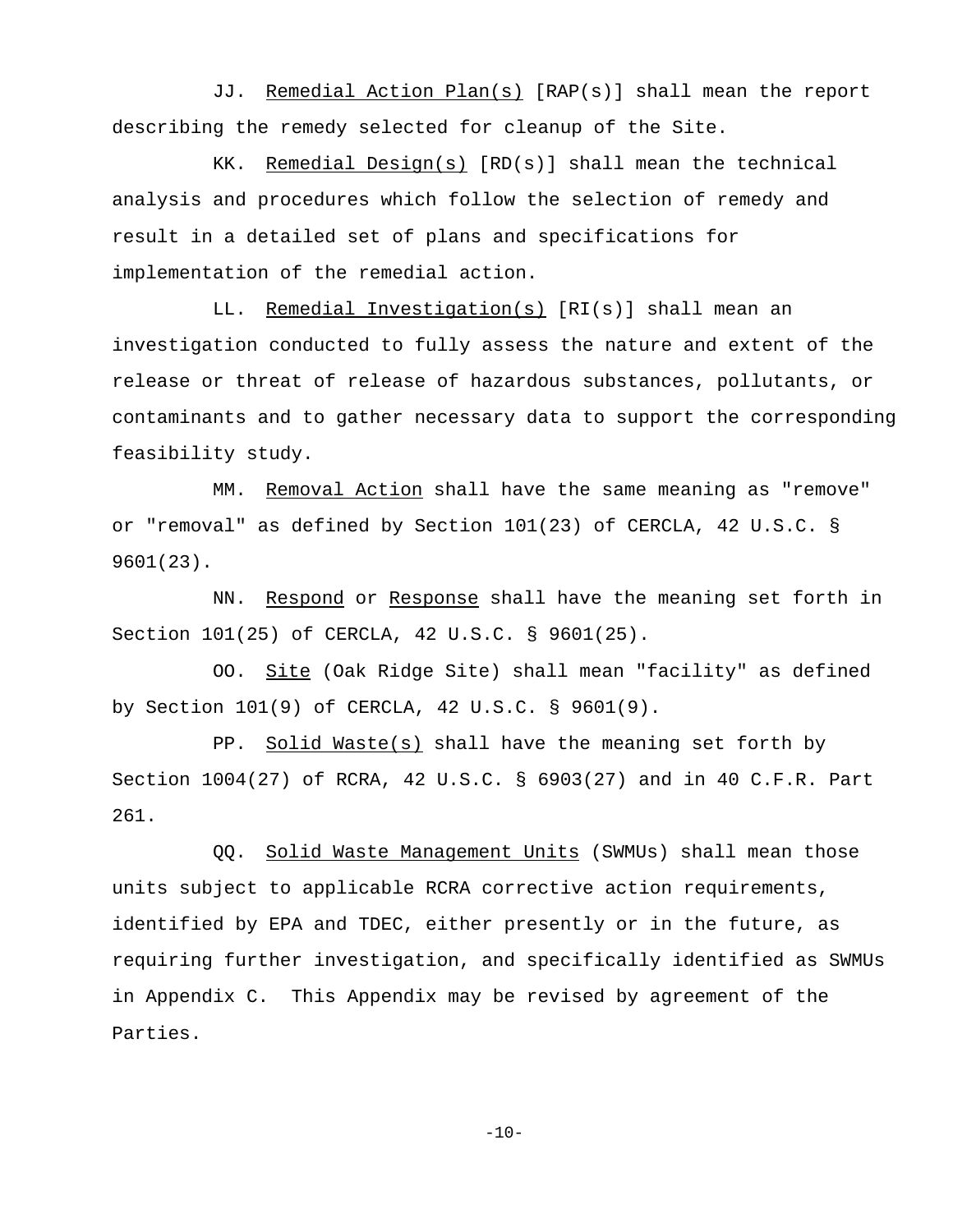RR. Tank System(s) shall mean those units listed or otherwise identified in Appendix F to this Agreement. This Appendix may be revised by mutual agreement of the Parties.

SS. TDEC shall mean the State of Tennessee's Department of Environment and Conservation and its authorized representatives.

TT. Timetables and Deadlines shall mean schedules as well as that work and those actions that are to be completed and performed in conjunction with such schedules, including performances of actions established pursuant to Section XIX (Timetables and Deadlines), Section XX (Additional Work), Section XXI (Review/Comment), and Section XXVI (Resolution of Disputes) of this Agreement.

UU. Waste Area Grouping(s) (WAG(s)) shall mean a group of solid waste management units and/or other areas of contamination that are geographically contiguous or are located within defined hydrologic units. The DOE may consolidate SWMUs, WAGs, and/or other areas into single groupings for purposes of conducting any work under this Agreement.

#### III. PURPOSES OF AGREEMENT

A. The general purposes of this Agreement are to:

1. Ensure that the environmental impacts associated with past and present activities at the Site are thoroughly investigated and that appropriate remedial action is taken as necessary to protect the public health and welfare and the environment;

-11-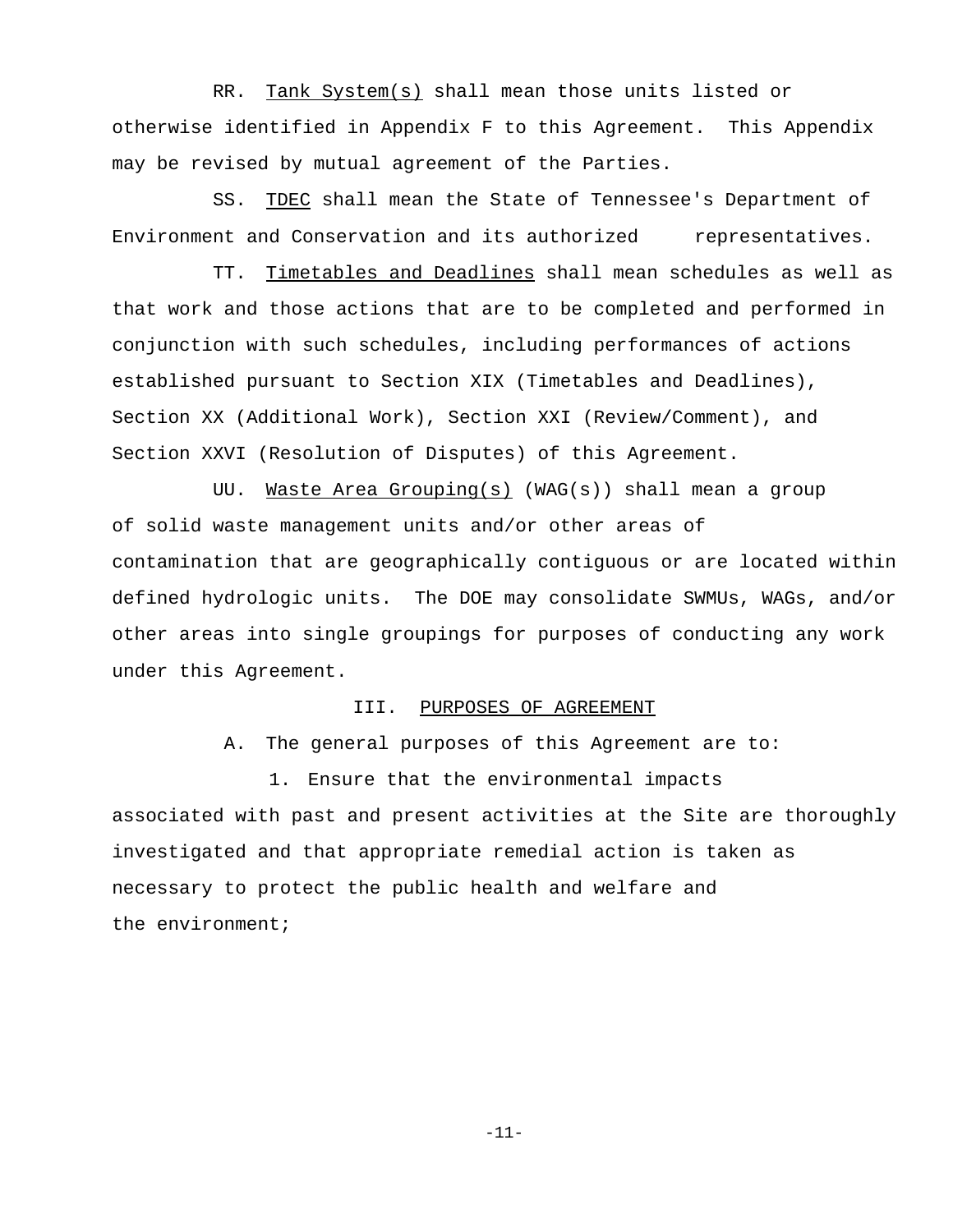2. Establish a procedural framework and schedule for developing, implementing, and monitoring appropriate response actions at the Site in accordance with CERCLA, the NCP, RCRA, NEPA, appropriate guidance and policy, and in accordance with Tennessee State law;

3. Prevent, mitigate, or abate releases or threatened releases of hazardous substances from low-level radioactive waste tank systems under this Agreement prior to final remedial action at the Site;

4. Facilitate cooperation, exchange of information, and participation of the Parties;

5. Minimize the duplication of investigative and analytical work and documentation and ensure the quality of data management;

6. Ensure that remedial action(s) at the Site will be in compliance with ARARs;

7. Expedite response actions with a minimum of delay;

8. Establish a basis for a determination that the DOE has completed the  $RI/FS(s)$ , remedial design(s), and remedial action(s) at the Site pursuant to CERCLA and applicable Tennessee State laws;

9. Coordinate response actions under CERCLA and this Agreement with RFI(s) and corrective measures now being conducted under RCRA and applicable State laws; and

10. Ensure that all releases of hazardous substances, pollutants or contaminants as defined by CERCLA and

-12-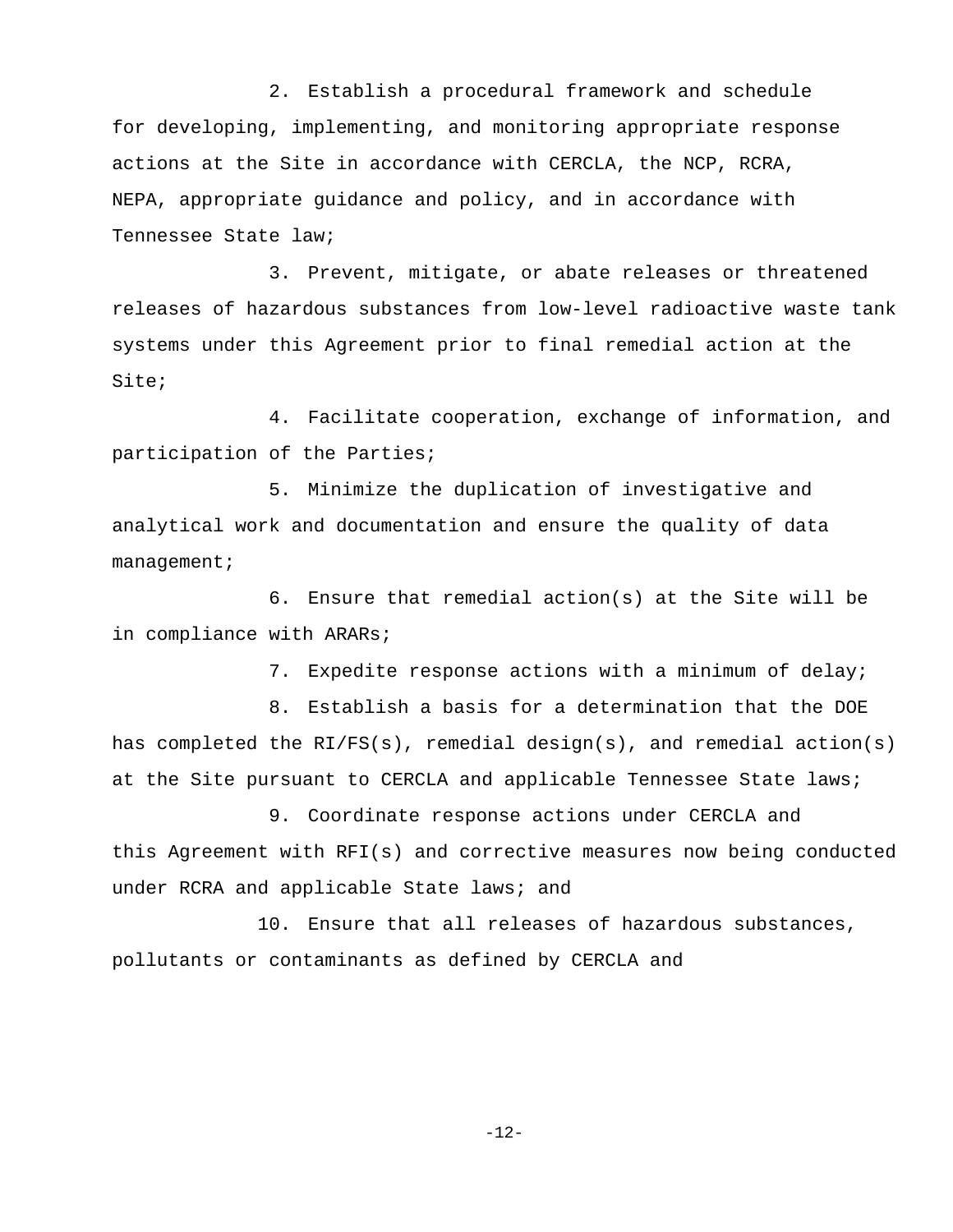all releases of hazardous wastes or hazardous constituents as defined by RCRA are addressed so as to achieve a comprehensive remediation of the Site.

B. Specifically, the purposes of this Agreement are to:

1. Identify operable units which are appropriate at the Site prior to the implementation of final remedial action(s) for the Site. Operable units shall be identified and proposed by the Parties as early as possible prior to formal proposal of operable units to EPA by DOE pursuant to CERCLA. This process is designed to promote cooperation among the Parties in identifying potential operable units prior to selection of final operable units;

2. Establish requirements for the performance of an RI(s) to determine the nature and extent of the threat to the public health or welfare or the environment caused by the release or threatened release of hazardous substances, pollutants or contaminants at the Site;

3. Establish requirements for the performance of an FS(s) for the Site to identify, evaluate, and select alternatives for the appropriate remedial action(s) to prevent, mitigate, or abate the release or threatened release of hazardous substances, pollutants or contaminants at the Site in accordance with CERCLA;

4. Identify the nature, objective and schedule of response actions to be taken at the Site. Response actions at the Site shall attain that degree of remediation of hazardous substances, pollutants or contaminants mandated by CERCLA;

 $-13-$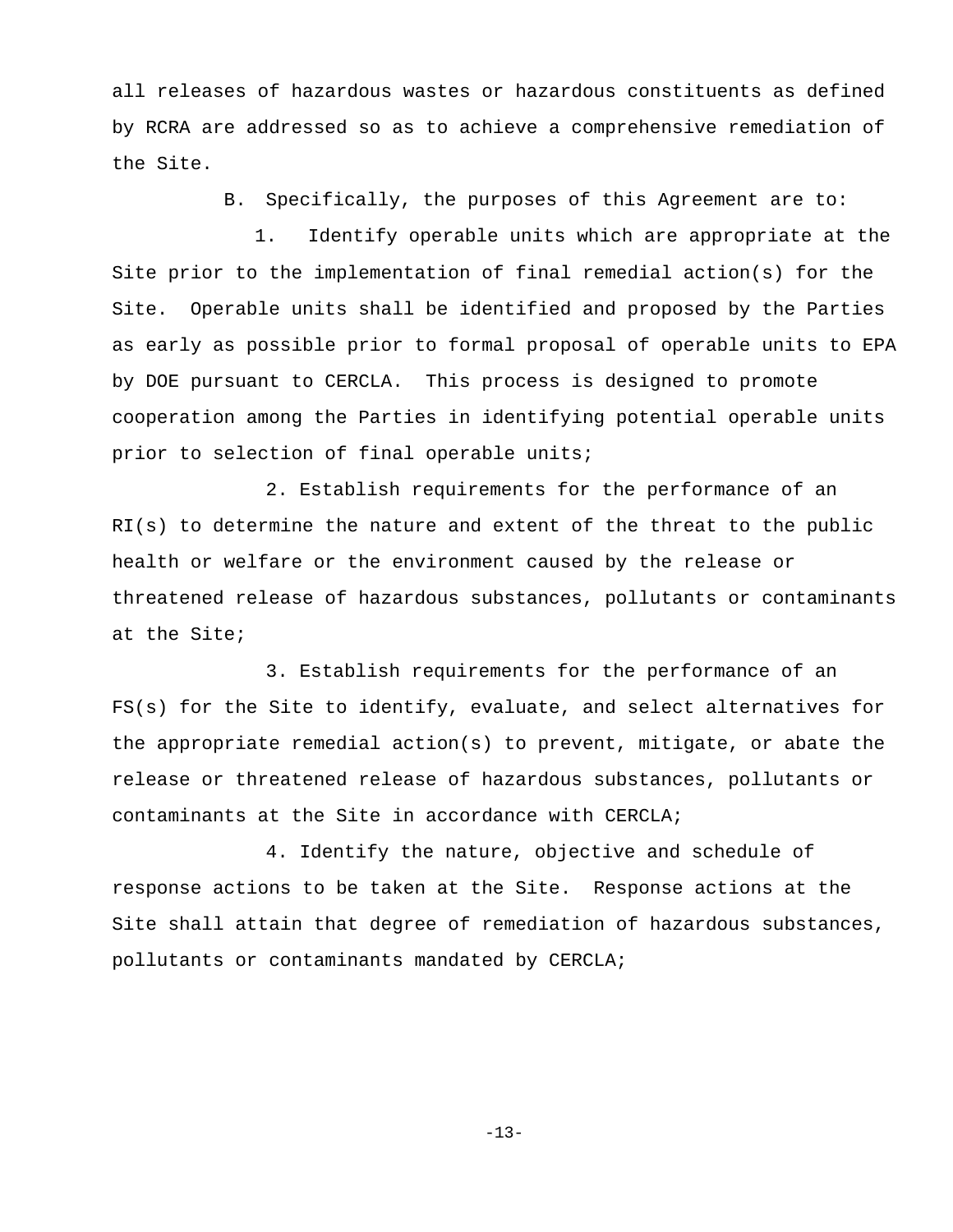5. Implement the selected operable unit(s) and final remedial action(s) in accordance with CERCLA;

6. Establish requirements for low-level radioactive waste tank systems under this Agreement to ensure structural integrity, containment and detection of releases, and source control pending final remedial action at the Site;

7. Meet the requirements of Section 120(e)(2) of CERCLA, 42 U.S.C. § 9620(e)(2), for an interagency agreement between the Parties;

8. Provide for continued operation and maintenance following completion of the selected remedial action(s);

9. Assure compliance with Federal and Tennessee State hazardous waste laws and regulations for matters covered by this Agreement;

10. Expedite the remediation process to the extent necessary to protect human health and welfare and the environment.

#### IV. RCRA/CERCLA COORDINATION

A. The Parties intend to coordinate the DOE's CERCLA response obligations with the corrective measures required and conducted by DOE under its current RCRA permit. The Parties intend that the response actions under this Agreement, together with the corrective measures under the RCRA permit, achieve comprehensive remediation of releases and threatened releases of hazardous substances, hazardous wastes (including hazardous constituents), pollutants or contaminants at or from the ORR. For that reason, this Agreement supplements corrective actions under

 $-14-$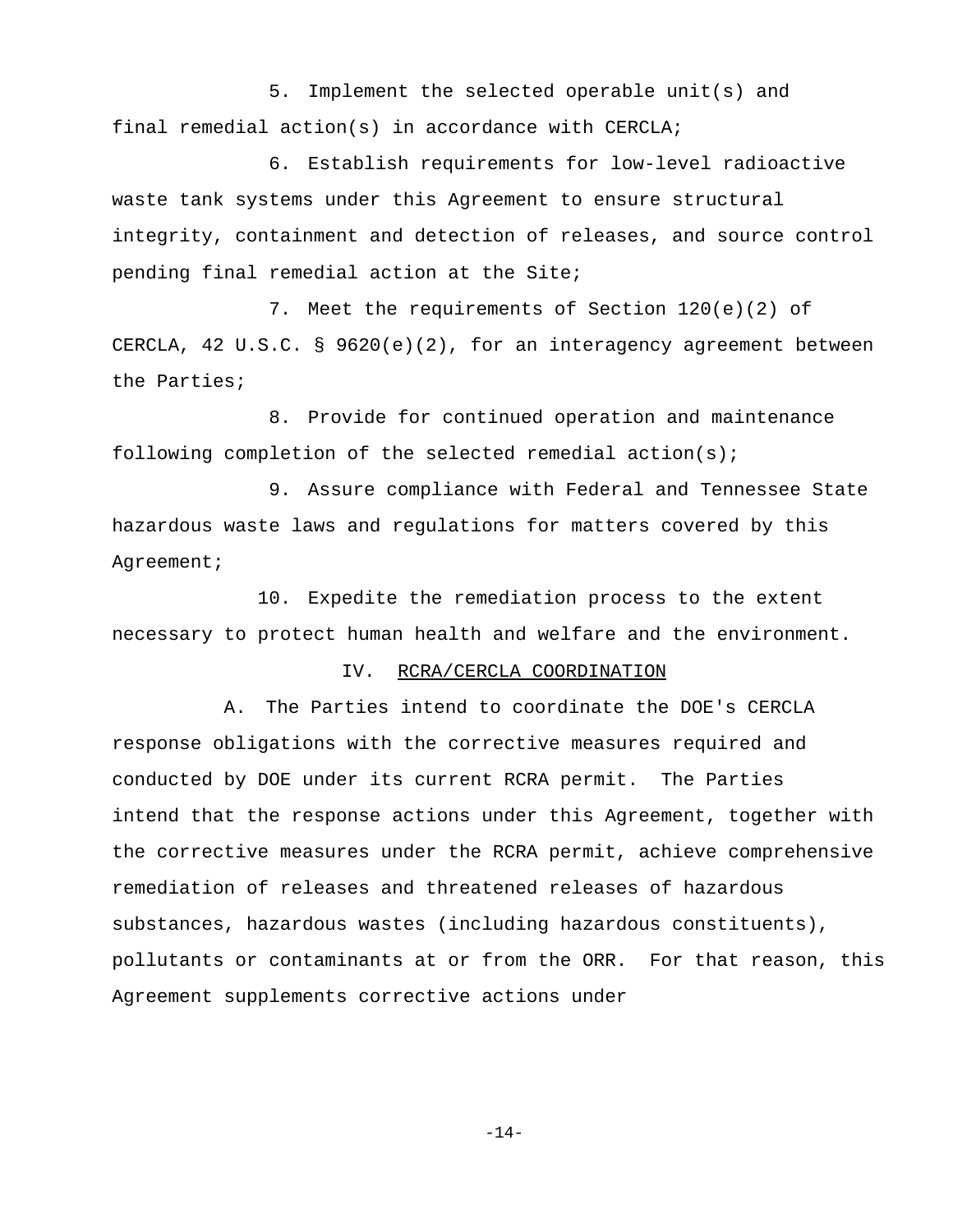the RCRA permit with response actions under CERCLA for releases not presently addressed in the RCRA permit. Therefore, the Parties intend that activities covered by this Agreement will be deemed to achieve compliance with CERCLA, 42 U.S.C. §§ 9601, et seq.; to satisfy the corrective action requirements of Section 3008(h) of RCRA, 42 U.S.C. § 6928(h), for interim status facilities; and to meet or exceed all applicable or relevant and appropriate Federal and State laws and regulations to the extent required by Section 121 of CERCLA, 42 U.S.C. § 9621.

B. This Agreement expands the RCRA Facility Assessments and Investigations presently under way at the ORR with requirements to investigate (1) releases at or from units not included in the RCRA permit and (2) releases of hazardous and/or radioactive substances not regulated by DOE's RCRA permit. The Parties intend to coordinate and combine these assessments, investigations, and other response actions at the Site. The Parties intend to combine the administrative records developed for activities under the RCRA permit and response actions under this Agreement in order to facilitate public participation in the selection of RCRA/CERCLA response actions and to ensure comprehensive remediation of the Site. The Parties intend to coordinate the procedures for the selection of response  $action(s)$ under this Agreement with the administrative procedures for issuance of any additional RCRA permits and/or any future modifications of RCRA permits. The Parties intend to modify the DOE's RCRA permit, as appropriate, to incorporate the remedial

-15-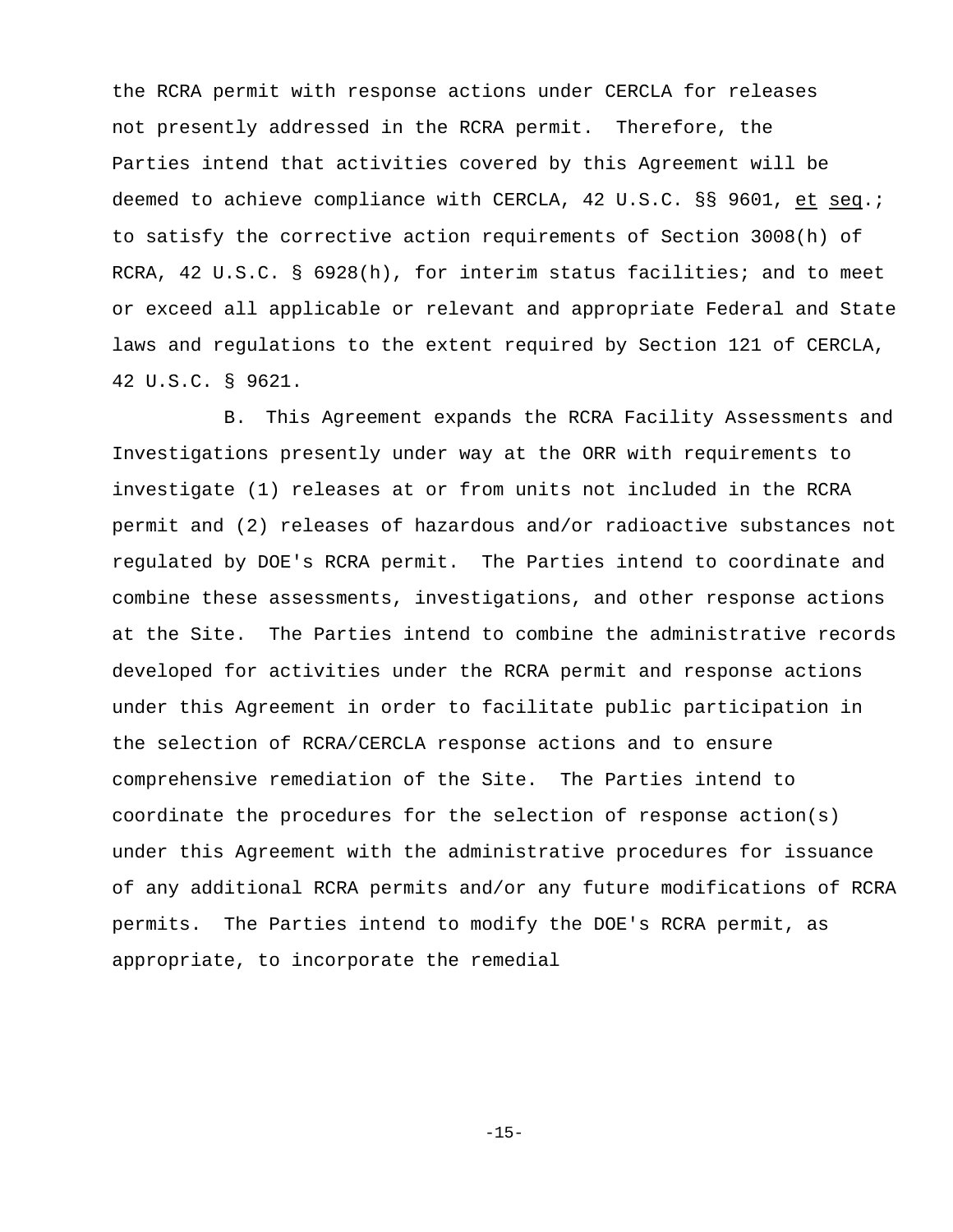action(s) selected under this Agreement as corrective measures to satisfy Sections 3004(u) and (v) of RCRA. The Parties agree that with respect to releases of hazardous constituents from facilities that are or were authorized to operate under Section 3005(e) of RCRA, 42 U.S.C. § 6925(e) and are covered by this Agreement, that RCRA shall be considered an applicable or relevant and appropriate requirement pursuant to Section 121 of CERCLA, 42 U.S.C. § 9621.

C. The Parties recognize that the requirement to obtain permits for response actions undertaken pursuant to this Agreement shall be as provided for in CERCLA and the NCP. The Parties further recognize that ongoing hazardous waste management activities at the ORR may be subject to or require the issuance of additional permits under Federal and State laws. This Agreement does not relieve the DOE of its obligations, if any, to obtain such permits. This Agreement does not supersede, modify, or otherwise change the requirements of the DOE's existing RCRA permits.

D. Notwithstanding any provision of this Agreement, any challenges to response actions selected or implemented under Sections 104, 106, or 120 of CERCLA, 42 U.S.C. §§ 9604, 9606, or 9620, may be brought only as provided in Section 113 of CERCLA, 42 U.S.C. § 9613.

#### V. STIPULATED FACTS

For purposes of this Agreement only, the stipulated facts presented in Appendix D (Stipulated Facts) to this Agreement constitute a summary of facts upon which this Agreement is based.

 $-16-$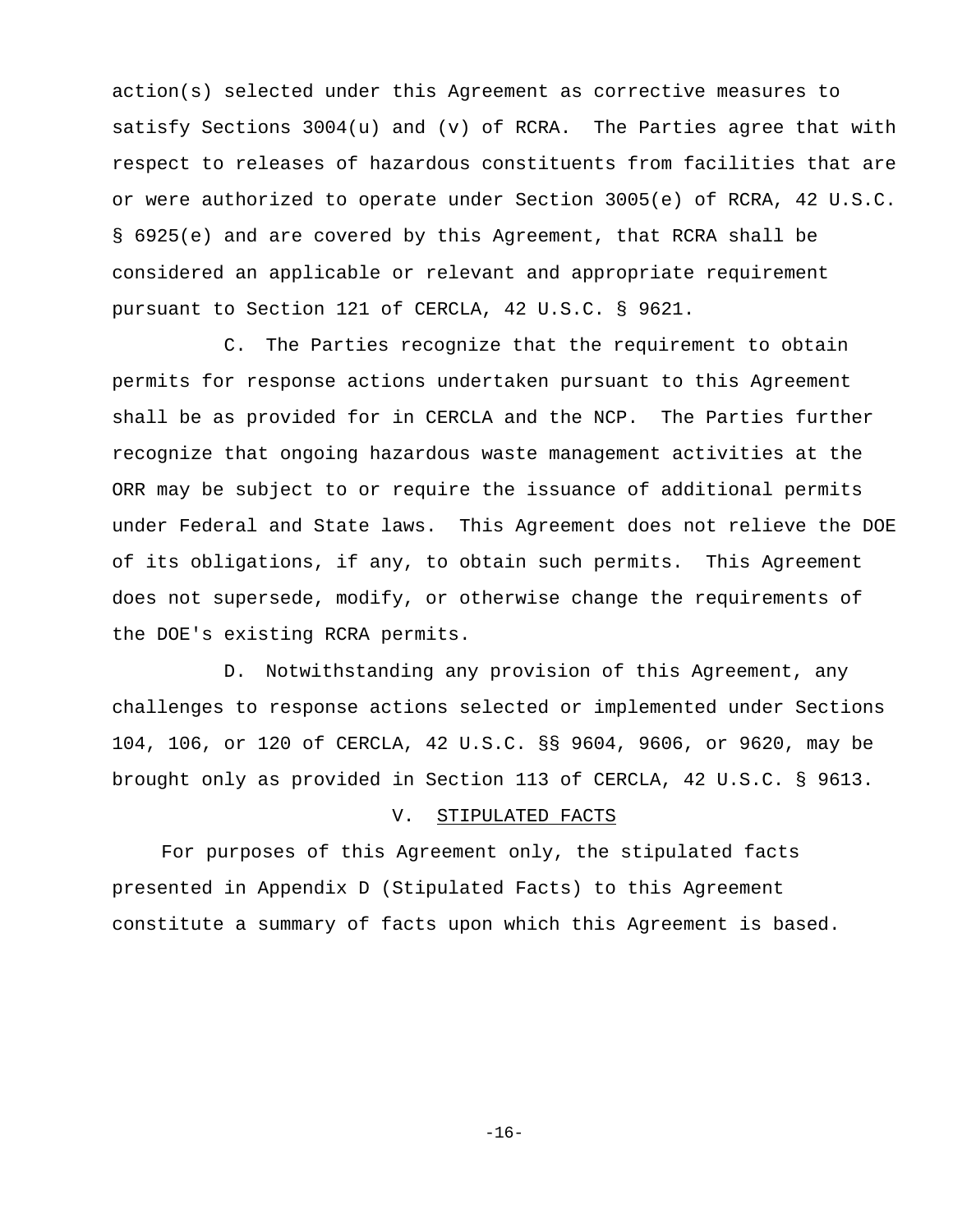#### VI. STIPULATED DETERMINATIONS

For the purposes of this Agreement only, the following constitute the determinations upon which this Agreement is based.

A. The Oak Ridge Reservation (ORR) is located in Roane and Anderson Counties in eastern Tennessee and constitutes a facility within the meaning of Section 101(9) of CERCLA, 42 U.S.C. § 9601(9) and Tennessee Code Annotated Sections 68-46-202(5) and 68-46-104(5) and includes certain facilities authorized to operate under Sections 3005(c) and 3005(e) of RCRA, 42 U.S.C. §§ 6925(c) and 6925(e);

B. The ORR, for the purposes of this Agreement, is a federal facility which is subject to, and shall comply with, CERCLA in the same manner and to the same extent, both procedurally and substantively, as any nongovernmental entity, including liability under Section 107 of CERCLA, 42 U.S.C. § 9607, and applicable Tennessee State law.

C. On September 25, 1986, the EPA issued a permit under Section 3005(c) of RCRA, 42 U.S.C. § 9625(c), to DOE to require it to determine whether there have been any releases of hazardous waste or hazardous constituents from solid waste management units on the ORR and to take appropriate corrective action for any such releases. This permit, in conjunction with the Hazardous Waste Permit issued by the State of Tennessee, constitutes the RCRA permit for DOE's Oak Ridge facility.

D. Hazardous substances and pollutants or contaminants and solid wastes and hazardous wastes (including hazardous

 $-17-$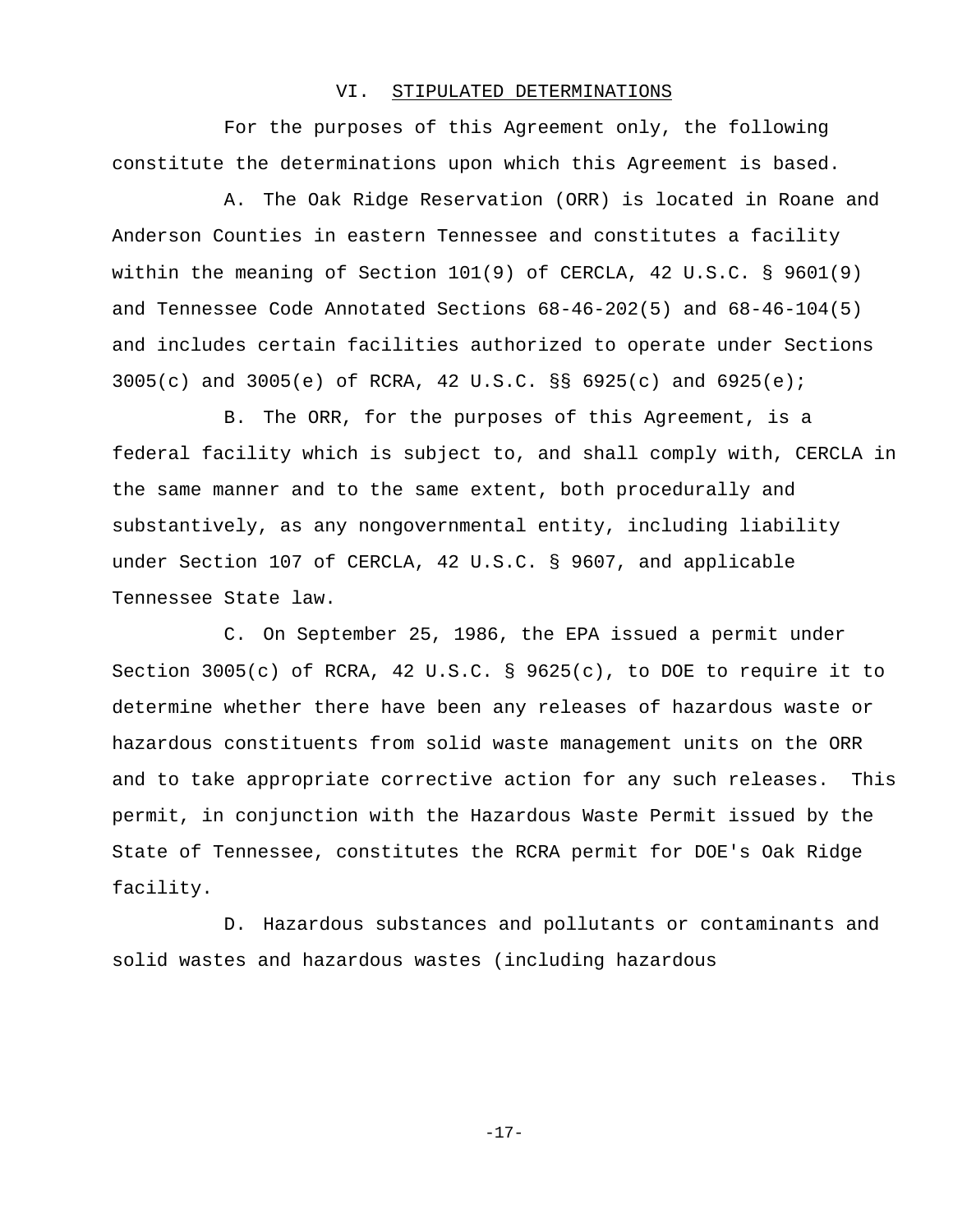constituents) within the meaning of Sections 101(14), 101(33) and 104(a)(2) of CERCLA, 42 U.S.C. §§ 9601(14), 9601(33), and 9604(a)(2), and Sections 1004(27) and 1004(5) of RCRA, 42 U.S.C. §§ 6903(27) and 6903(5) and 40 C.F.R. Part 261, and Tennessee Code Annotated Sections 68-46-107, 68-46-206, 68-46-104(7), and 68-46-202(2) and Tennessee Compilation of Rules and Regulations, Chapter 1200-1-11-.01(2)(a), have been released or disposed of at the Site.

E. There have been releases and there continue to be releases and threatened releases of hazardous substances and pollutants or contaminants and solid and hazardous wastes (including hazardous constituents) from the Site into the environment within the meaning of Sections 101(22), 104, 106, and 107 of CERCLA, 42 U.S.C. §§ 9601(22), 9604, 9606, and 9607, and Sections 1004(27), 1004(5), and 3008(h) of RCRA, 42 U.S.C. §§ 6903(27), 6903(5), and 6928(h), and Tennessee Code Annotated Sections 68-46-104(12) and 68-46-202(4) and Tennessee Compilation of Rules and Regulations, Chapter 1200-1-11-  $.01(2)(a)$ .

F. With respect to those releases and threatened releases, the DOE is a person and an owner or operator within the meaning of Sections 101(21), 101(20), and 107 of CERCLA, 42 U.S.C. §§ 9601(21), 9601(20), and 9607 and Tennessee Code Annotated Sections 68-46-104(7) and  $68-46-202(4)$ . The ORR is also a facility that is and was authorized to operate under Section 3005(e) of RCRA, 42 U.S.C. § 6925(e).

-18-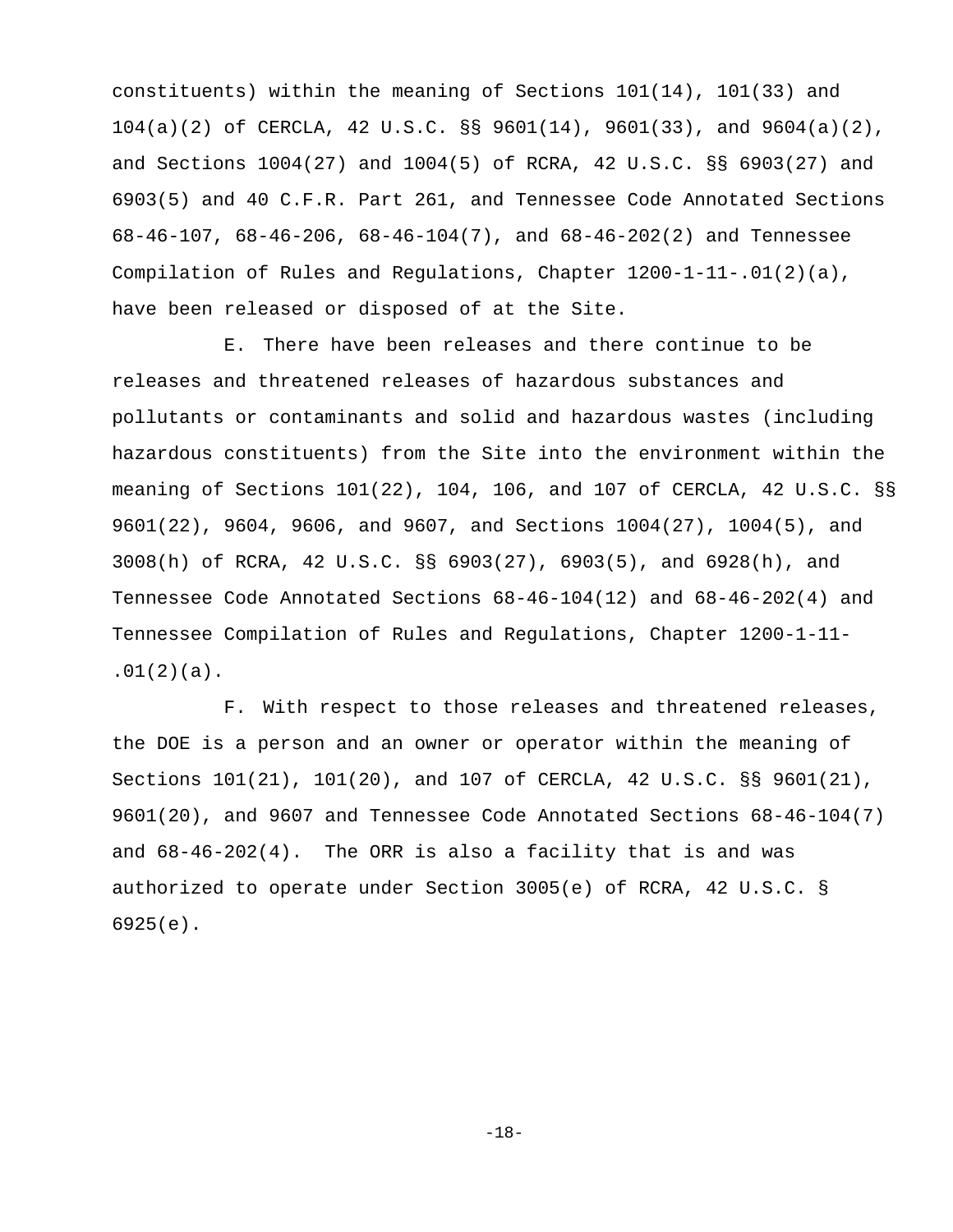G. The actions to be taken pursuant to this Agreement are reasonable and necessary to protect public health or welfare or the environment; and

H. A reasonable time for completing the actions required by this Agreement will be provided.

### VII. PARTIES

The Parties to this Agreement are the EPA, the TDEC, and the DOE. The terms of this Agreement shall apply to and be binding upon the EPA, TDEC, and DOE, their respective agents, employees, and response action contractors and upon all subsequent owners, operators, and lessees of the DOE for the Site. The DOE shall notify the EPA and the TDEC, in its annual report, of the identity and assigned tasks of each of its contractors performing work under this Agreement upon their selection. The DOE shall take all necessary measures to assure that its contractors, subcontractors, and consultants performing work under this Agreement act in a manner consistent with the terms of this Agreement. This Section shall not be construed as an agreement by the Parties to indemnify each other or any third party. The DOE shall notify its agents, employees, response action contractors, and all subsequent owners, operators, and lessees of the ORR of the existence of this Agreement.

#### VIII. SITE DESCRIPTION

The Oak Ridge Reservation (ORR) consists of about 37,000 acres of federally-owned land in the City of Oak Ridge, which is located in both Anderson and Roane Counties, Tennessee. The ORR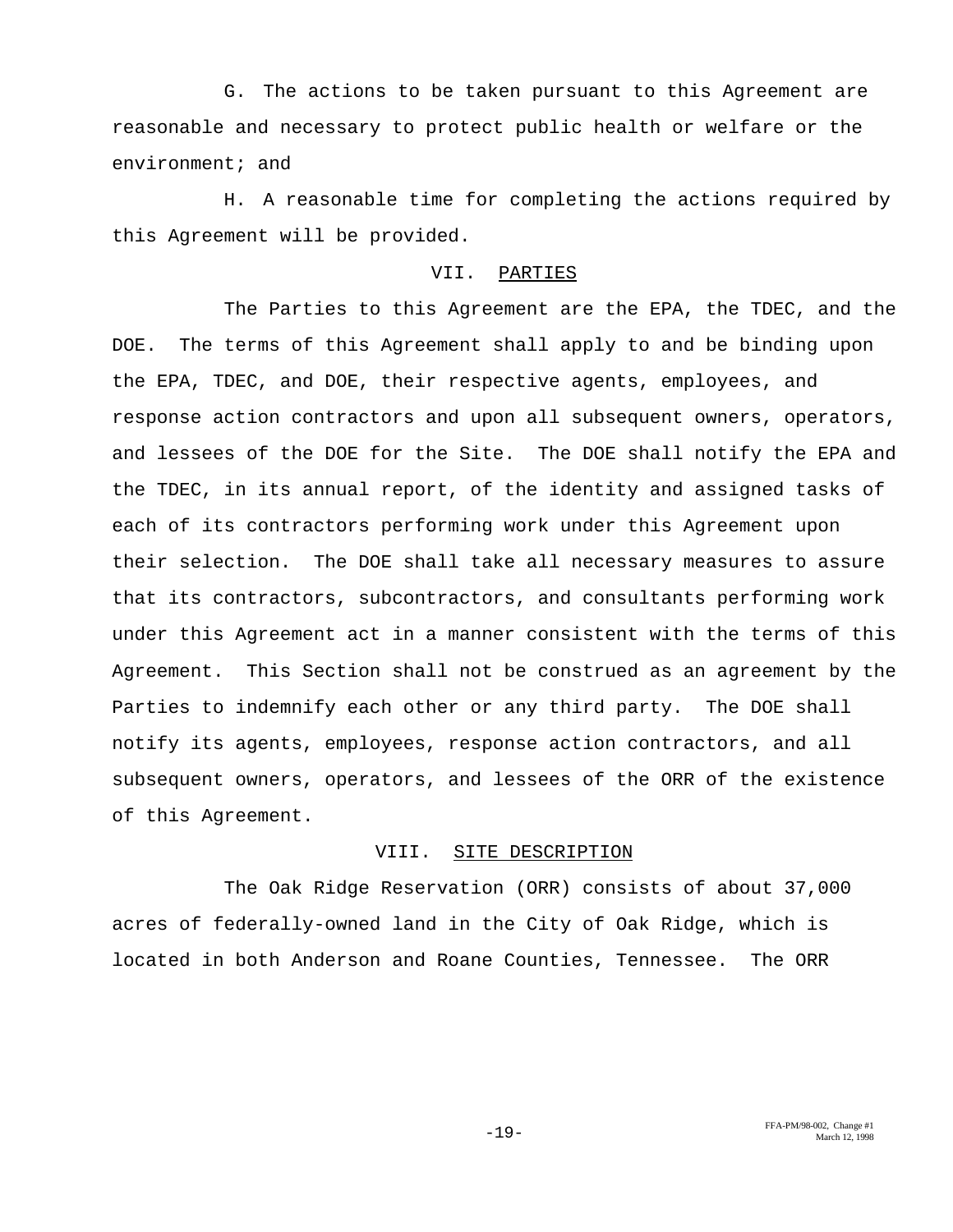is bounded on the north and east by the City of Oak Ridge (population 28,000) and on the south and west by the Clinch River. The area surrounding the ORR is predominately rural, used largely for residences, small farms, and pasture land. Fishing, boating, water skiing, and swimming are favorite recreational activities in the area. Towns that are located in the vicinity of the ORR, together with their approximate populations (1980 Census data) and distances from the ORR include:

| Town           | Population | Distance | Direction |
|----------------|------------|----------|-----------|
| Oliver Springs | 3,600      | 7 miles  | ΝW        |
| Clinton        | 5,300      | 10 miles | ΝE        |
| Lenoir City    | 5,400      | 7 miles  | SE        |
| Kingston       | 4,400      | 7 miles  | SW        |
| Harriman       | 8,300      | 8 miles  | W         |

The City of Knoxville (population 183,000), the nearest major metropolitan area, is located approximately 25 miles to the east.

The ORR consists of three major operating facilities: the Oak Ridge National Laboratory (ORNL), the Oak Ridge Gaseous Diffusion Plant (ORGDP or K-25), and the Y-12 Plant. The ORNL, located 10 miles southwest of the City, is an energy research laboratory that includes nuclear reactors, chemical pilot plants, and radioisotope production laboratories constructed in the early 1940's. The ORGDP, located 13 miles west of the City and constructed in 1943, was a production and development facility for uranium enrichment for both nuclear weapons and power productions. Production operations at the ORGDP have been shut-down since 1985. The Y-12 Plant, built in 1943, is located

 $-20-$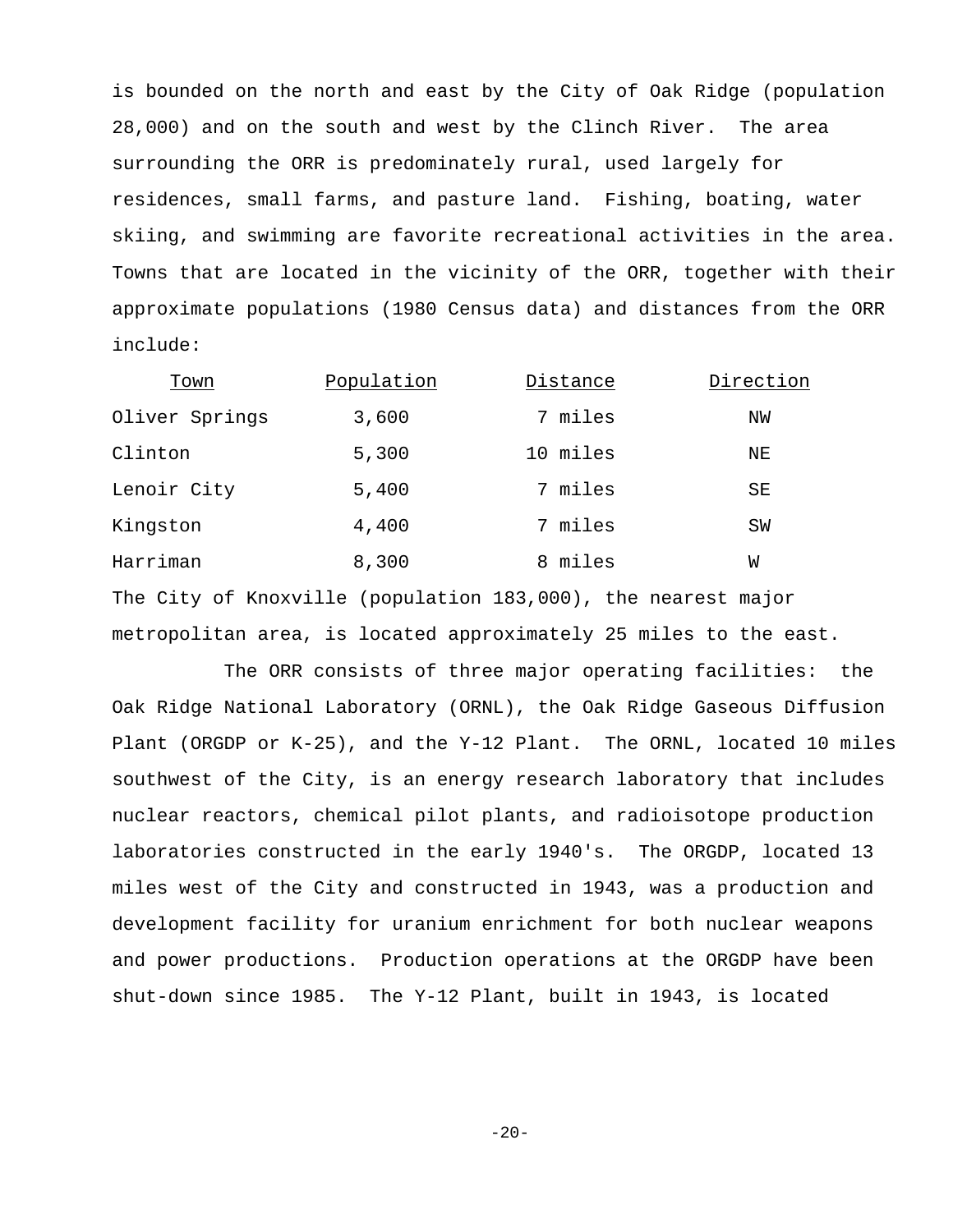immediately adjacent to the City of Oak Ridge. Its primary activities are the production of nuclear weapons components, manufacturing support for DOE weapon design laboratories, processing of source and special nuclear materials and support for DOE facilities and other government agencies.

The ORR generates a variety of hazardous substances, including radioactive, nonradioactive, and mixed wastes, some of which have been released into the environment at the ORR. Metals, organics, and radionuclides have been detected in the air, soils, groundwater, and surface water at the ORR. Releases of hazardous substances and environmental contamination associated with the ORR are described in greater detail in Appendix B (Detailed Site Description) to this Agreement. Under its RCRA permit, the DOE has begun the remedial investigation process at over 500 solid waste management units at the ORR. This Agreement expands the scope of investigatory and remedial activities presently under way at the Site to include releases not covered by the RCRA permit (e.g., releases or potential releases of radionuclides).

#### IX. LOW-LEVEL RADIOACTIVE WASTE TANK SYSTEM(S)

#### A. Applicability:

The provisions of this Section apply to the DOE's low-level radioactive waste tank system(s) that are listed and identified in Appendix F to this Agreement. Appendix F contains four categories of tank system(s) associated with the Oak Ridge National Laboratories (ORNL): (a) new or replacement tank system(s) with secondary containment; (b) existing tank system(s)

-21-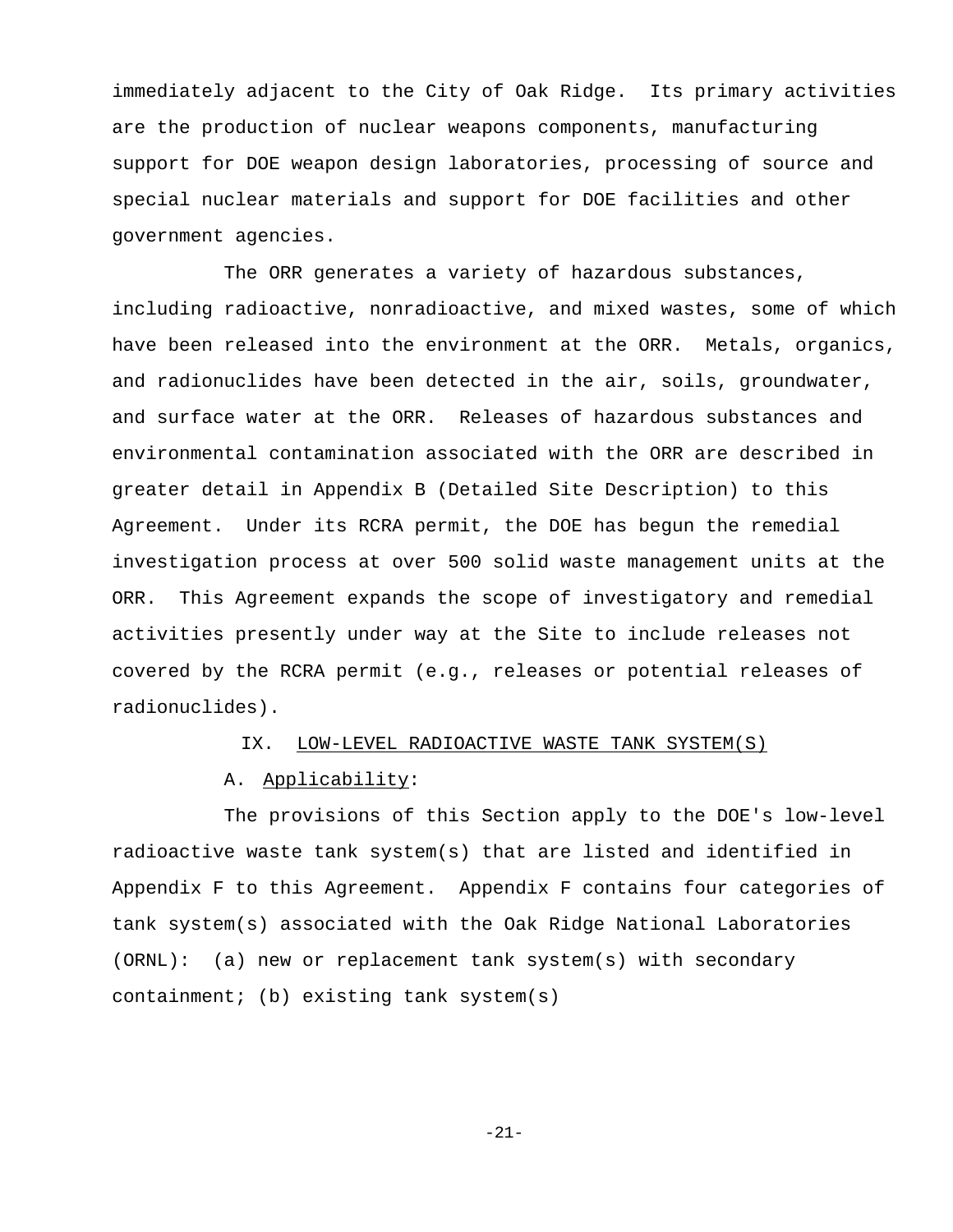with secondary containment; (c) existing tank system(s) without secondary containment; and (d) existing tank system(s) without secondary containment that are removed from service. Subsections B through D, below apply to existing tank system(s) that have secondary containment and to new or replacement tank system(s) installed after the effective date of this Agreement. Subsections E and F, below apply to existing tank system(s) that do not have secondary containment. Subsection G, below applies to all tank system(s) that are permanently removed from service. The DOE agrees to remediate all low-level radioactive waste tank system(s) that are permanently removed from service under this Agreement. The requirements of this Section are illustrated in the "ORNL Tank Logic Diagram" contained in Appendix F to this Agreement.

# B. Design/Installation Assessments for New or Replacement  $Tank(s):$

1. For each new or replacement tank system(s) the DOE shall submit to EPA and TDEC for review and approval, a written assessment(s), certified by a qualified, registered professional engineer licensed in the State of Tennessee and knowledgeable of tank systems, that the tank system(s) has sufficient structural integrity and is acceptable for the storing or treating of hazardous and/or radioactive substances. This assessment shall be submitted to EPA and TDEC for approval at least ninety (90) days prior to installation of a new or replacement tank system(s).

-22-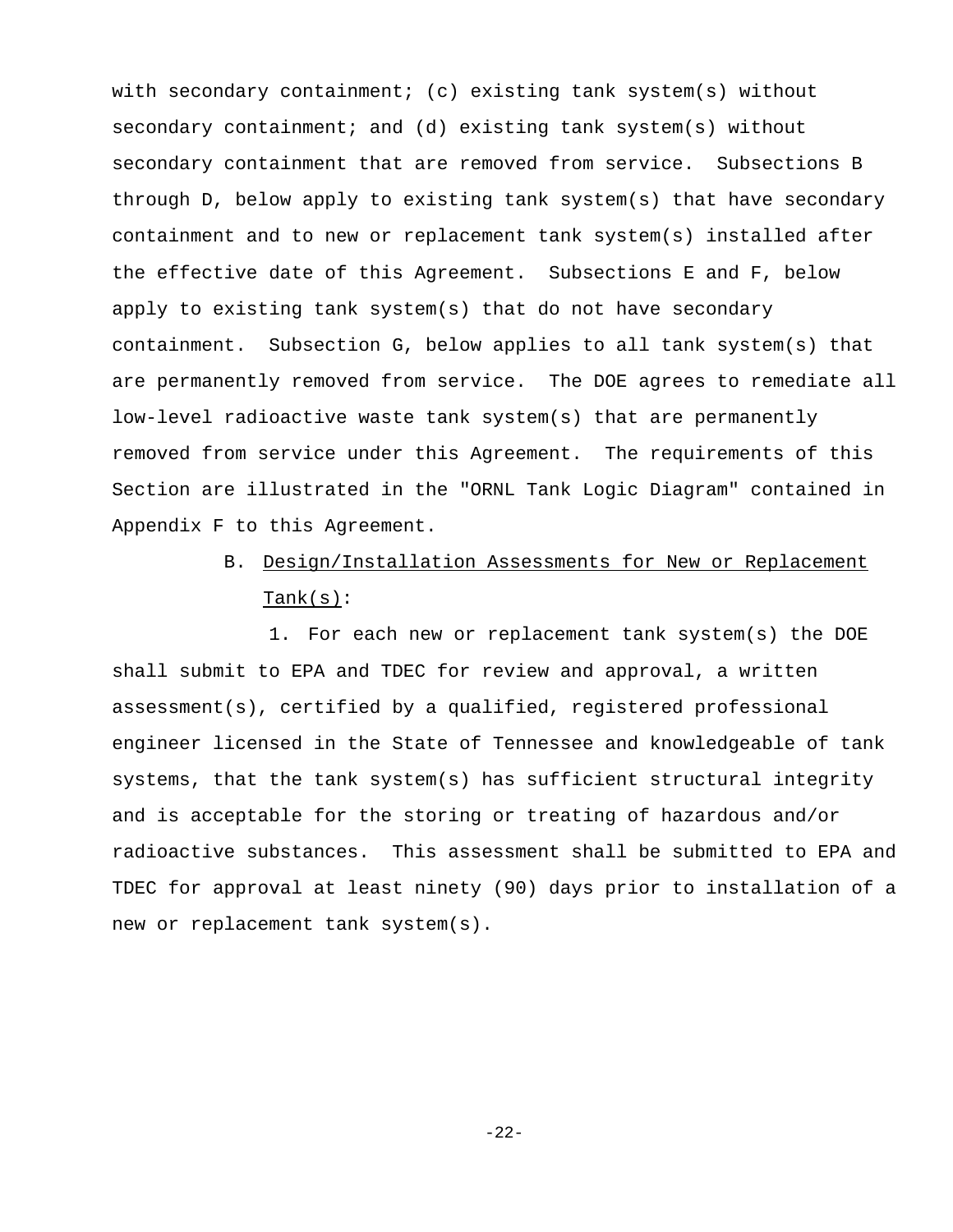2. The design/installation assessment(s) shall demonstrate that the foundation, structural support, seams, connections, and pressure controls (if applicable) are adequately designed and that the tank system(s) has sufficient structural strength, compatibility with the hazardous/radioactive substances to be stored or treated, and corrosion protection to ensure that the tank system(s) will not collapse, rupture, or fail. At a minimum, the design/installation assessment(s) shall include the information described in Section B.1. of Appendix F herein.

3. New or replacement tank system(s) shall be constructed and installed in accordance with the specifications in the approved design/installation assessment(s) and all other requirements specified in Section B of Appendix F herein, entitled "Standards for Design/Installation of New or Replacement Tank System(s)."

# C. Containment/Detection of Releases and Operational Standards for Secondary Containment Tank System(s):

1. For new or replacement tank system(s), the DOE shall submit design demonstration(s) to the EPA and TDEC for review and approval that show that all new or replacement tank system(s) meet the containment/release detection standards contained in Section C of Appendix F herein, entitled "Standards for Containment/Release Detection." This design demonstration(s) shall be incorporated into the Design/Installation Assessment(s) submitted under the provisions of Subsection B herein.

 $-23-$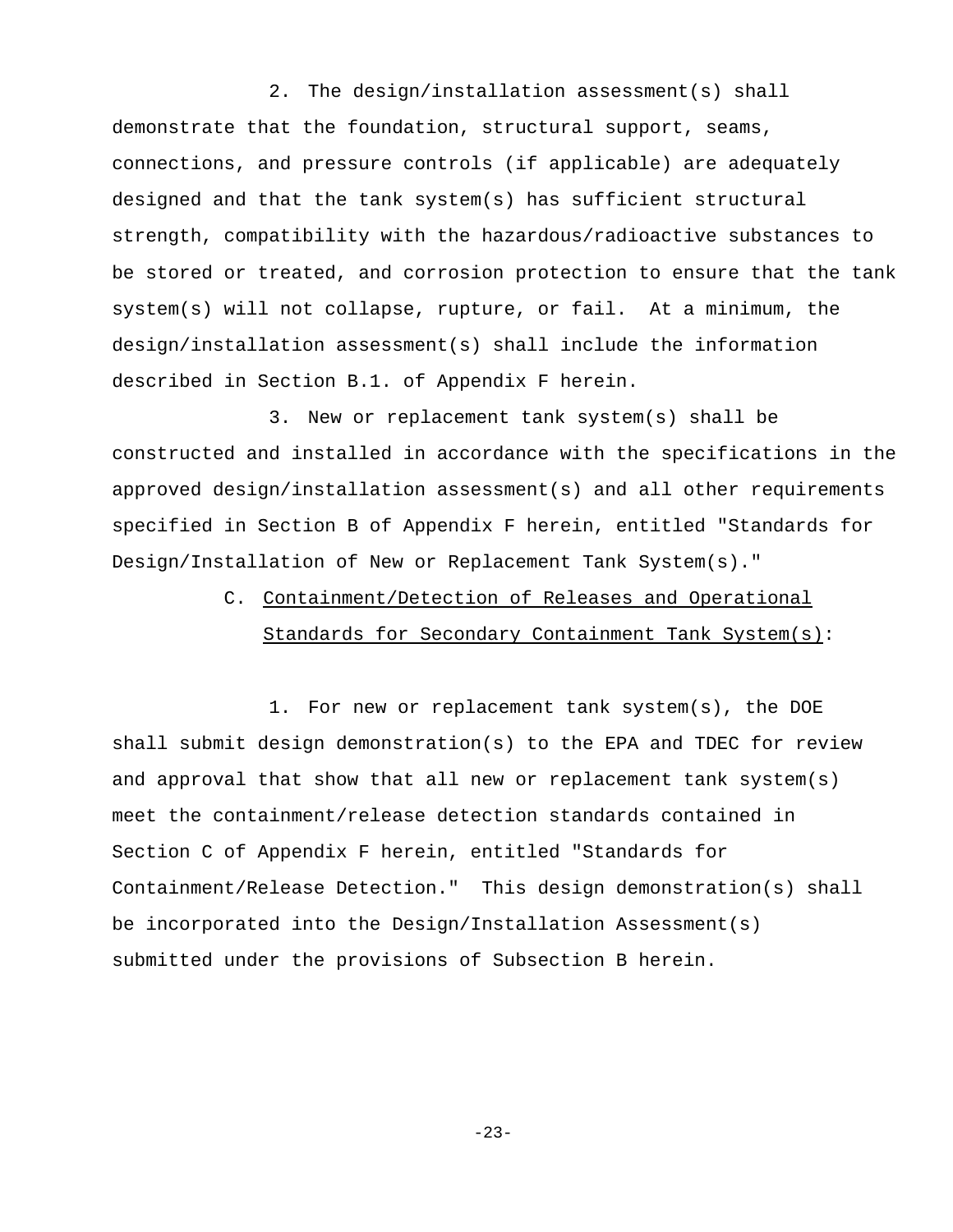2. For new or replacement tank system(s), the DOE shall install secondary containment system(s) that are (a) designed, installed, and operated to prevent any migration of hazardous or radioactive constituent, hazardous substances, or accumulated liquid out of the system(s) to the air, soil, groundwater, or surface water at any time during the use of the tank system(s) or component(s), and (b) capable of detecting and collecting releases and accumulated liquids until the collected material is removed under the provisions of this Agreement.

3. Within sixty (60) days of the effective date of this Agreement, the DOE shall submit to EPA and TDEC for approval a schedule for the submittal of written design demonstration(s) for existing tank system(s) that have secondary containment. This design demonstration(s) shall show that the tank systems meet, or can be retrofitted to meet, the standards contained in Section C of Appendix F herein, entitled "Standards for Containment/Release Detection". The design demonstration(s) shall include plans and schedules for any such retrofitting necessary to meet these standards.

4. The DOE shall monitor and maintain the secondary containment tank system(s) (including new or replacement tank system(s)) throughout the active life of the tank system(s) and until the tank system(s) is removed from service in accordance with Subsection G, below.

#### D. Disposition of Leaking Secondary Containment Tank(s):

1. For a secondary containment tank system(s) or component(s) from which there may be or has been a leak or spill,

 $-24-$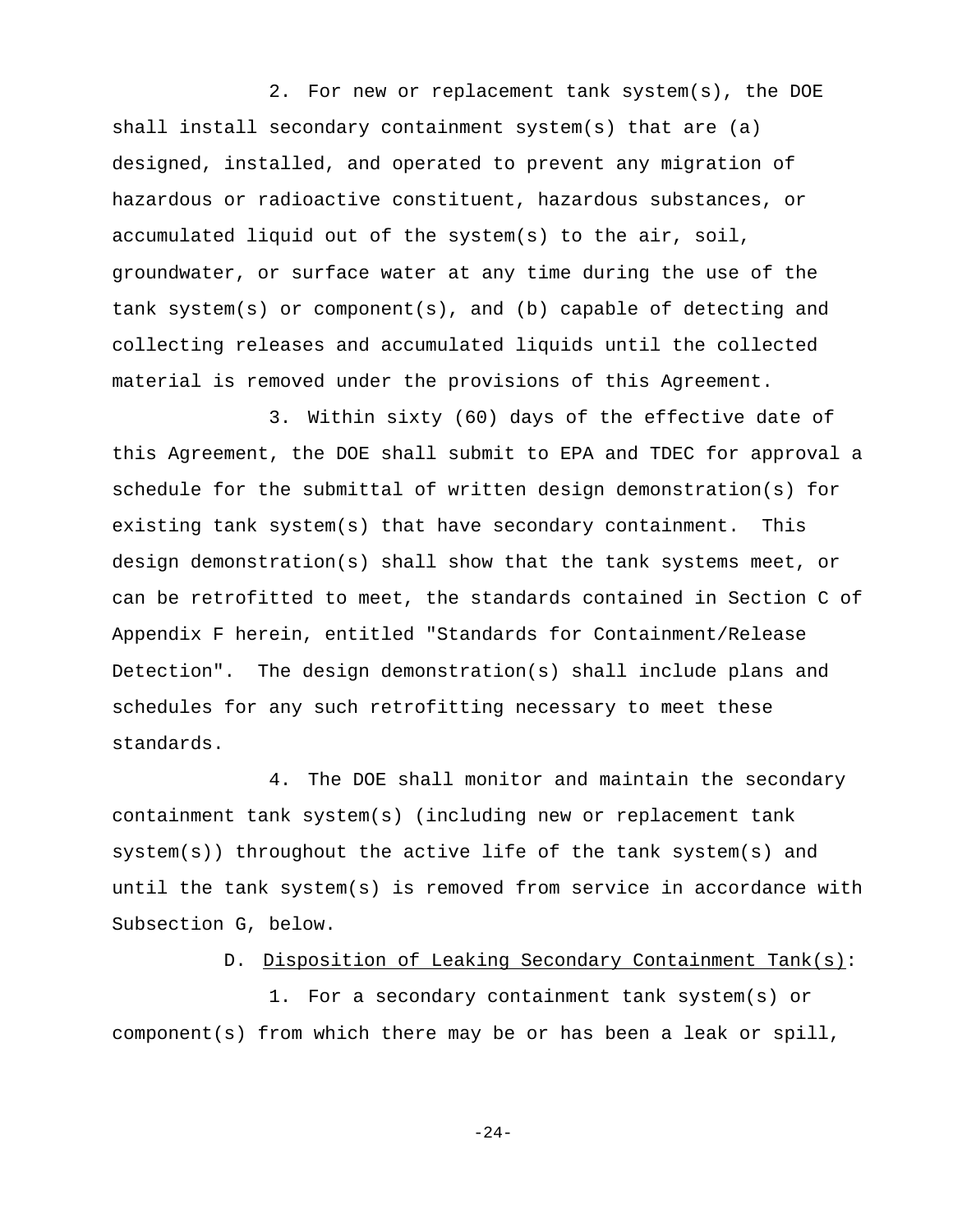the DOE shall satisfy the requirements contained in Section D of Appendix F herein, entitled "Disposition of Leaking Tank System(s)." For the purposes of Section IX and Appendix F to this Agreement, a leak shall mean the escape of a hazardous substance from primary or secondary containment. Leak detection methods may include installed leak detection equipment and procedures, photographic or visual inspection that show liquid or accumulating dried wastes, or sampling and analysis.

2. The DOE may return to service a secondary containment tank system(s) or component(s) from which there has been a leak or spill provided that the DOE demonstrates, subject to the review and approval of EPA and TDEC, that it meets the requirements contained in Subsections D6(a) through D6(d) of Appendix F, entitled "Disposition of Leaking Tank System(s)."

3. If the EPA and TDEC determines that a secondary containment tank system(s) or component(s) shall not be returned to service, then the DOE shall, within thirty (30) days of receipt of such a determination, submit a plan and schedule for removal from service to EPA and TDEC for approval. In the event the DOE determines to remove a secondary containment tank system(s) or component(s) from service, it shall submit a plan and schedule for removal from service to EPA and TDEC for approval.

4. Upon receipt of approval of any plan and schedule submitted under Subsection D.3. above, the DOE shall remove the tank system(s) or component(s) from service in

-25-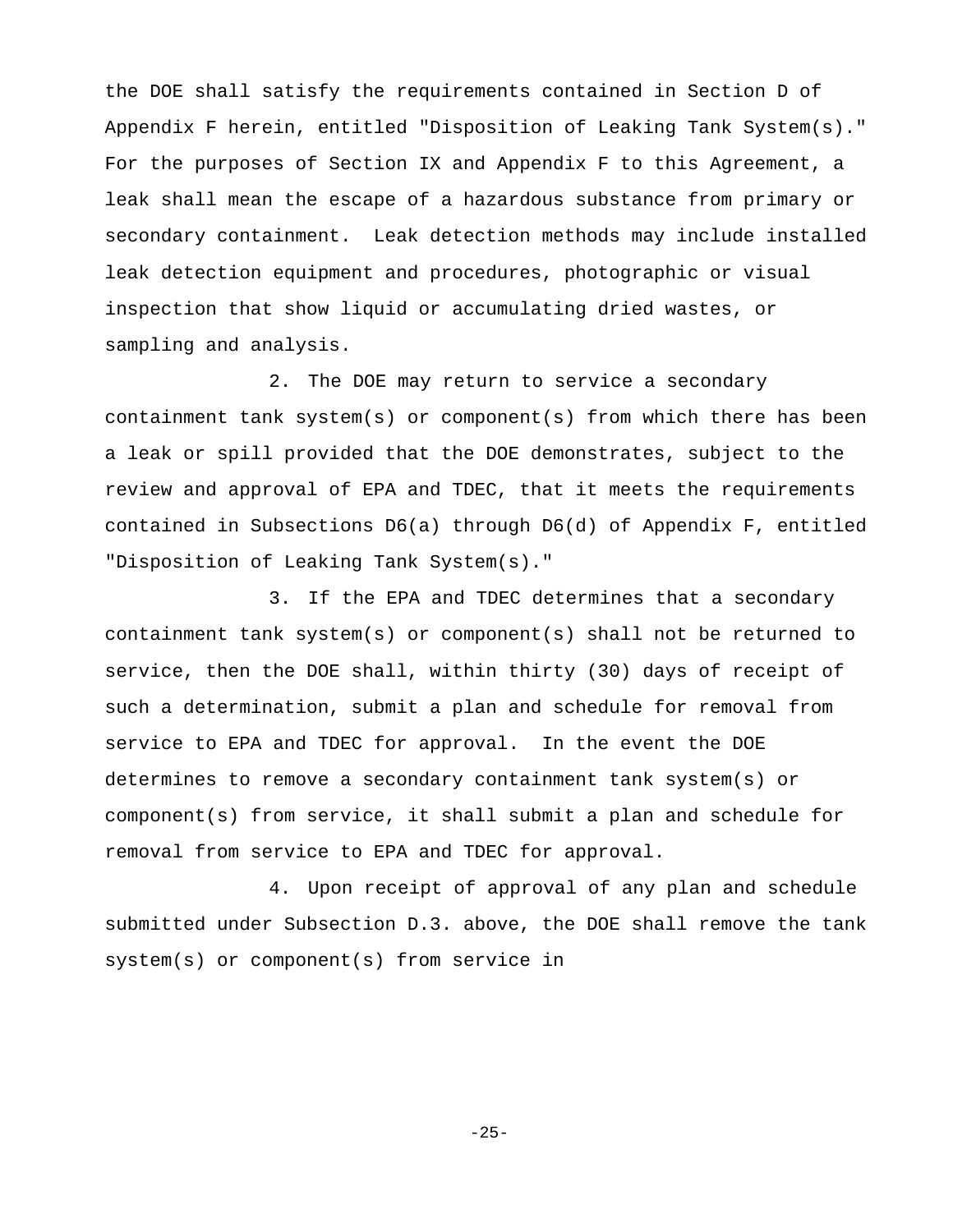accordance with the approved plan and schedule. Upon removal from service, the DOE shall implement the requirements in Subsection G, below.

#### E. Schedules for Removal of Tank System(s) from Service:

1. Within sixty (60) days of the effective date of this Agreement, the DOE shall submit to EPA and TDEC for review and approval, a plan and schedule for the removal from service all tank system(s) that do not meet the secondary containment standards of Subsection B, above. For specific tank system(s), the DOE may request a sixty (60) day extension to submit its plan and schedule for removal from service. The DOE shall give priority in its plan and schedule to tank system(s) that do not have secondary containment and that fail to demonstrate structural integrity under Subsection F, below. If the DOE determines that immediate removal of an existing tank system(s) from service will pose either unacceptable risks to worker health or safety, or an immediate risk to human health or the environment, then the DOE shall include an assessment of those risks in its plan and schedule. Tank system(s) shall be removed from service in accordance with the requirements of the approved plan and schedule.

2. Subject to the approval of EPA and TDEC, the DOE may continue operation of non-secondary containment tank system(s) that demonstrate structural integrity under Subsection F, below. The DOE shall immediately cease operation of these tank system(s) in the event that a new or replacement tank system(s) is placed in operation. At that time, the tank system(s) shall be removed from

-26-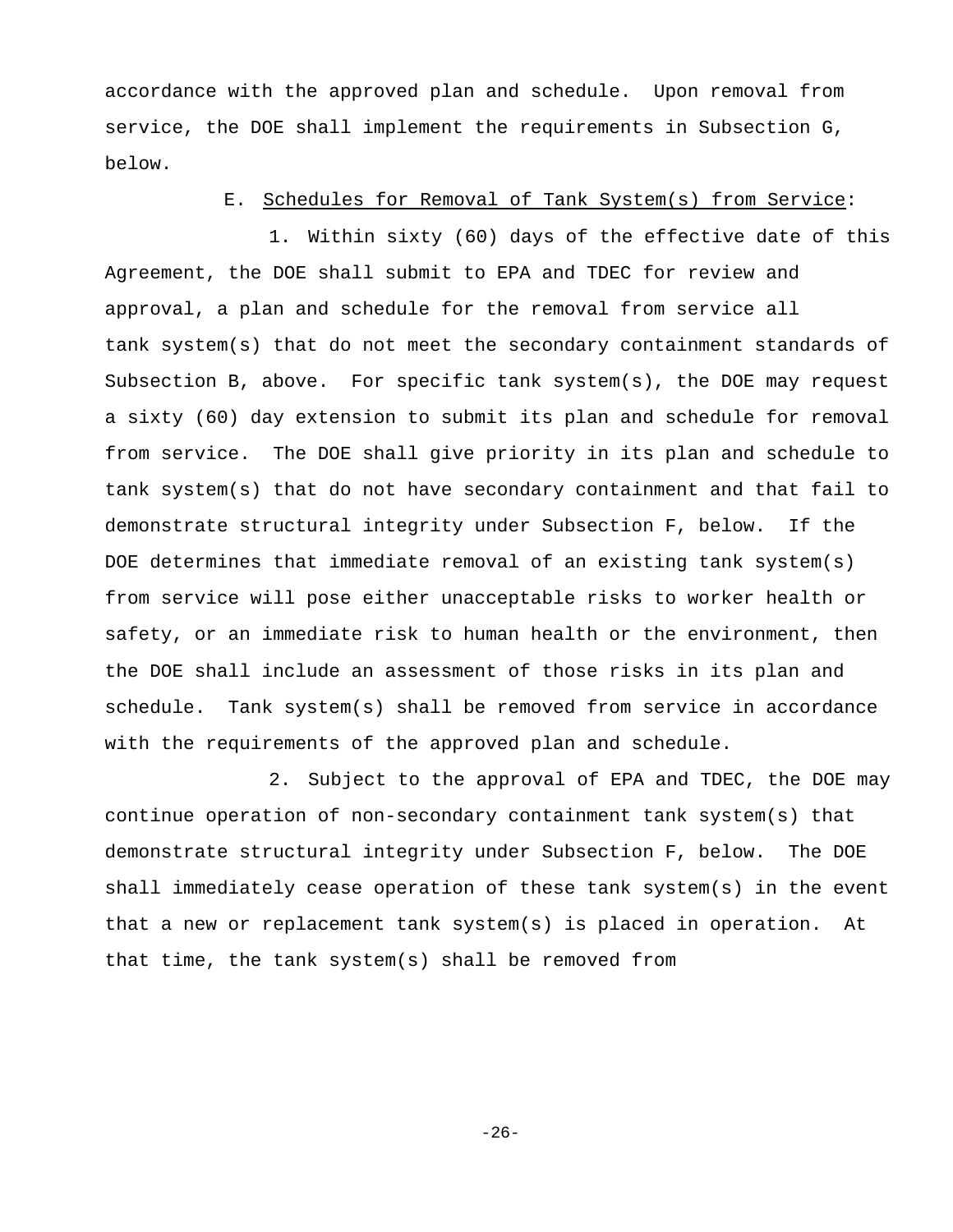service in accordance with Subsection G, below. For tank system(s) that develop leaks, the DOE shall comply with the requirements in Section D of Appendix F herein, entitled "Disposition of Leaking Tank System(s)."

3. Tank system(s) removed from service prior to the effective date of this Agreement shall be considered removed from service under this Agreement and no schedule shall be submitted for those tank system(s) under this Subsection. Tank system(s) removed from service prior to the effective date of this Agreement may not be returned to service and shall be evaluated and remediated under Subsection G, below.

# F. Structural Integrity Assessment(s) for Non-Secondary Containment Tank System(s):

1. Within ninety (90) days of the effective date of this Agreement, or within ninety (90) days of the date on which EPA or TDEC disapprove of a design demonstration under Subsection C.3. above, whichever is later, the DOE shall submit a schedule for approval by EPA and TDEC for providing all available information concerning the structural integrity of tank system(s) that do not meet the secondary containment standards of Subsection B, above. For these tank system(s), the DOE shall submit the information described in Subsection A in Appendix F, entitled "Standards for Integrity Assessment for Tank System(s)." The DOE shall submit its structural integrity information under this Subsection in accordance with the approved schedule.

-27-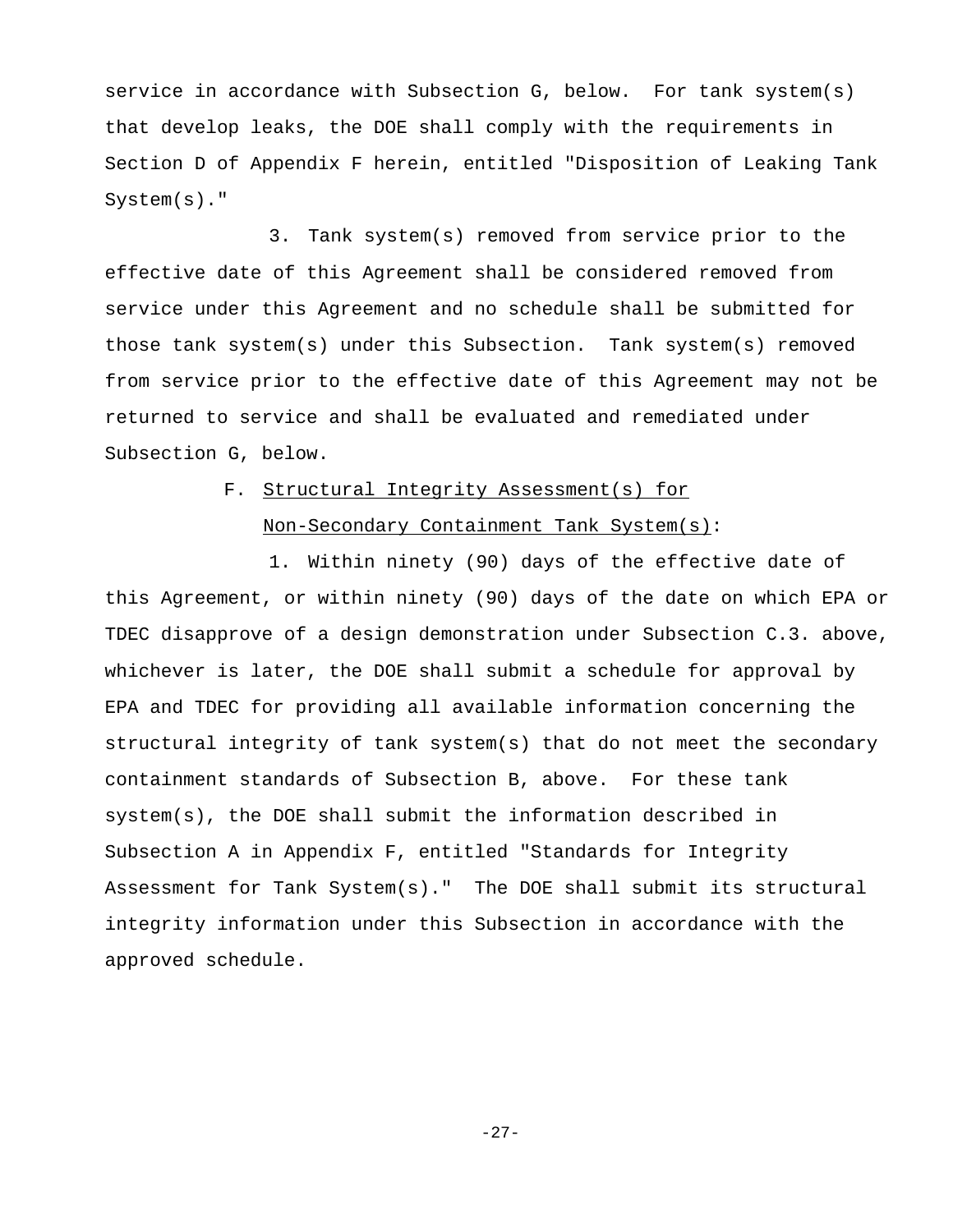2. For each non-secondary containment tank system(s), the DOE shall demonstrate, subject to the review and approval of EPA and TDEC, that the tank system(s) is not (or may be) leaking. This demonstration shall include: (a) volume balancing data for transfer lines and tank liquids level trend data, together with all supporting data or information, or (b) data/information from alternate method(s) that accurately evaluates tank integrity.

3. For each non-secondary containment tank system(s), the written assessment(s) submitted under this Subsection shall demonstrate that the tank system(s) is adequately designed and, at the time of assessment, has sufficient structural strength and compatibility with the hazardous and/or radioactive substances to be stored or treated, to ensure that the tank system(s) will not collapse, rupture, or fail prior to removal from service or re-assessment. This requirement shall also apply to tank system(s) that have been removed from service prior to the effective date of this Agreement.

4. Within sixty (60) days of the effective date of this Agreement, the DOE shall submit a schedule for providing the results of leak detection tests together with a schedule for the periodic review and revision of the structural integrity assessment(s) required by this Subsection until the tank system(s) is removed from service and any necessary response action(s) is completed under Subsection G, below. The demonstration required by this Subsection shall be in writing and shall be certified by a

-28-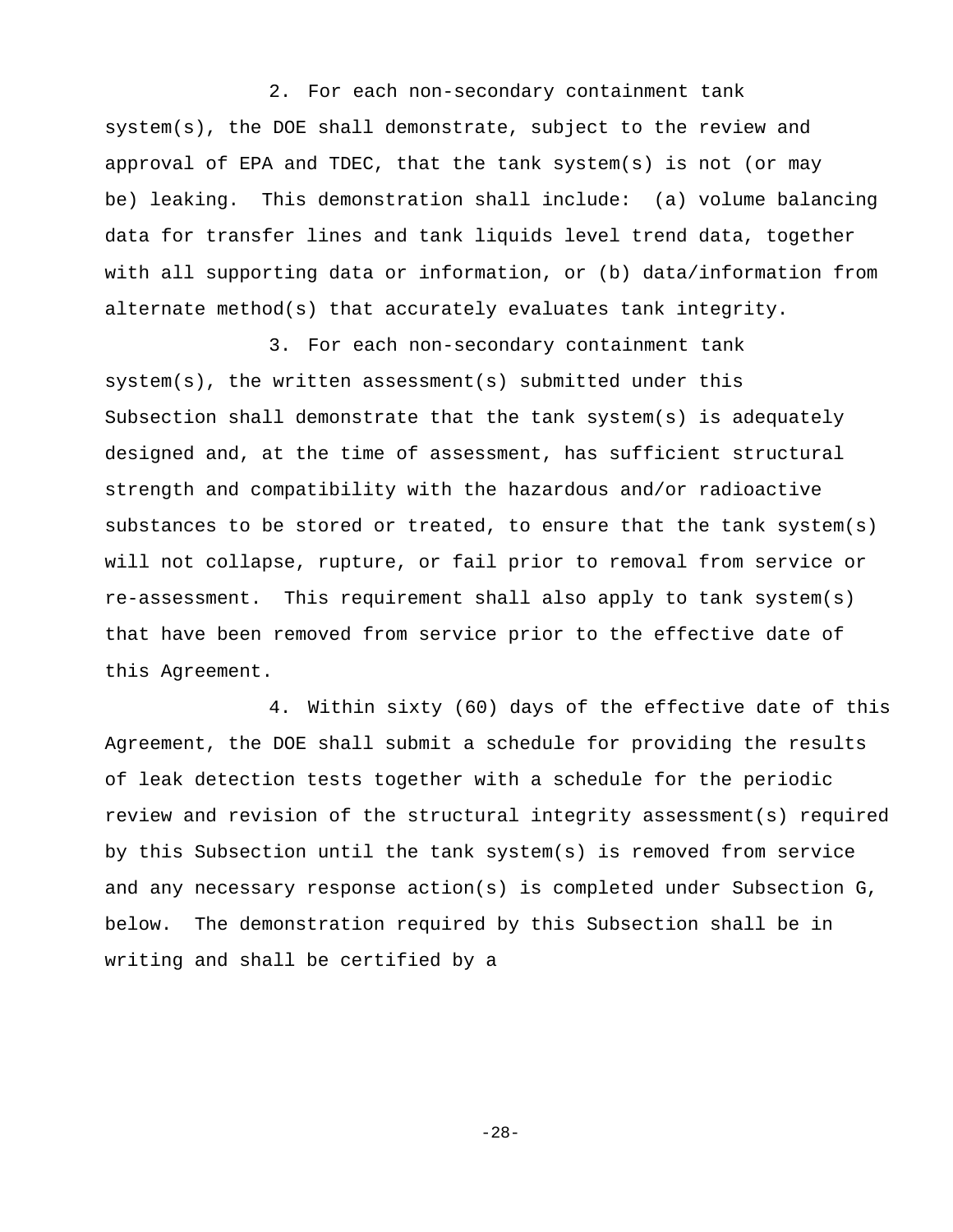qualified, registered professional engineer licensed in the State of Tennessee and knowledgeable of tank systems.

5. If at any time DOE determines that liquids from an uncontrolled source (e.g., infiltration of groundwater) are entering a Category C tank listed in Appendix F, intentional waste additions to the tank shall be stopped immediately. In addition, the liquid within the tank shall be reduced to and/or maintained at a level to prevent a release of hazardous substances to the environment until the tank is removed from service.

G. Removal of Tank System(s) From Service:

1. This Subsection shall apply to all low-level radioactive waste tank system(s) listed in Appendix F to this Agreement that are removed from service. Within ninety (90) days of the effective date of this Agreement, or within ninety (90) days of the date a tank is declared inactive, whichever is later, the DOE shall provide to EPA and TDEC a schedule for conducting the waste characterization(s) of tank contents for hazardous and/or radiological constituents in tank system(s) removed from service. The DOE's waste characterization(s) shall include the results of the sampling and analysis of the contents (including wastes, liquids, and sludges) of all tank system(s) removed from service.

2. Within ninety (90) days of the effective date of this Agreement, or within ninety (90) days of the date a tank is declared inactive, whichever is later, the DOE shall submit to EPA and TDEC for approval risk characterization plan(s) and schedule(s) for characterizing the risk(s) associated with all tank system(s)

 $-29-$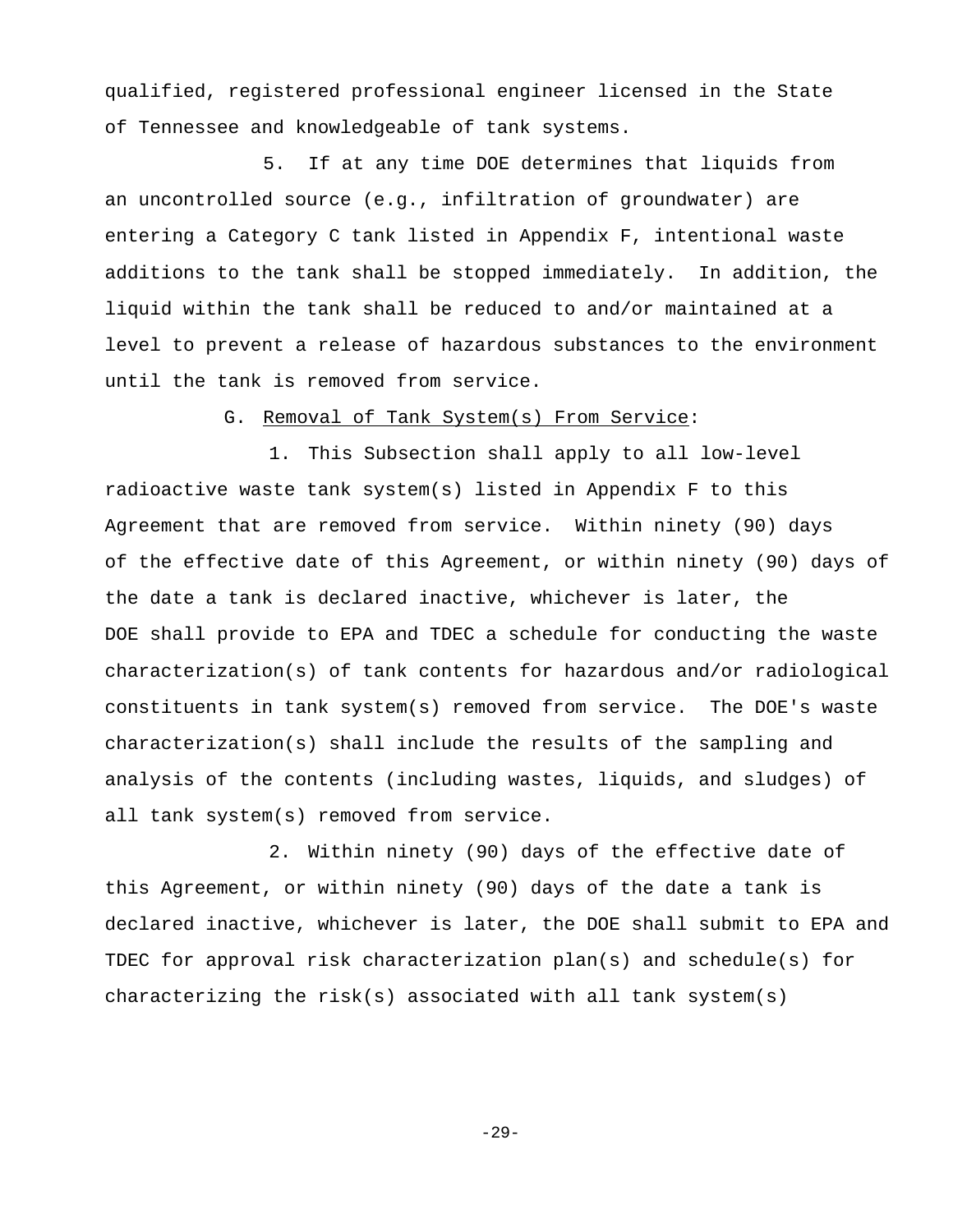removed from service. The DOE's risk assessment plan(s) shall characterize and define categories of risks associated with the tank system(s) pending final remediation. The DOE shall conduct risk characterization(s) for tank system(s) removed from service in accordance with the approved schedules.

3. Based upon the results of the waste and risk characterization(s) required above, the DOE shall propose a schedule(s) to EPA and TDEC for approval for operable units/ interim measures or final remedial action as described below. This schedule shall be proposed and updated as part of the annual timetables and deadlines submitted under Section XIX (Timetables and Deadlines) of this Agreement.

4. The DOE shall remediate all tank system(s) removed from service. To the extent practicable, the DOE shall remove or decontaminate, or otherwise remediate all residues, contaminated containment system components (liners, etc.), contaminated soils and structures and equipment associated with the tank system(s).

5. The DOE shall address the following phases of tank system(s) remediation as both corrective measures or remedial actions under the applicable waste area grouping or operable unit:

a. Remediation of the tank(s) contents;

- b. Remediation of the tank(s) and related piping and appurtenances; and
- c. Remediation of any surrounding releases or contamination.

 $-30-$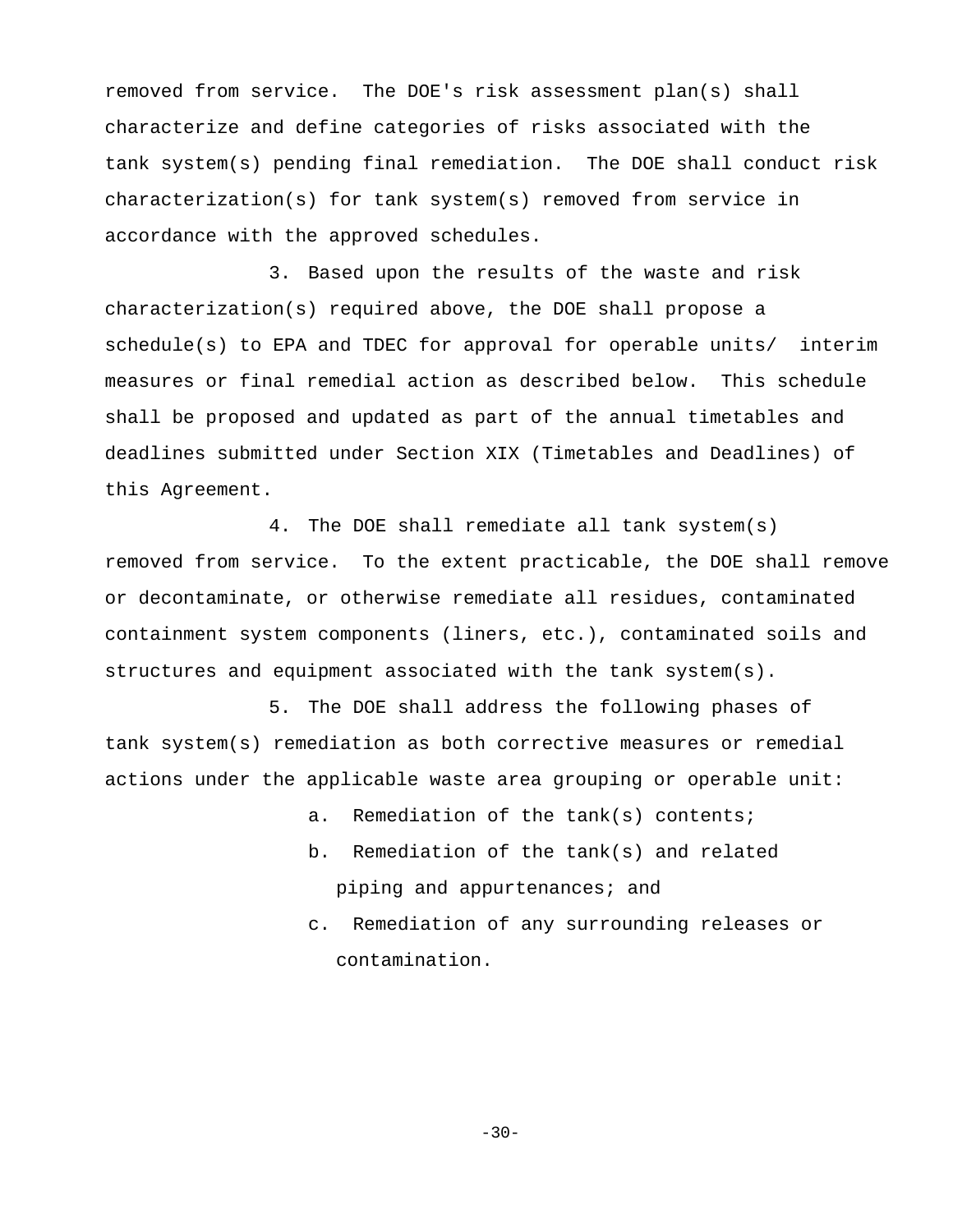6. The provisions described herein shall become effective six months after the effective date of this change.

Prior to the scheduled remediation of tank system(s) as required in Sections IX.G.3 through IX.G.5, the DOE may conduct routine transfers of the liquid contents of the tank system(s) to the active portions of the LLLW system for the treatment and/or storage, upon receiving written approval from TDEC prior to such transfer operations. The DOE shall submit a written request to TDEC, for approval, and EPA, for information, of such transfers at least 14 days prior to the transfer operation. The DOE may combine requests for recurring routine transfers into a single document which may be submitted annually to TDEC, for approval, and to EPA, for information, for recurring routine (Appendix I-7) transfer operations rather than submit individual routine transfer requests. Transfers that TDEC determine are not routine (Appendix I-8) shall be conducted in accordance with the provisions of Section IX.G.5 or Section XIII. of the FFA. The declaration of whether a transfer is routine shall be within the discretion of TDEC, and subject to resolution of disputes as set forth in Section XXVI.

7. The DOE shall conduct all necessary response actions under Sections X through XV of this Agreement for all tank system(s) identified in Appendix F.

#### X. SITE EVALUATION(S)

For newly discovered areas with potential or known releases of hazardous substances, the DOE agree to: (a) provide notice to EPA and TDEC in accordance with Section 300.405 of the NCP; and (b) conduct removal site evaluations (SEs)in accordance with Section 300.410 of the NCP. The DOE shall submit to EPA and TDEC Removal Site Evaluation Reports based on such evaluations. If the removal SE indicates that removal action under Section 300.415 of the NCP is necessary, the DOE will satisfy the requirements of Section XIII (Removal Actions) of this Agreement. If upon completion of a Removal Site Evaluation and/or a removal action, the resulting report indicates that remedial action under Section 300.430 of the NCP may be necessary for an area, DOE will amend the ORR Remedial Site Evaluation list of Appendix C to this Agreement to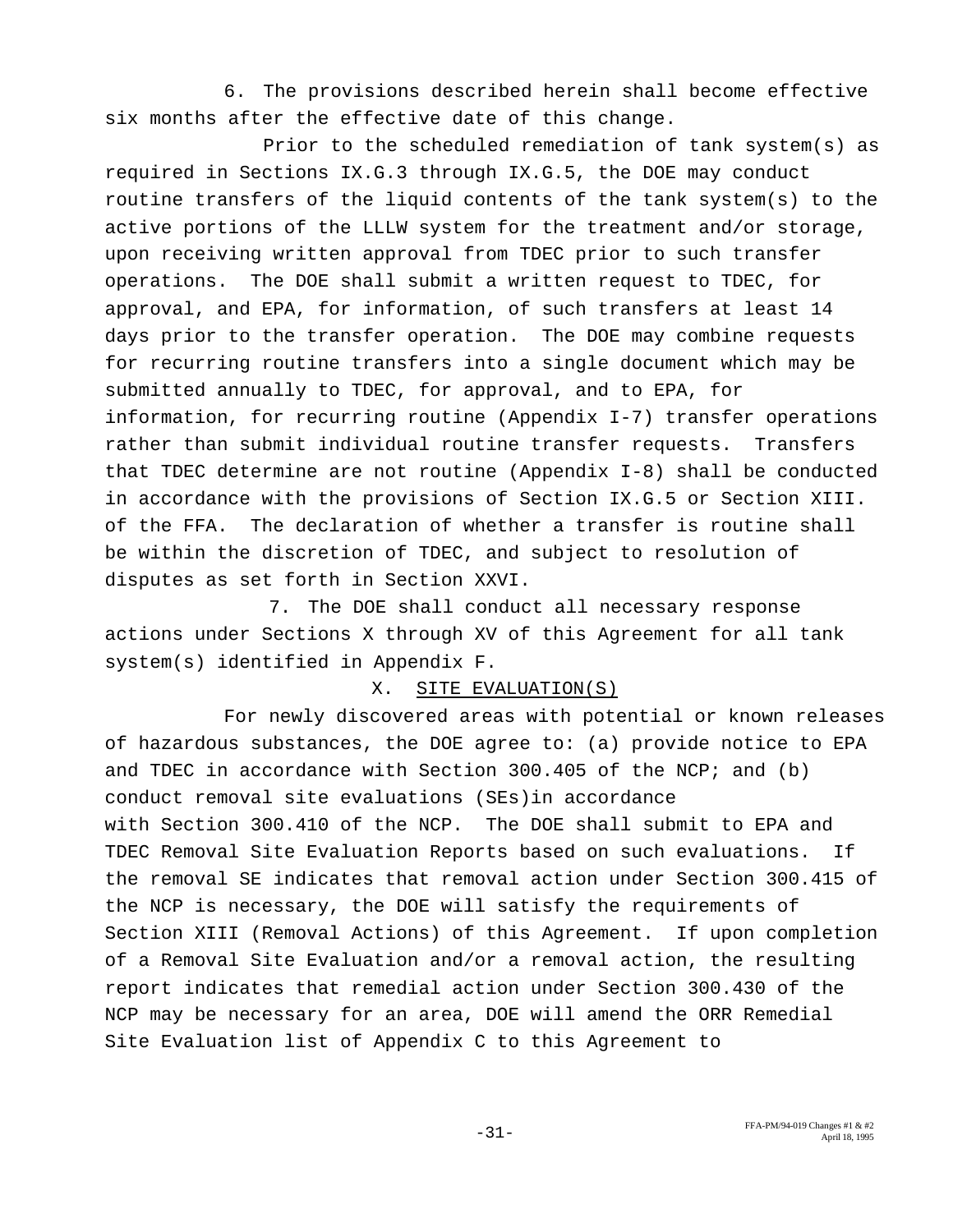include such area. For those areas in the Remedial Site Evaluation list of Appendix C to this Agreement, the DOE agrees to conduct remedial SEs in accordance with Section 300.420 of the NCP. The DOE shall submit to EPA and TDEC, Remedial Site Evaluation Reports based on such evaluations, and recommend the need for further response actions. If DOE's recommendation is accepted, then EPA and TDEC will concur by written response. If the EPA and TDEC determine that further remedial response action is necessary for an area, then the DOE agrees, subject to the dispute resolution procedures in Section XXVI (Resolution of Disputes), to amend the Characterization Areas list of Appendix C to this Agreement to include such area and to conduct additional work at such area under the terms of this Agreement.

## XI. REMEDIAL INVESTIGATION(S)/FEASIBILITY STUDY(S)

The DOE agrees that it shall conduct an RI(s) for the site (including any operable unit(s) at the Site) which is in accordance with the timetables and deadlines set forth in Appendix E to this Agreement. Prior to initiating operable unit RI Work Plan development, representatives of the three parties will prepare for, in accordance with Appendix I-5 (Document Information Assessment Operating Instructions), and conduct a RI/FS scoping workshop according to the operating instruction in Appendix I-4. Operable units at the Oak Ridge Reservation, which must address classification issues during the performance of the RI/FS phase, will follow the Appendix I-3 (Referencing Classified Documents Operating Instructions) and Appendix I-5 (Document Information Assessment Operating Instructions) in regard to the classified information. The RI(s) shall meet the purposes set forth in Section III of this Agreement. For SWMUs for which the DOE is required to conduct an RFI pursuant to its RCRA permit, the Parties agree that the RFI and RI shall be combined into a single investigation designed to meet the requirement of both the RCRA permit and the purposes of this Agreement.

The DOE agrees it shall conduct an FS(s) for the Site (including any operable unit(s) at the Site) and report upon a FS(s) for the Site which is in accordance with the timetables and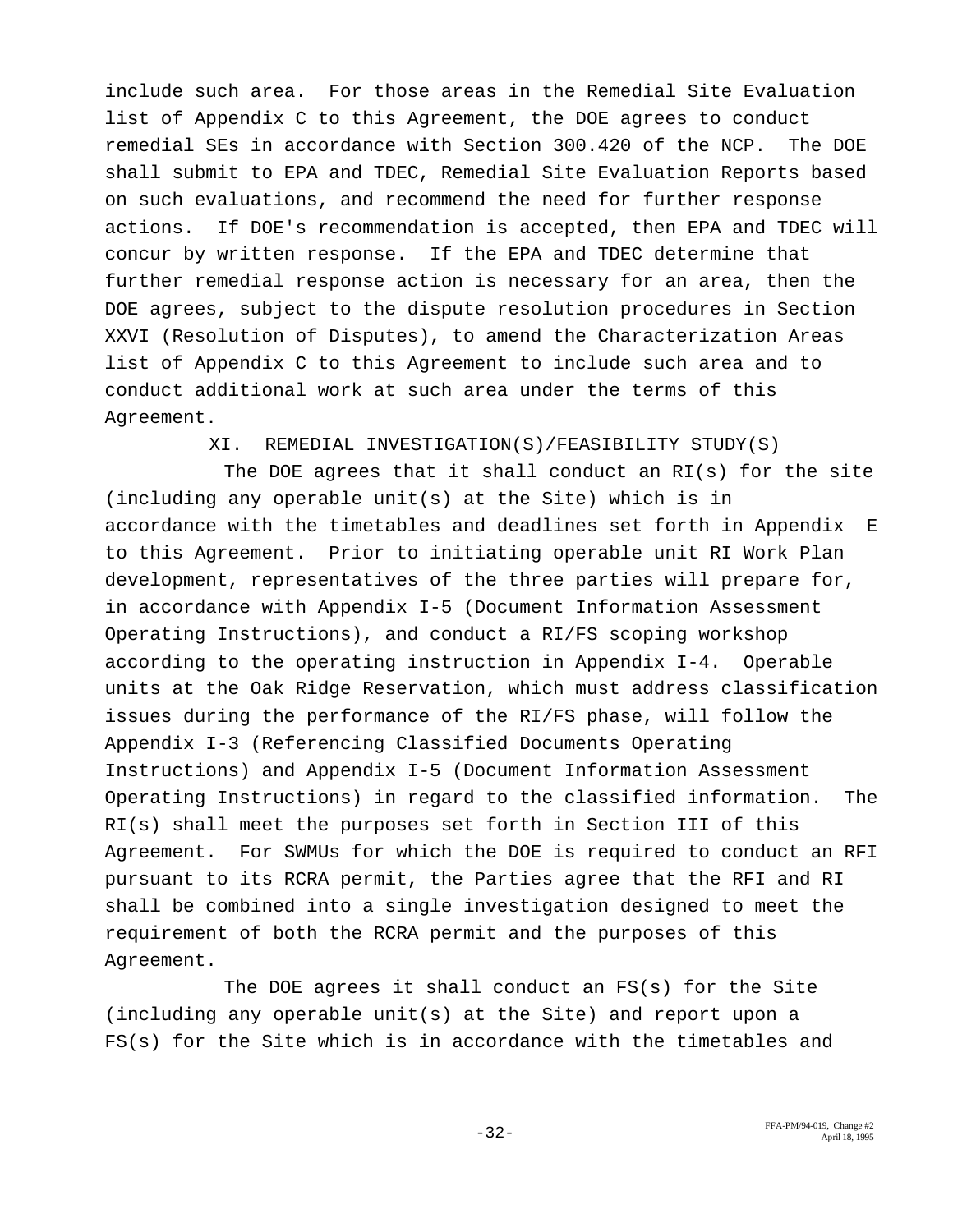deadlines set forth in Appendix E of this Agreement. The FS(s) shall be based on the RI(s) and shall meet the purposes set forth in Section III of this Agreement. For SWMUs for which the DOE is required to conduct a CMS pursuant to its RCRA permit, the Parties agree that the CMS and FS shall be combined into a single study designed to meet the requirements of both the RCRA permit and the purposes of this Agreement.

## XII. OPERABLE UNIT(S)

Pursuant to the published schedules and timetables, the DOE agrees that it shall develop alternatives for operable units, together with monitoring plans. After consultation with EPA and TDEC, the DOE shall submit its proposed operable units and its analysis of the proposals to EPA and TDEC. The Parties shall make a final selection of the operable units for the Site. If the Parties are unable to agree upon the selection of operable units, the final selection of the operable units shall be made by the Administrator and shall not be subject to dispute by the DOE. The designation of operable unit(s) shall be reviewed and revised annually in conjunction with the establishment of timetables and deadlines under Section XIX (Timetables and Deadlines) of this Agreement.

All submittals and elements of work undertaken pursuant to this Section shall be performed in accordance with the requirements and time schedules set forth in Section XIX (Timetables and Deadlines) of this Agreement. Operable units shall meet the purposes set forth in Section III (Purposes of Agreement) of this Agreement.

### XIII. REMOVAL ACTIONS

A. The DOE shall designate an On-Scene Coordinator (OSC) as required by Section 300.120 of the NCP. The ORR OSC shall be the point of contact between DOE, EPA and the TDEC for all removal actions for hazardous substances.

B. Removal Actions conducted by the DOE on the ORR shall be consistent with CERCLA and the NCP. The DOE shall notify the EPA and TDEC in writing of any such proposed removal actions, including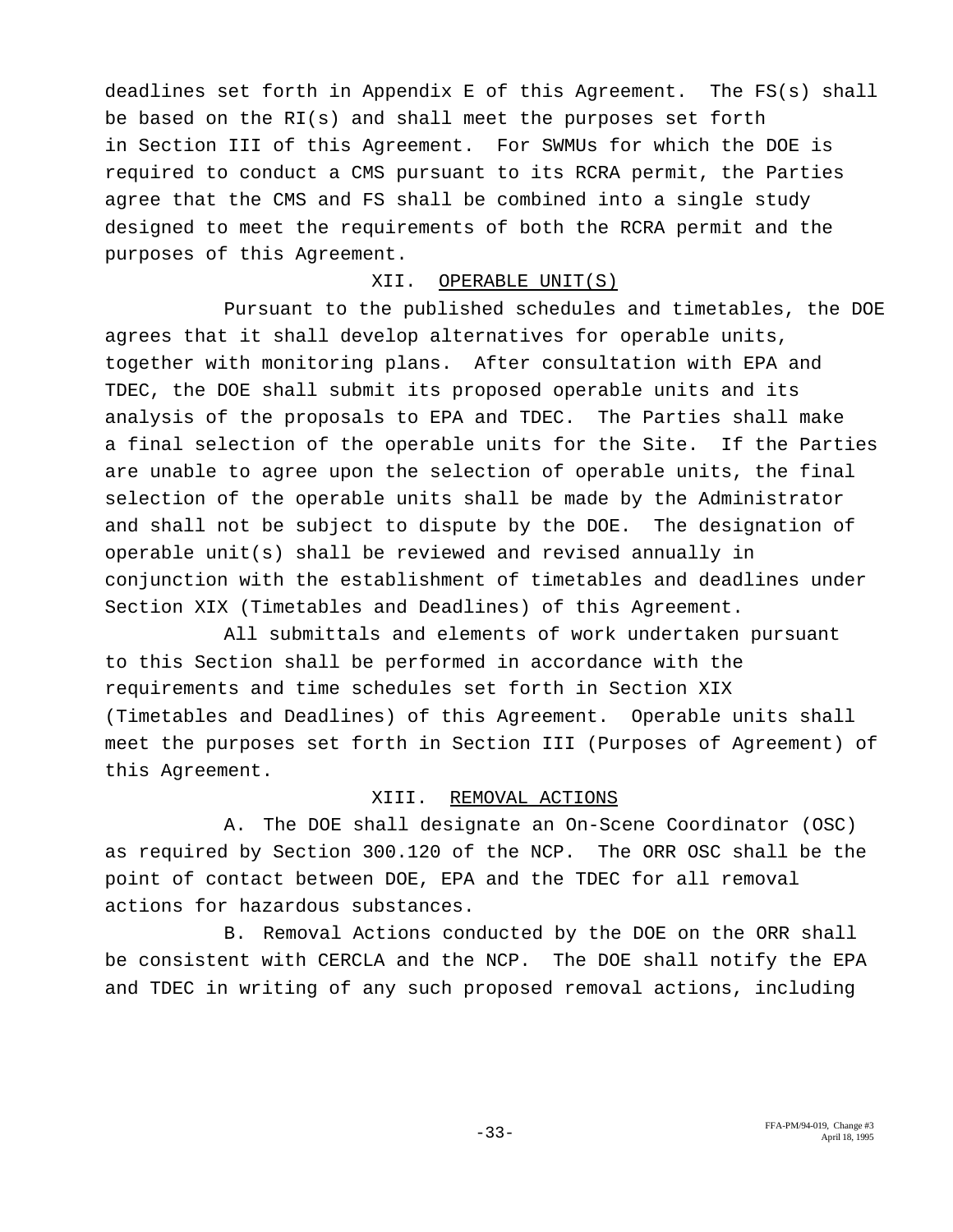proposed technical specifications. The EPA and TDEC shall respond with any comments and/or objections within thirty (30) days of receipt of such notification. The EPA and TDEC may request additional time not to exceed twenty (20) days in which to respond to the notification. The Removal Action activities will be included in the FFA annual report specified in Section XXIV(Reporting).

C. In cases in which a release at the Site could cause imminent and substantial endangerment to the public health or welfare or the environment, the DOE shall proceed as soon as possible with a Removal Action and notify EPA and TDEC within forty-eight (48) hours of such release. A description of the emergency and the technical specifications for the Removal Action, including any further action needed to complete the Removal Action, shall be submitted in writing to EPA and TDEC within five (5) days of the release.

D. Nothing in this Agreement shall alter the DOE's authority with respect to Removal Actions conducted pursuant to Section 104 of CERCLA, 42 U.S.C. § 9604.

## XIV. REMEDIAL ACTION PLAN(S)/RECORD(S) OF DECISION

Following completion and a review in accordance with Section XXI (Review/Comment) by EPA and TDEC of an RI(s) (including any RI for an operable unit) and the corresponding FS(s) (including any FS for an operable unit) for all or part of the Site, the DOE shall submit a Proposed Plan(s) for remedial action(s), including appropriate timetables and deadlines, to EPA and TDEC for review in accordance with Appendix E and Section XXI (Review/Comment) of this Agreement. The Proposed Plan(s) shall meet the purposes set forth in Section III (Purposes of Agreement) of this Agreement. Following approval by the EPA and TDEC pursuant to Section XXI (Review/Comment) of this Agreement, the DOE shall publish its proposed Remedial Action Plan (RAP) for public review and comment in accordance with Section 117(a) of CERCLA, 42 U.S.C. § 9617(a), and applicable State law. Upon completion of the public comment period,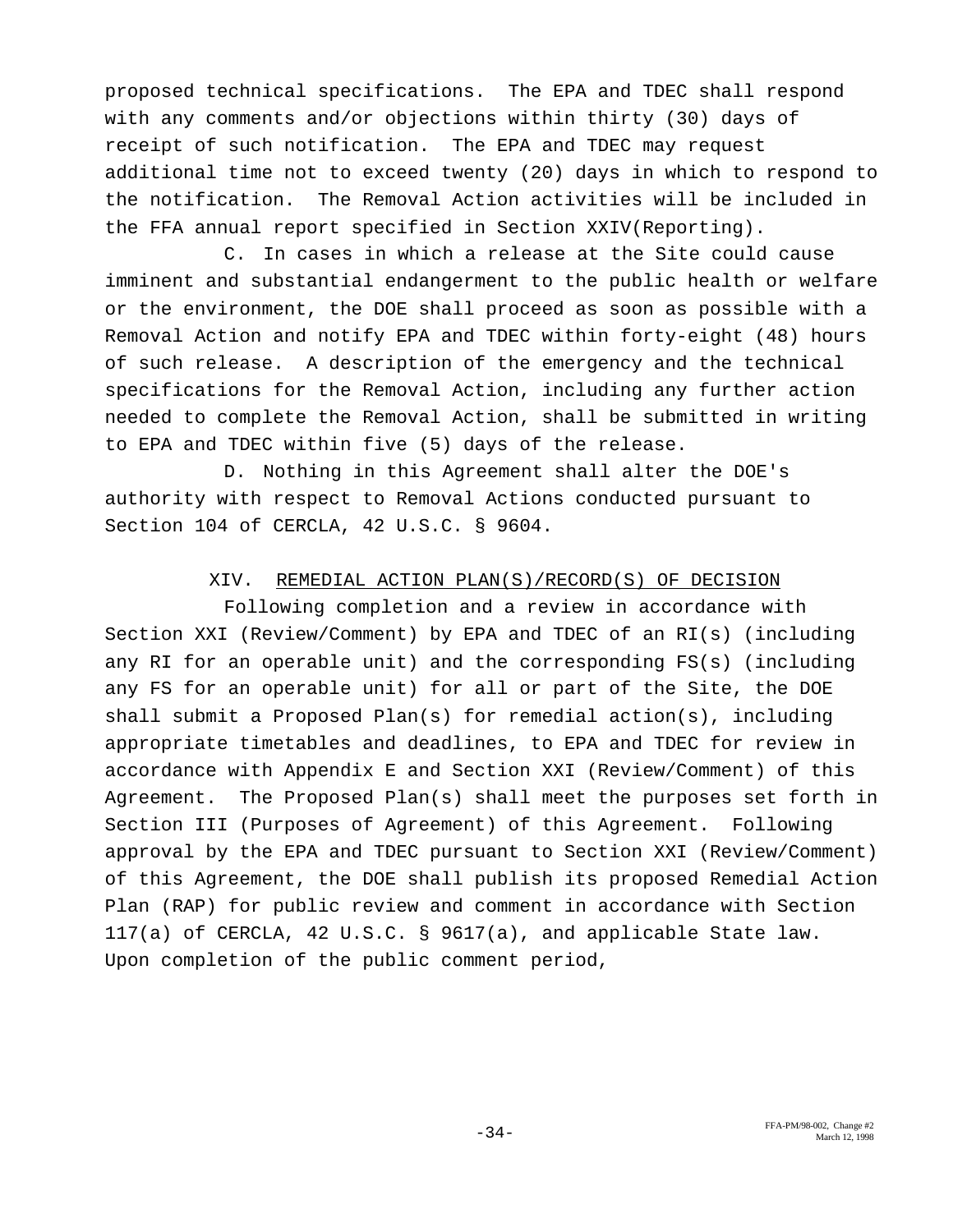all Parties shall confer about the need for modification of the Proposed Remedial Action Plan and additional public comment based on the public response. When public comment has been properly considered, the DOE shall submit its initial D1 Record(s) of Decision, including the responsiveness summary, in accordance with applicable guidance. The DOE shall also submit the proposed Administrative Record (AR) Index with transmittal of the D1 ROD for review, in accordance with Appendix I-10, AR Index Transmittal Operating Instructions. The D1 ROD(s) shall meet the purposes set forth in Section III (Purposes of Agreement) of this Agreement. A review in accordance with Section XXI (Review/Comment) shall be conducted on the D1 Record(s) of Decision. If the Parties agree on the D1 Record(s) of Decision, the D1 Record(s) of Decision shall be adopted by EPA and TDEC, and the DOE shall issue the Record(s) of Decision for signature by the Parties. If the Parties are unable to reach agreement on the D1 Record(s) of Decision, the selection of the remedial action shall be made by the Administrator of EPA, or his delegatee, and EPA shall then prepare the EPA signed Record(s) of Decision. The final selection of the remedial action(s) by the Administrator shall be final and shall not be subject to dispute under Section XXVI (Resolution of Disputes). Notice of the final Record(s) of Decision shall be published by the DOE with EPA's concurrence and shall be made available to the public prior to the commencement of the remedial action(s), in accordance with Sections 117(b), (c), and (d) of CERCLA, 42 U.S.C. §§ 9617(b), (c), and (d). The EPA and/or TDEC shall propose any modifications necessary to the corrective action provisions of the DOE's RCRA permit in conjunction with the notice of the Proposed Plan(s) and the approved ROD(s).

## XV. REMEDIAL DESIGN(S)/REMEDIAL ACTION(S)

Following final selection of the remedial action(s), the DOE shall submit a Remedial Design Work Plan(s) and Remedial Action Work Plan(s) for the completion of the selected remedial action(s), to EPA and TDEC for review in accordance with Appendix E and Section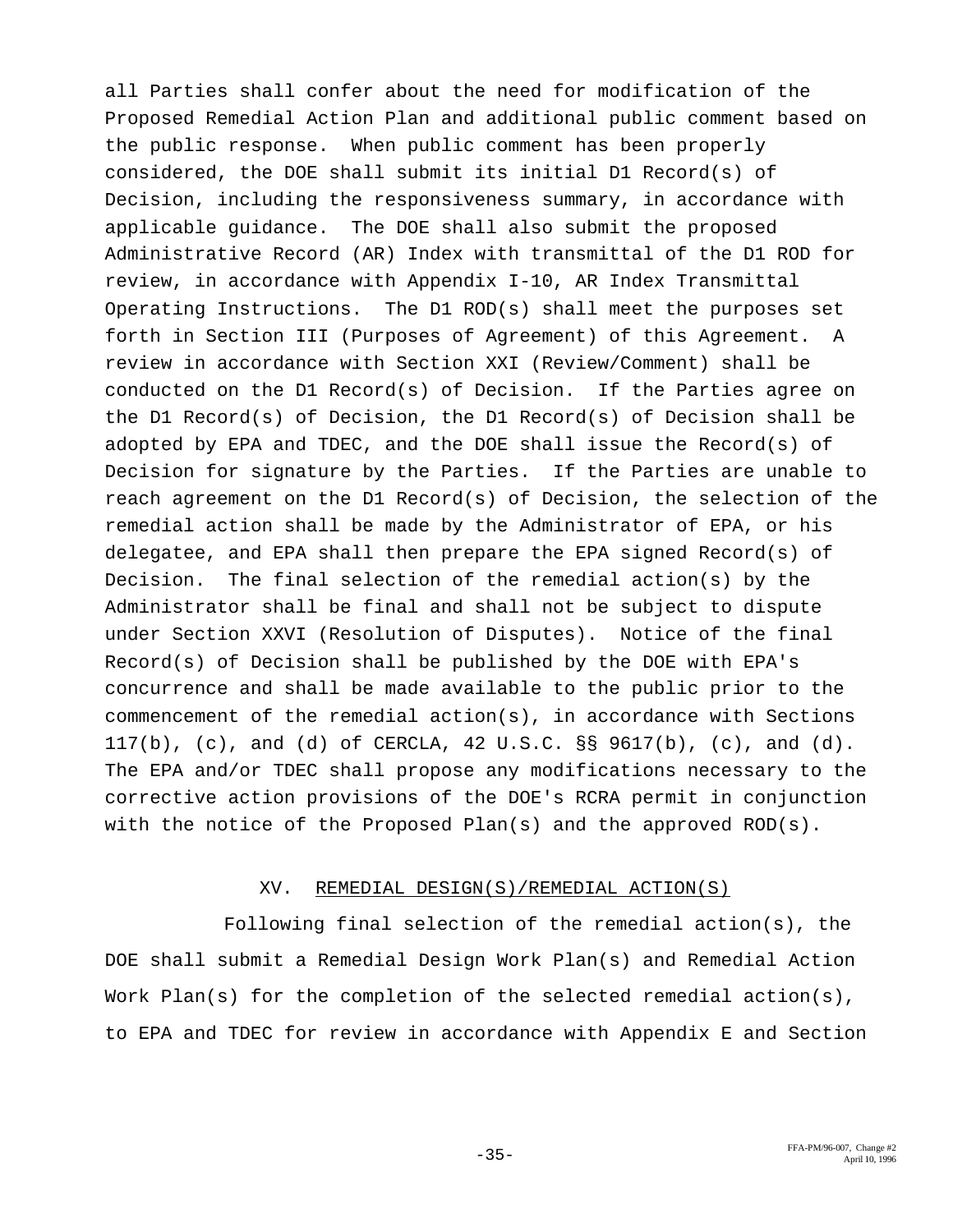XXI (Review/Comment) of this Agreement. The Remedial Design Work Plan(s) and Remedial Action Work Plan(s) shall meet the purposes set forth in Section III (Purposes of Agreement) of this Agreement. Upon approval of the Remedial Design Reports(s) and Remedial Action Work Plan(s) by EPA and TDEC, the DOE shall implement the remedial action(s) in accordance with the then approved requirements and timetables and deadlines and documented in the Appendix E.

#### XVI. DELIVERABLES

The DOE agrees to submit to EPA and TDEC certain deliverables to fulfill the obligations and meet the purposes of this Agreement. The schedule for the deliverable submittals are specified in Appendix E to this Agreement.

#### XVII. GUIDANCE

The EPA and TDEC agree to provide DOE with guidance and to give a timely response to requests for guidance to assist DOE in the performance of the requirements under this Agreement.

## XVIII. SCOPING WORK PRIORITIES

A. The DOE agrees to use the procedures set forth in Appendix G to this Agreement as the primary tool in establishing priorities annually for implementing the work required under this Agreement. The establishment of priorities under this Agreement shall be coordinated with the schedules and milestones for corrective action contained in the DOE's RCRA permit(s) and outstanding administrative orders and consent agreements entered into between the DOE and TDEC and/or EPA.

B. Through an annual update process as set forth in Section XIX. TIMETABLES AND DEADLINES milestones will be established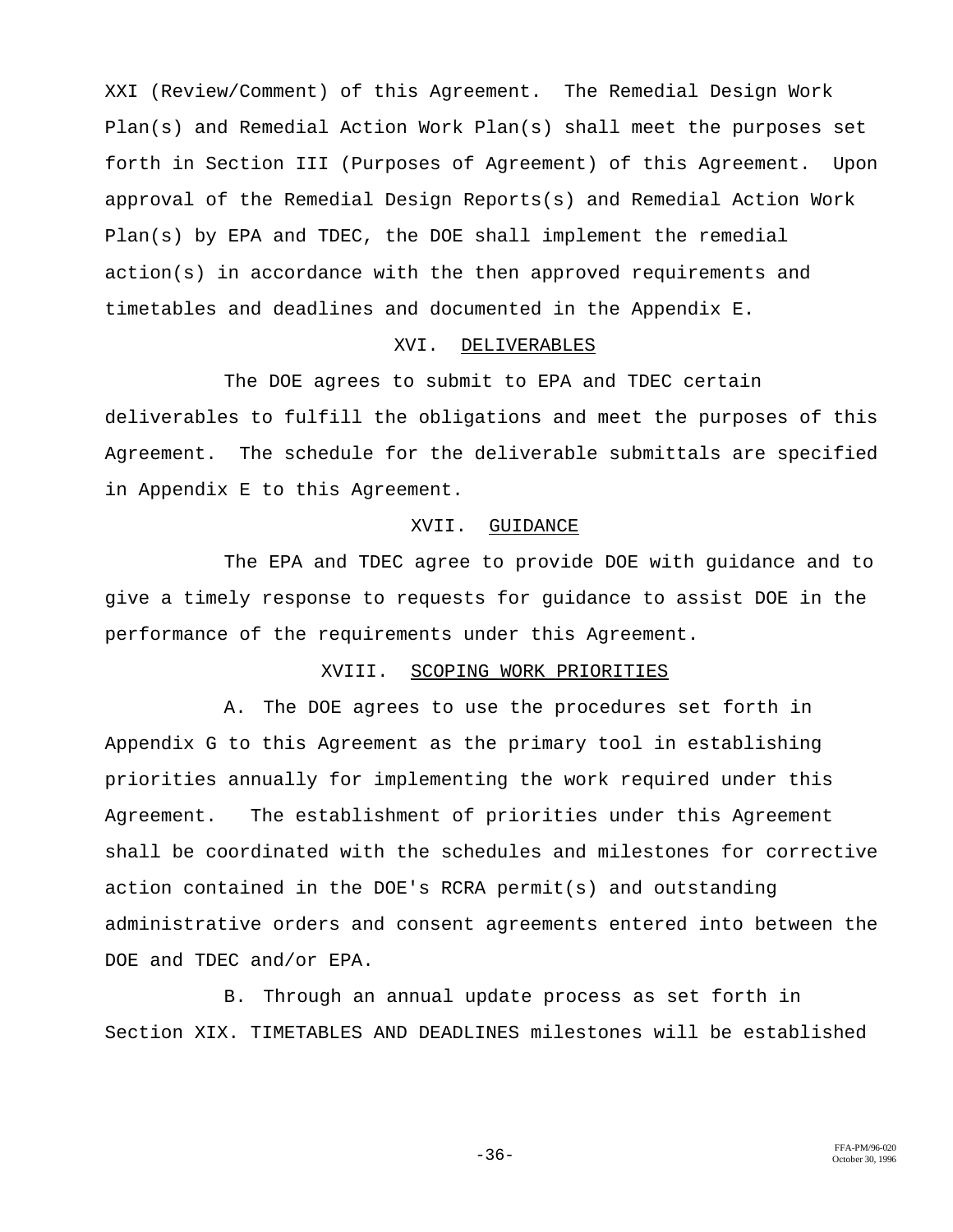for a three year rolling period consisting of the currently funded fiscal year (FY) plus two additional fiscal years (FY+1 and FY+2) as follows:

1. Enforceable milestones shall be established to cover a three fiscal year period. In addition, DOE will provide in Appendix J, the preliminary FY+3 non-enforceable projected milestones annually on March 15. Included with the March 15 submittal will be the updated FY+4 and out table of all remaining CERCLA decision projects' start, decision document, and completion years. After the expiration of the current fiscal year, what was previously FY+1 will become the current fiscal year (FY), FY +2 will become FY+1, and FY+3 will become FY+2. The projected milestones falling within the FY+3 time period shall be automatically converted to FY+2 milestones unless, by September 15, DOE notifies TDEC and EPA of any proposed changes. Nothing in this section precludes DOE, EPA, or TDEC from proposing or requesting changes to milestones at other times.

2. In adjusting milestones pursuant to this section, funding availability, site priorities, cost estimates, new or emerging technologies, and other new information shall be considered.

### XIX. TIMETABLES AND DEADLINES

A. Enforceable timetables and deadlines established by the Parties for the submittal of D1 primary documents and/or milestones required under this Agreement are contained in Appendix E of this Agreement. These timetables and deadlines are subject to modification in accordance with Section XLI (Modification of Agreement).

B. DOE shall make good faith efforts to comply with the enforceable commitments of the Agreement prior to proposing changes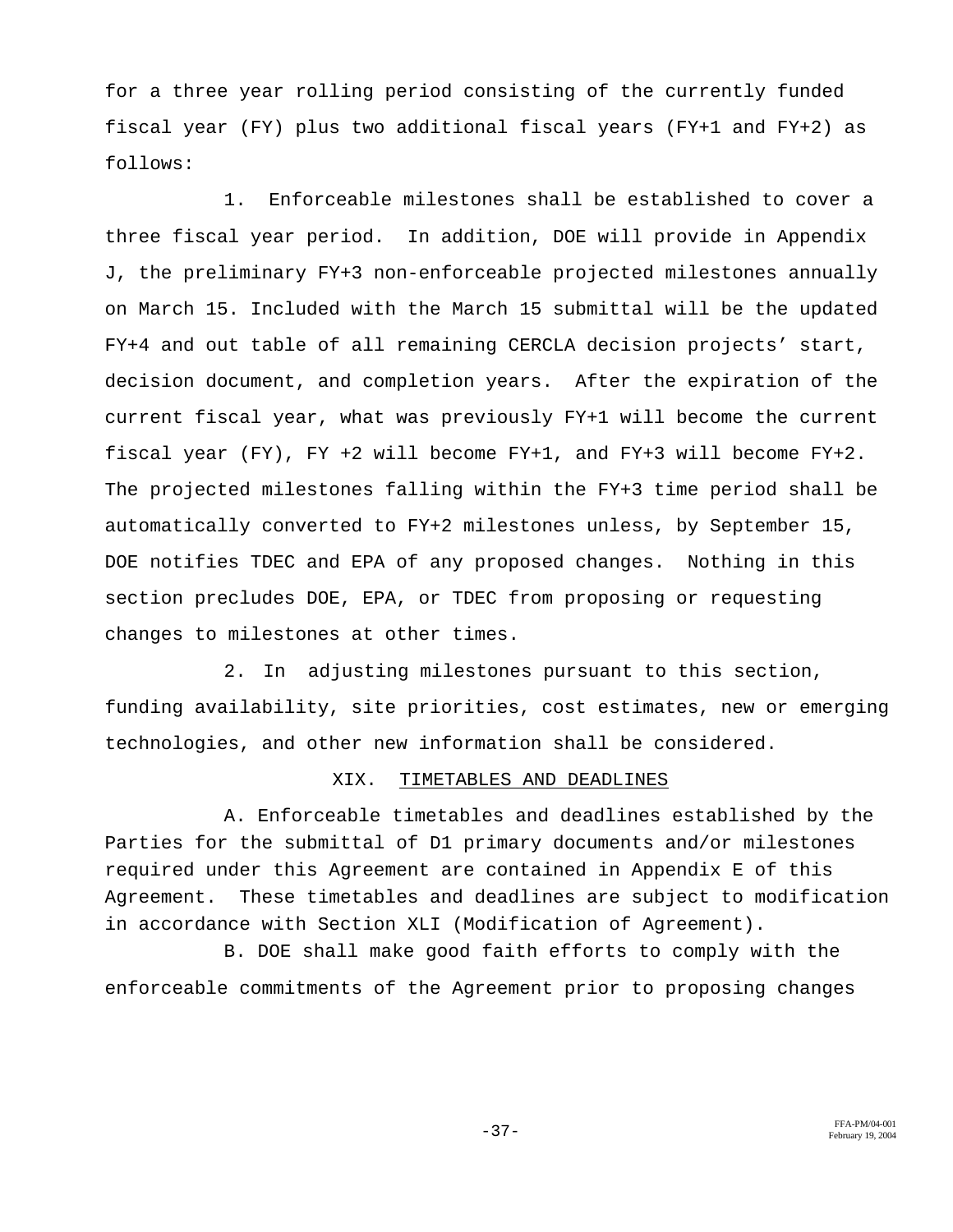to existing enforceable milestones. Such good faith efforts shall include developing and implementing new productivity and/or costsaving measures. The DOE shall submit the projected FY+1 funding profile and any proposed changes to the existing FY+1 milestones to the EPA and TDEC by August 1 each year. This submittal must include the most recent estimated cost of conducting proposed activities under this Agreement, information concerning the projected upcoming FY budget allocation and documentation of the good faith efforts as defined above in this paragraph.

C. Within thirty (30) business days after the DOE-OR receives its annual allocation from DOE-HQ, if DOE-OR does not request modification to the existing FY+1 milestones, such milestones will automatically become the current year (FY) milestones. If DOE believes that adequate allocations are not available to meet existing FY+1 milestones, DOE shall make good faith efforts to comply with the enforceable commitments of the Agreement prior to proposing changes to existing enforceable milestones. Such good faith efforts may include one or more of the following actions: rescoping or rescheduling the work being performed under this Agreement consistent with the enforceable commitments, developing and implementing new productivity or cost-saving measures, requesting re-allotments or reprogramming of appropriated funds, and if deemed appropriate by DOE, seeking supplemental appropriations. In the event the DOE does request modifications to the FY+1 milestones within thirty business days of receiving its annual budget allocation and after DOE good faith efforts, as defined above in this paragraph, and in the event EPA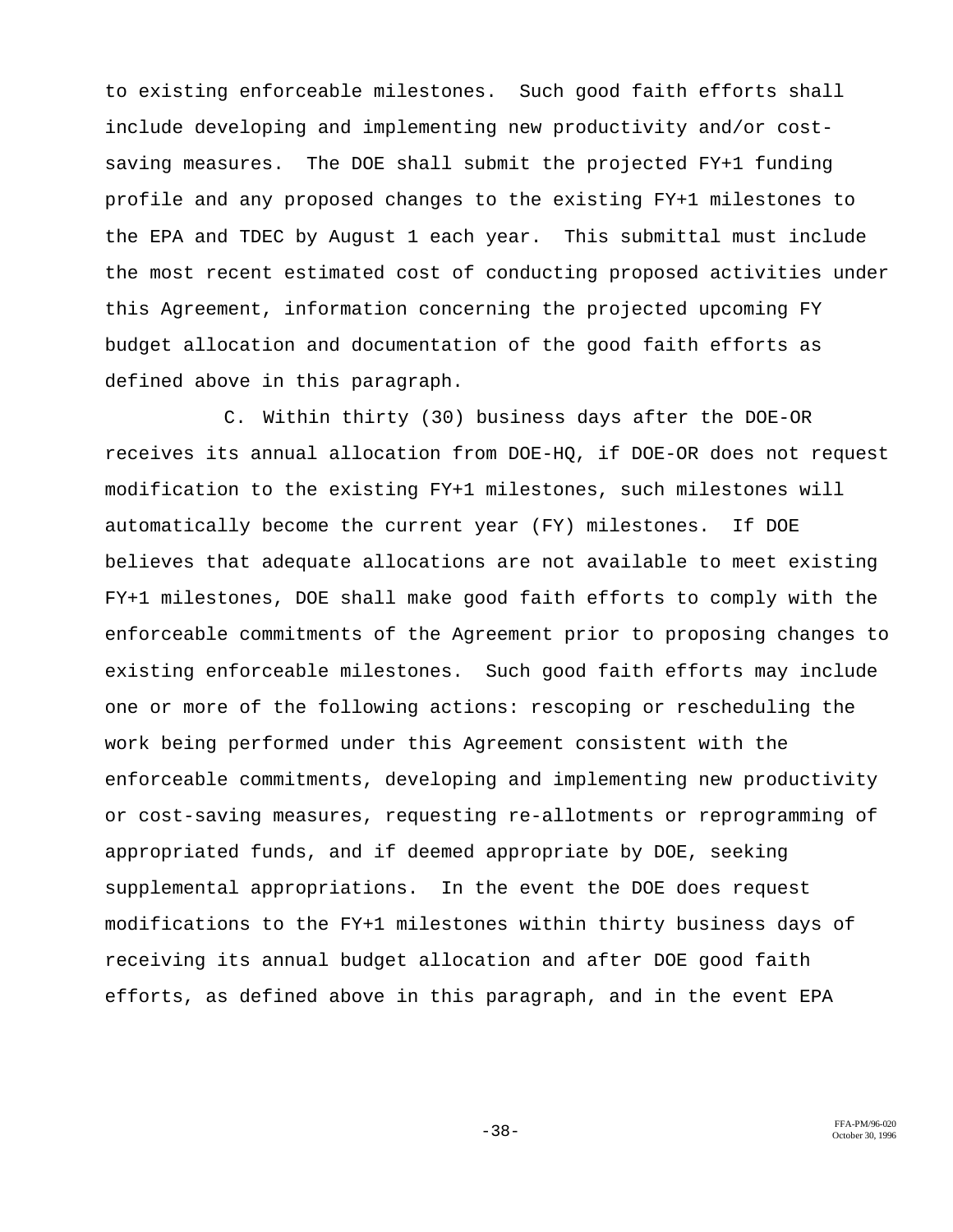and/or TDEC cannot approve such modification within thirty (30) business days of receiving the request, then the procedures of Section XXVI (Resolution of Disputes) and XLIV.B (Stipulated Penalties) of this Agreement shall be followed. In the event of formal dispute and until such time as DOE may have the dispute settled in its favor the DOE will recognize the milestones previously negotiated for the FY+1 as enforceable current FY milestones.

#### XX. ADDITIONAL WORK

A. Except as provided in Section XXI (Review/Comment) of this Agreement, either EPA or TDEC may at any time request additional work, including field modifications, remedial

investigatory work, or engineering evaluations, which they determine necessary to accomplish the purposes of this Agreement. Such requests shall be in writing to the DOE, with copies to the other Party. The DOE agrees to give full consideration to all such requests. The DOE may either accept or reject any such requests and shall do so in writing, together with a statement of reasons, within forty-five (45) days of receipt of any such request. If there is not agreement concerning whether or not the requested additional work or modification to work should be conducted, then dispute resolution may be invoked only at the time of review of the subsequent corresponding primary document, in accordance with the procedures set forth in Section XXI (Review/ Comment) of this Agreement.

B. Should additional work be required pursuant to this Section, deadlines and schedules for the submission of primary documents (or modifications of primary documents relating to that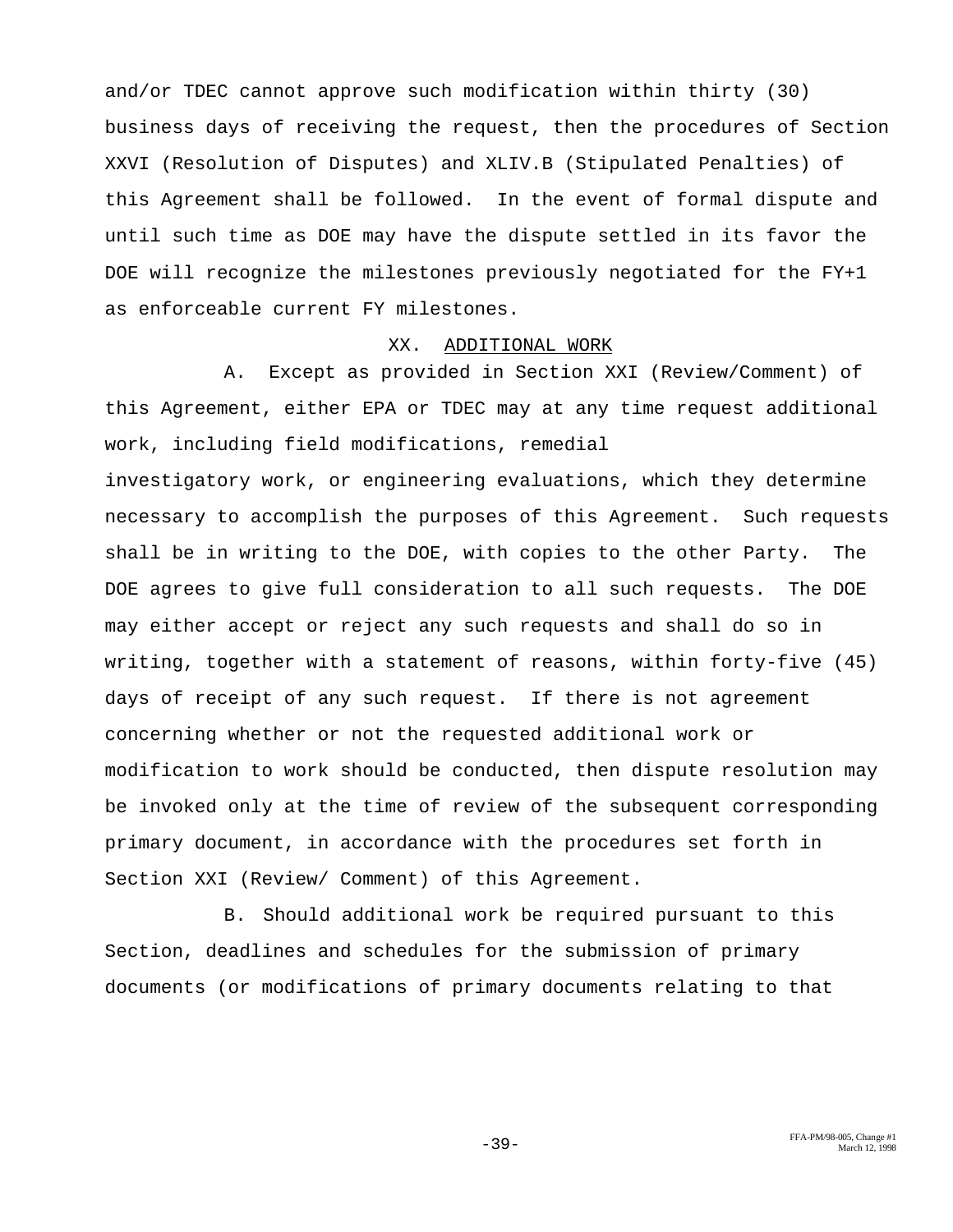work) and the target dates for any secondary documents, as well as schedules for implementation of any remedial activity (including proposed operable units), shall be proposed by the DOE and reviewed and approved by the EPA and TDEC and shall be included in Appendix E to this Agreement and shall become enforceable parts of this Agreement, subject to stipulated penalties under Section XLIV (Stipulated Penalties).

C. The discovery of previously unknown sites, releases of hazardous substances, contamination, or other significant new site conditions may be addressed as additional work under this Section.

D. Any additional work or modifications to work proposed by DOE shall be proposed in writing to the other Parties and shall be subject to review in a primary document (or modification to an existing primary document) in accordance with Section XXI (Review/Comment) of this Agreement. The DOE shall not initiate such work prior to review and approval by EPA and TDEC.

E. Any additional work or modification to work agreed to under this Section, shall be completed in accordance with the standards, specifications, and schedules determined or approved by EPA and TDEC and shall be governed by the provisions of this Agreement.

XXI. REVIEW/COMMENT ON RI/FS and RD/RA FINAL DOCUMENTS

## A. Applicability:

The provisions of this Section establish the procedures that shall be used by the DOE, EPA and TDEC to provide the Parties with appropriate notice, review, comment, and response to comments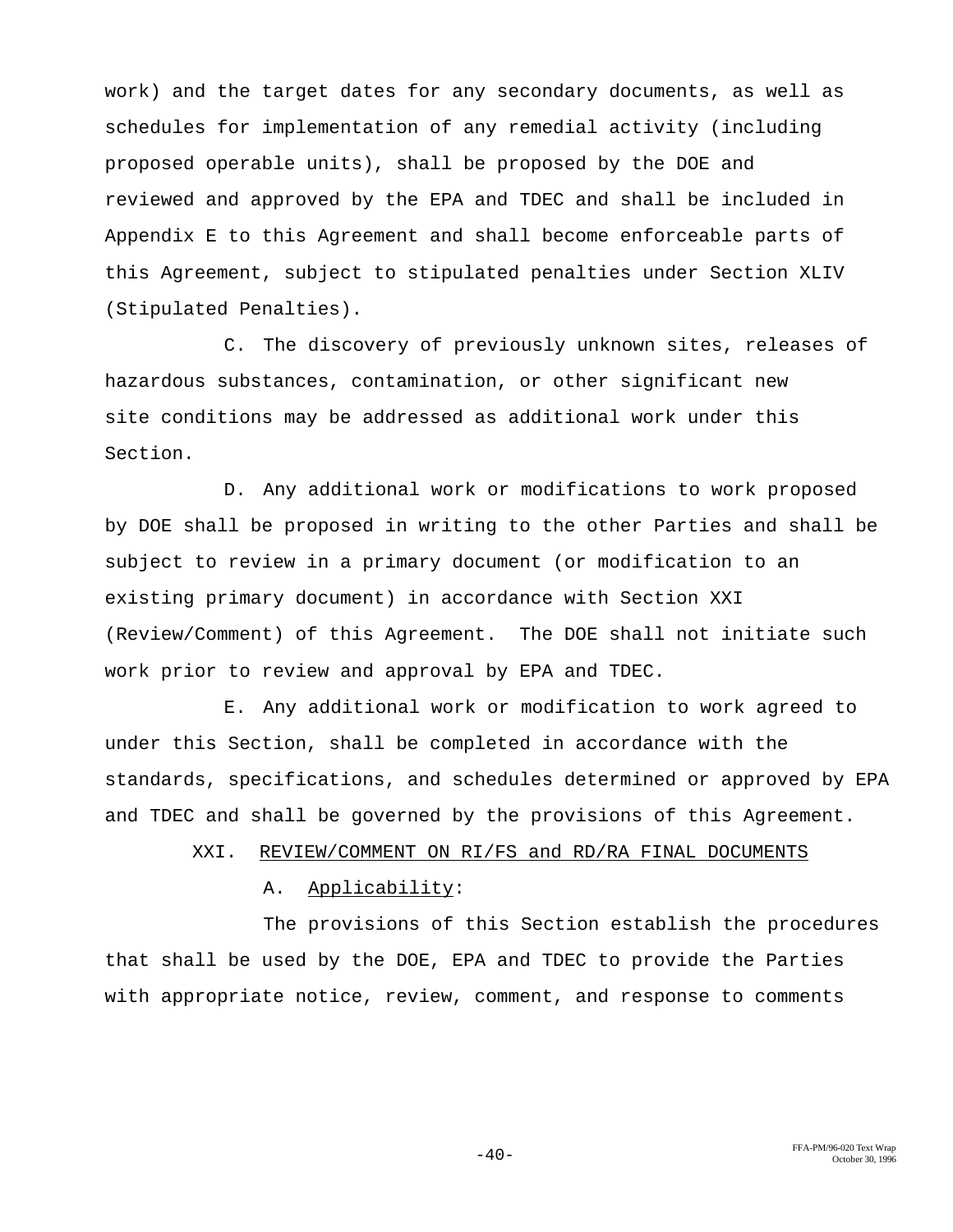regarding RI/FS and RD/RA documents, specified herein as either primary or secondary documents. In accordance with Section 120 of CERCLA, 42 U.S.C. § 9620, the DOE shall be responsible for issuing primary and secondary documents to EPA and TDEC. As of the effective date of this Agreement, all reports for any deliverable document identified herein shall be prepared, distributed, and subject to dispute in accordance with Subsections B through J, below, and Section XXVI (Resolution of Disputes).

The designation of a document as D1 or D2 is solely for purposes of consultation with EPA and TDEC in accordance with this Section. Such designation does not affect the obligation of the Parties to issue documents to the public for review and comment as appropriate and as required by law.

## B. General Process for RI/FS and RD/RA Documents:

1. Primary documents include those reports that are major, discrete portions of RI/FS or RD/RA activities. D1 primary documents are initially issued by the DOE subject to review and comment by EPA and TDEC. Following receipt of comments on a particular D1 primary document, the DOE will respond to comments received and issue a D2 primary document subject to dispute resolution. The D2 primary document will become the approved primary document either after the period of time established for review of a D2 document if dispute resolution is not invoked or as modified by decision of the dispute resolution process.

2. Secondary documents include those reports that are discrete portions of the primary documents and are typically feeder documents. D1 secondary documents are issued by the DOE subject to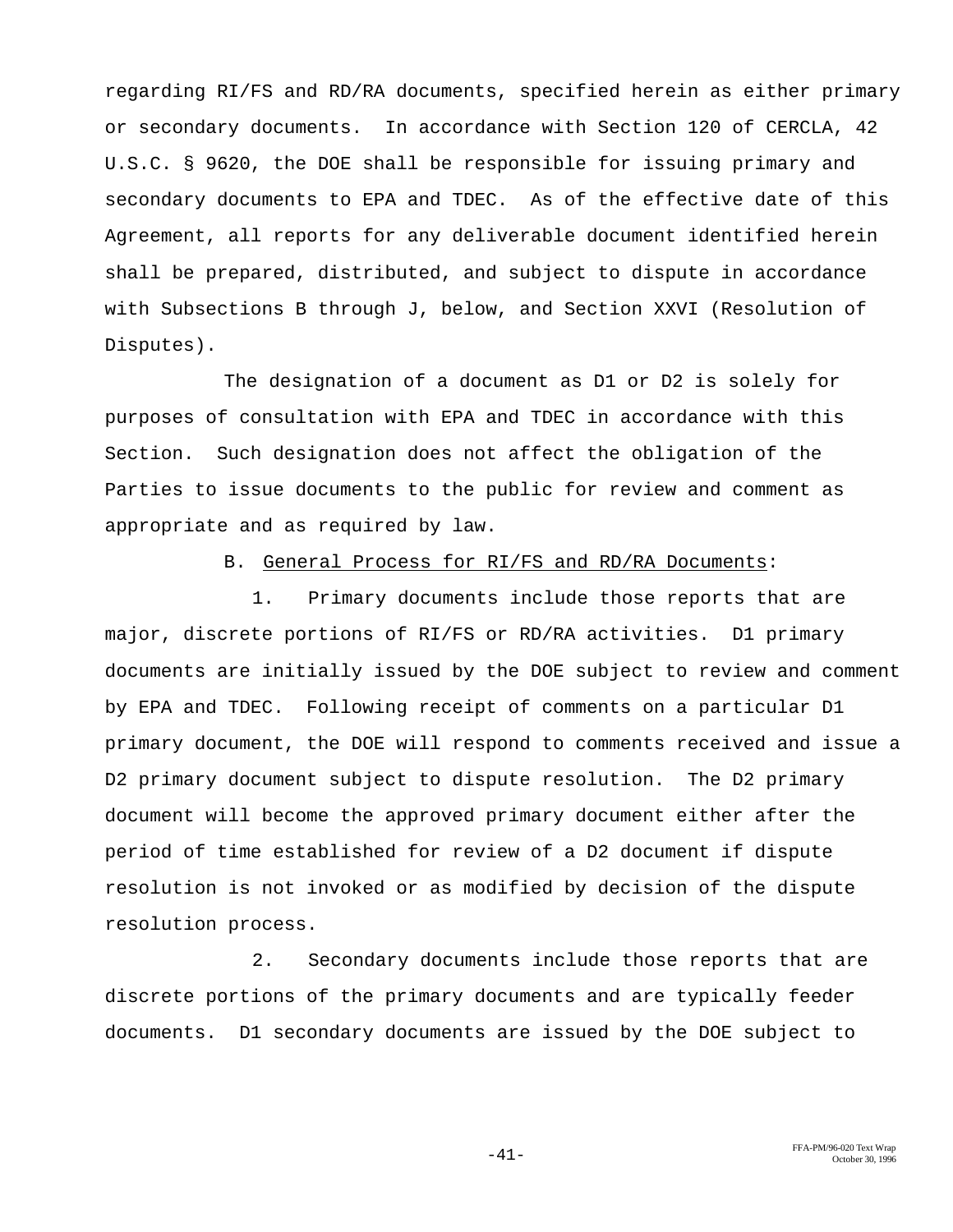review and comment by EPA and TDEC. Although the DOE will respond to comments received, the D1 secondary documents may be finalized in the context of the corresponding primary documents. A secondary document may be disputed at the time the corresponding D2 primary document is submitted.

3. The Parties agree that plans and reports prepared by the DOE for SWMUs subject to the corrective action requirements of its RCRA permit, as well as the review of such plans and reports by the EPA and TDEC, shall be combined into a single document designed to meet the requirements of both the RCRA permit and this Agreement.

C. Primary Reports:

1. The DOE shall complete and transmit D1 reports for the following primary documents to EPA and TDEC for review and comment in accordance with the provisions of this Section:

- a. Community Relations Plan;
- b. Remedial Site Evaluation Report(s);
- c. RI/FS Work Plan(s);
- d. RI Report(s);
- e. FS Reports(s);
- f. Proposed (Remedial Action) Plan(s);
- g. Record(s) of Decision;
- h. Remedial Design Work Plan(s);
- i. Remedial Design Report(s);
- j. Remedial Action Work Plan(s);
- k. Phased Construction Completion Report(s)\*;
- l. Remedial Action Report(s);
- m. LLLW Tank Implementation Plans & Schedules;
- n. Remediation Effectiveness Report\*\*;
- o. Waste Acceptance Criteria Attainment Plan (EMWMF);
- p. Waste Handling Plan(s) per Appendix I-14 (Waste Handling Plan Operating Instruction).

\* These PCC reports will be produced when reporting the completion of major units of remediation activities specified in signed RODs and where multiple phased remediation activities are deemed appropriate. For each signed ROD there will be only one Remedial Action Report reporting the completion of all ROD required remediation work. This document will contain all information reported in the RAR.

\*\* The RER Outline is contained in Appendix I-12.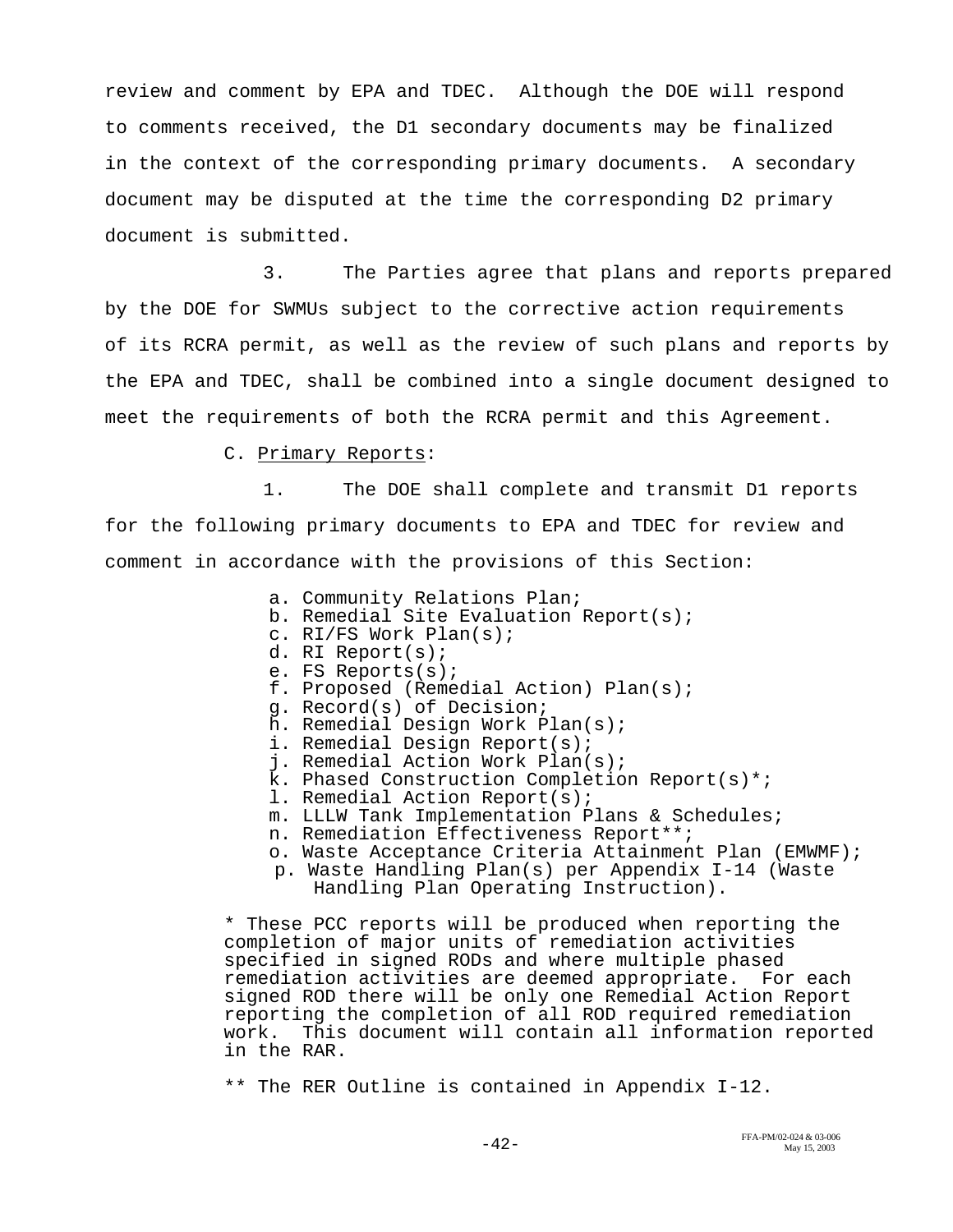2. The Remedial Design(s) may be submitted in phased packages when necessary to expedite construction work under this Agreement. In such cases, the ROD(s) shall describe the phase submittals and identify the Remedial Design submittals which shall be considered primary documents for purposes of Section XLIV (Stipulated Penalties) under this Agreement.

3. Only the D2 reports for the primary documents identified above shall be subject to dispute resolution. The DOE shall complete and transmit D1 primary documents in accordance with Section XIX (Timetables and Deadlines) of this Agreement.

D. Secondary Documents:

1. The DOE shall complete and transmit D1 reports for the following secondary documents to EPA and TDEC for review and comment in accordance with the provisions of this Section. The following list contains examples of secondary documents:

a. Sampling and Analysis Plan(s) and QAPP(s);

- b. Preliminary Risk Assessment Report(s);
- c. Site Characterization Summary Report(s);
- d. Baseline Risk Assessment Report(s);
- e. Screening/Analysis of Alternatives; and
- f. Treatability Study Report(s)

2. Although EPA and TDEC may comment on the D1 reports for the secondary documents listed above, such documents shall not be subject to dispute resolution except as provided by Subsection B hereof. Target dates shall be established for the completion and transmission of D1 secondary reports pursuant to Section XIX (Timetables and Deadlines) of this Agreement.

E. Meetings of Project Managers:

The Project Managers shall meet approximately every quarter, except as otherwise agreed by the Parties, to review and discuss the progress of work being performed at the Site on the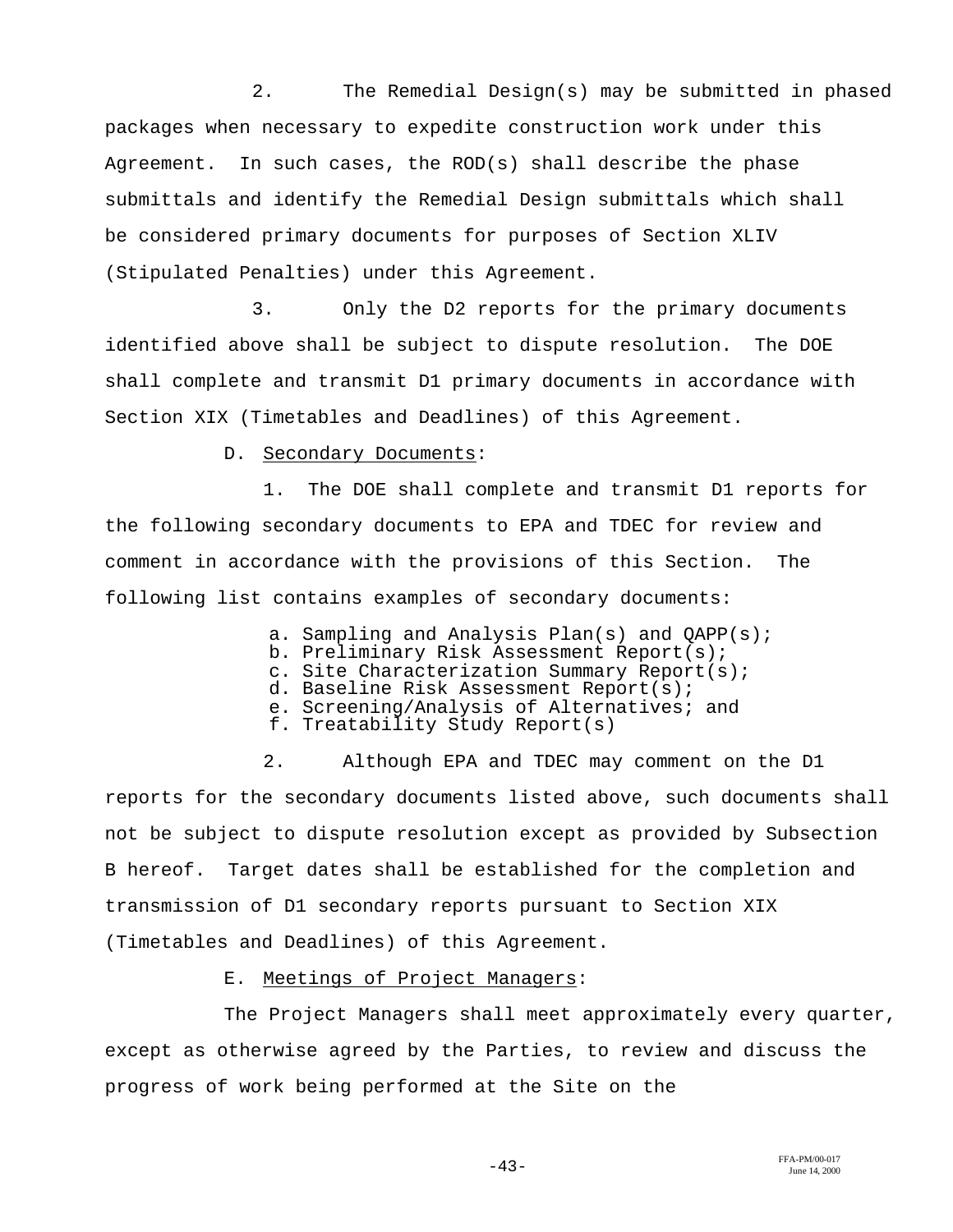primary and secondary documents. Prior to preparing any D1 report specified in Subsections C and D above, the Parties shall confer to discuss the report results in an effort to reach a common understanding.

## F. Identification and Determination of Potential ARARs:

1. For those primary reports or secondary documents that consist of or include ARAR determinations, prior to the issuance of a D1 report, the Parties shall confer to identify and propose, to the best of their ability, all potential ARARs pertinent to the report being addressed. D1 ARARs determinations shall be prepared by the DOE in accordance with Section 121(d)(2) of CERCLA, 42 U.S.C. §  $9621(d)(2)$ , the NCP, and pertinent quidance issued by EPA.

2. In identifying potential ARARs, the Parties recognize that actual ARARs can be identified only on a sitespecific basis and that ARARs depend upon the specific hazardous substances, pollutants or contaminants at a site, the particular actions proposed as a remedy and the characteristics of a site. The Parties recognize that ARARs identification is necessarily an iterative process and that potential ARARs must be re-examined throughout the RI/FS and RD processes until the RA is implemented.

G. Review and Comment on D1 Reports:

1. The DOE shall complete and transmit each D1 primary report to EPA and TDEC on or before the corresponding deadline established for the submittal of the report. The DOE shall complete and transmit the D1 secondary document in accordance with the target dates established for the issuance of such reports established pursuant to Section IX (Timetables and Deadlines) of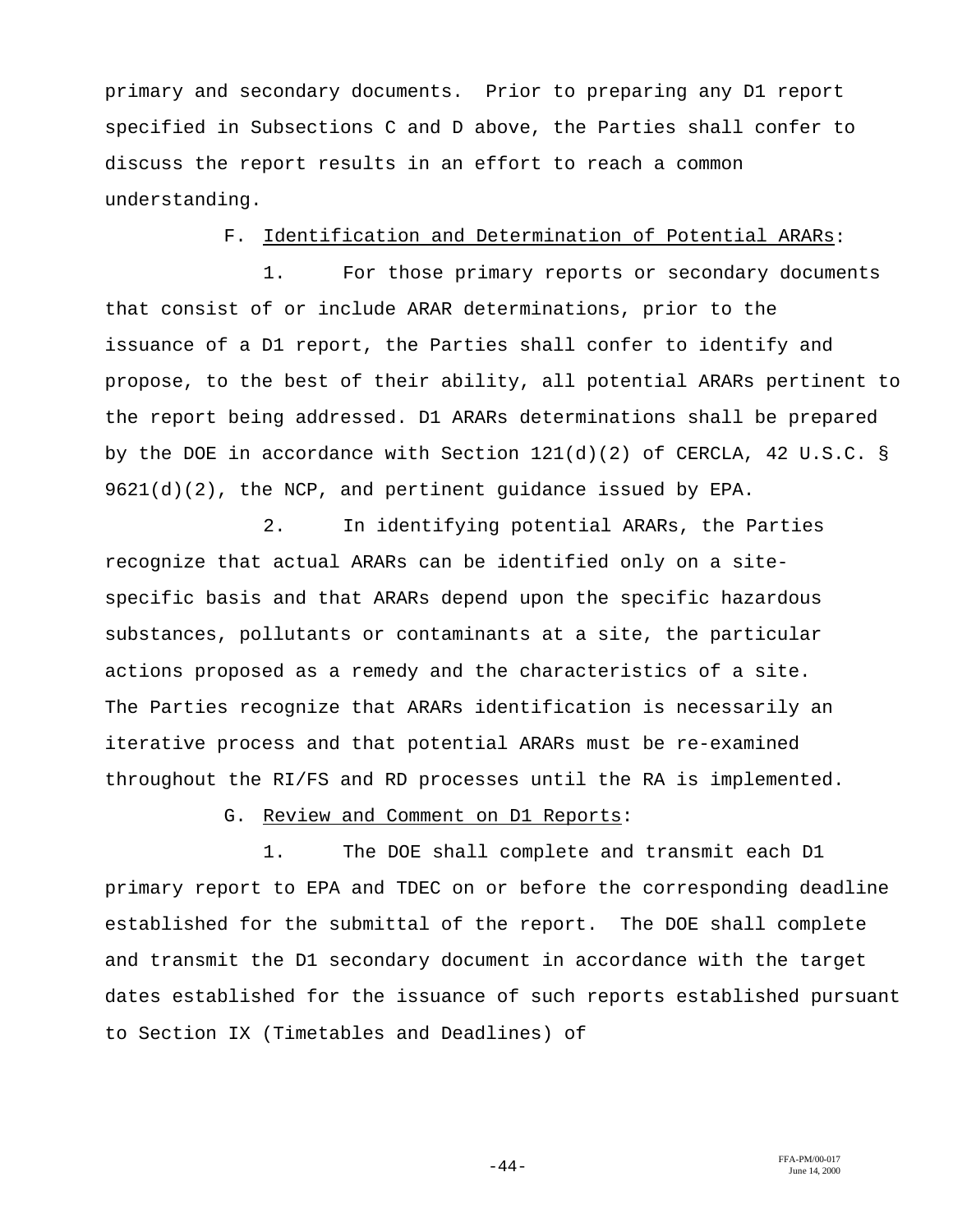this Agreement. Additional issuance information is provided in Appendix I-2 (Document Transmittal Operating Instructions).

2. Unless the Parties mutually agree to another time period, all D1 reports, except the Proposed Plan and the Record of Decision reports, shall be subject to a ninety (90) day period for review and comment. The D1 Proposed Plan and Record of Decision reports shall be subject to a sixty (60) day period for review and comment. Review of any document by the EPA and TDEC may concern all aspects of the report (including its completeness) and should include, but is not limited to, technical evaluation of any aspect of the document and consistency with CERCLA, the NCP, and any pertinent guidance or policy promulgated by the EPA or TDEC. Comments by the EPA and TDEC shall be provided with adequate specificity so that the DOE may respond to the comment and, if appropriate, make changes to the D1 report. Comments shall refer to any pertinent sources of authority or references upon which the comments are based, and, upon request of the DOE, the EPA and TDEC shall provide a copy of the cited authority or reference. In cases involving complex or unusually lengthy reports, EPA and TDEC may extend the comment period for an additional thirty (30) days by email notification to the DOE Project Manager prior to the end of the comment period. On or before the close of the comment period, the EPA and TDEC shall transmit its written comments to the DOE.

3. Representatives of the DOE shall make themselves readily available to the EPA and TDEC during the comment period for purposes of informally responding to questions and comments on D1 reports. Oral comments made during such discussions need not be the subject of a written response by the DOE at the close of the comment period.

 $-45 -$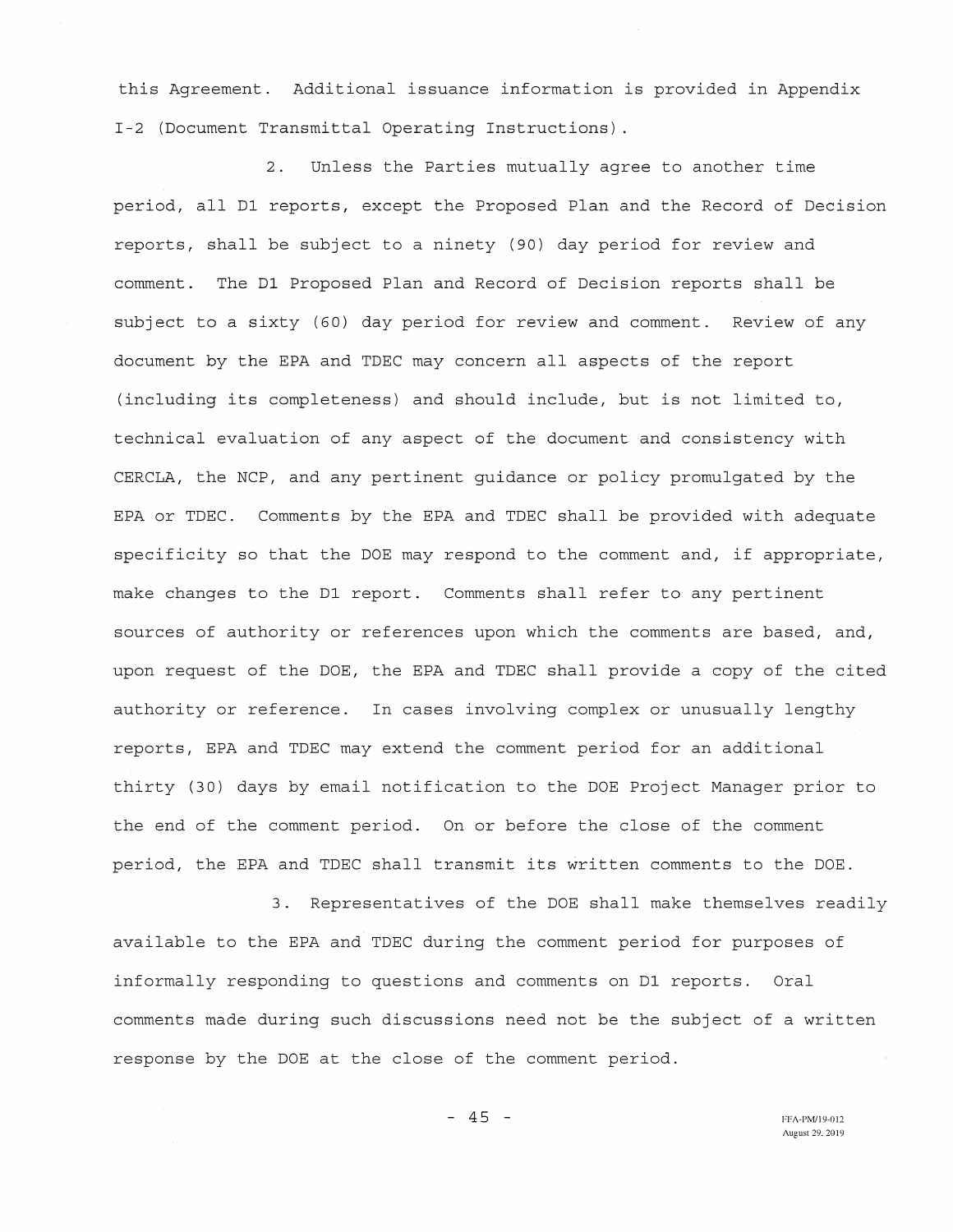4. In commenting upon a D1 report which contains a proposed ARARs determination, EPA or TDEC shall include a reasoned statement of whether it objects to any portion of the proposed ARAR determination. To the extent that the EPA and/or TDEC objects, it shall explain the bases for its objection in detail and shall identify any ARARs which it believes were not properly addressed in the proposed ARAR determination.

5. Following the close of the comment period for a D1 report, the DOE shall give full consideration to all written comments on the D1 report submitted during the comment period; on a D1 secondary report, the DOE shall transmit to EPA and TDEC its written response to comments received within the comment period. Within sixty (60) days of the receipt of comments on a D1 primary report, except the Proposed Plan and the Record of Decision reports, the DOE shall transmit to EPA and TDEC the D2 primary report, which shall include the DOE's response to all written comments received within the comment period, with comment resolutions identified per Appendix I-2 (Document Transmittal Operating Instructions). Within thirty (30) days of the receipt of comments on a D1 Proposed Plan and Record of Decision primary report, the DOE shall transmit to EPA and TDEC the D2 primary report, which shall include the DOE's response to all written comments received within the comment period, with comment resolutions identified per Appendix I-2 (Document Transmittal Operating Instructions). While the resulting D2 report shall be the responsibility of the DOE, it shall be the product of consensus to the maximum extent possible unless the Parties mutually agree to another time period, all D2 reports shall be subject to a thirty (30) day period for review and comment.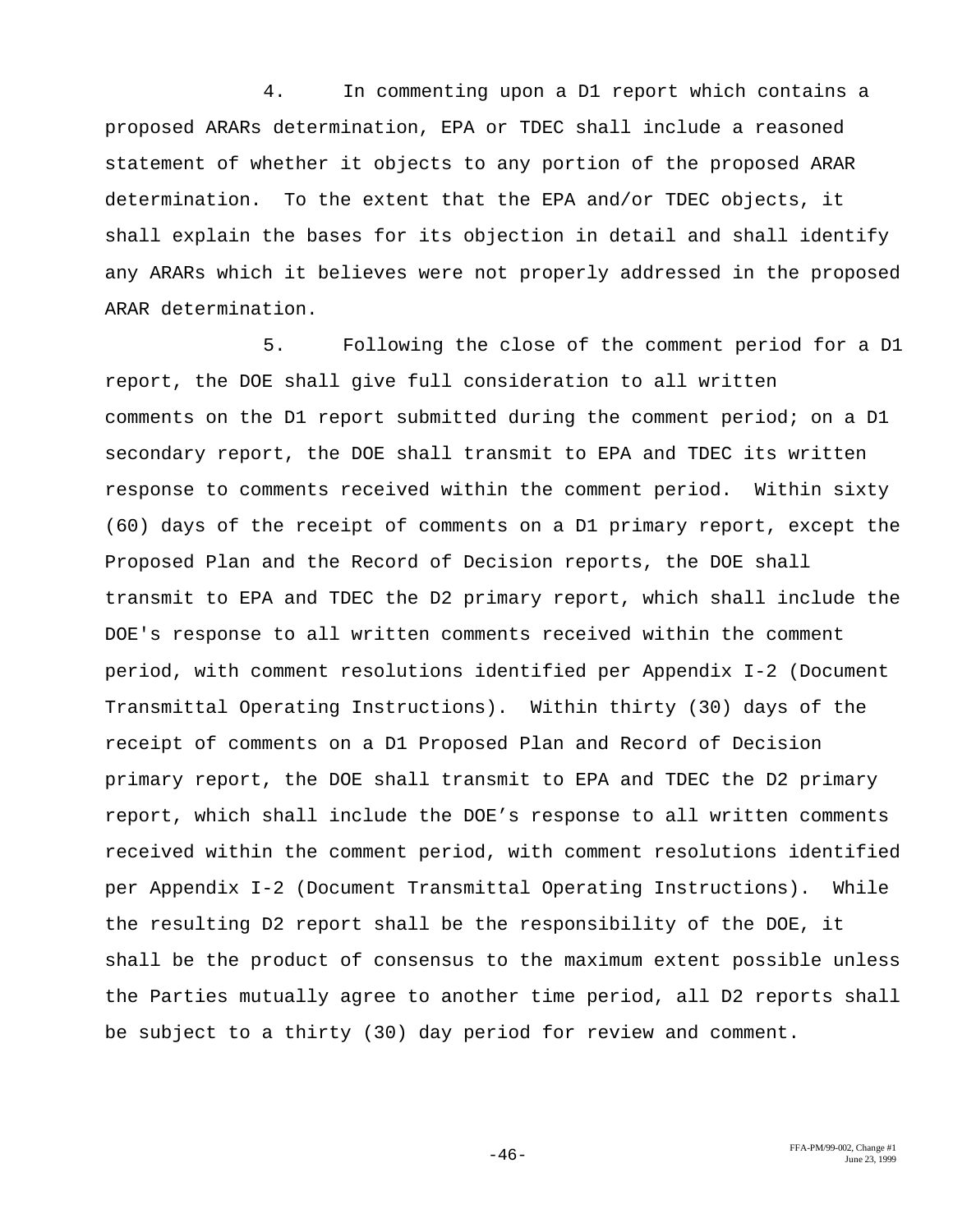6. The DOE may extend the sixty (60) day period for either responding to comments on a D1 report or for issuing the D2 primary report for an additional thirty (30) days by providing email notification to EPA and TDEC FFA Project Managers. This time period may be further extended in accordance with Section XXX (Extensions) of this Agreement.

# H. Availability of Dispute Resolution for D2 Primary Documents:

1. Dispute resolution shall be available to the Parties for D2 primary reports as set forth in Section XXVI (Resolution of Disputes).

2. When dispute resolution is invoked on a D2 primary report, work may be stopped in accordance with the procedures set forth in Section XXVI (Resolution of Disputes).

I. Finalization of Reports:

The D2 primary report shall become the approved or finalized primary report if no Party invokes dispute resolution regarding the document in accordance with the procedures set forth in Section XXVI (Resolution of Disputes) of this Agreement or, if invoked, at completion of the dispute resolution process should the DOE's position be sustained. If the DOE's determination is not sustained in the dispute resolution process, the DOE shall prepare, within not more than sixty (60) days, a revision of the D2 report which conforms to the results of dispute resolution. In appropriate circumstances, the time period for this revision period may be extended in accordance with Section XXX (Extensions) of this Agreement.

J. Subsequent Modifications of Final Reports:

Following finalization of any primary report pursuant to

 $-47 -$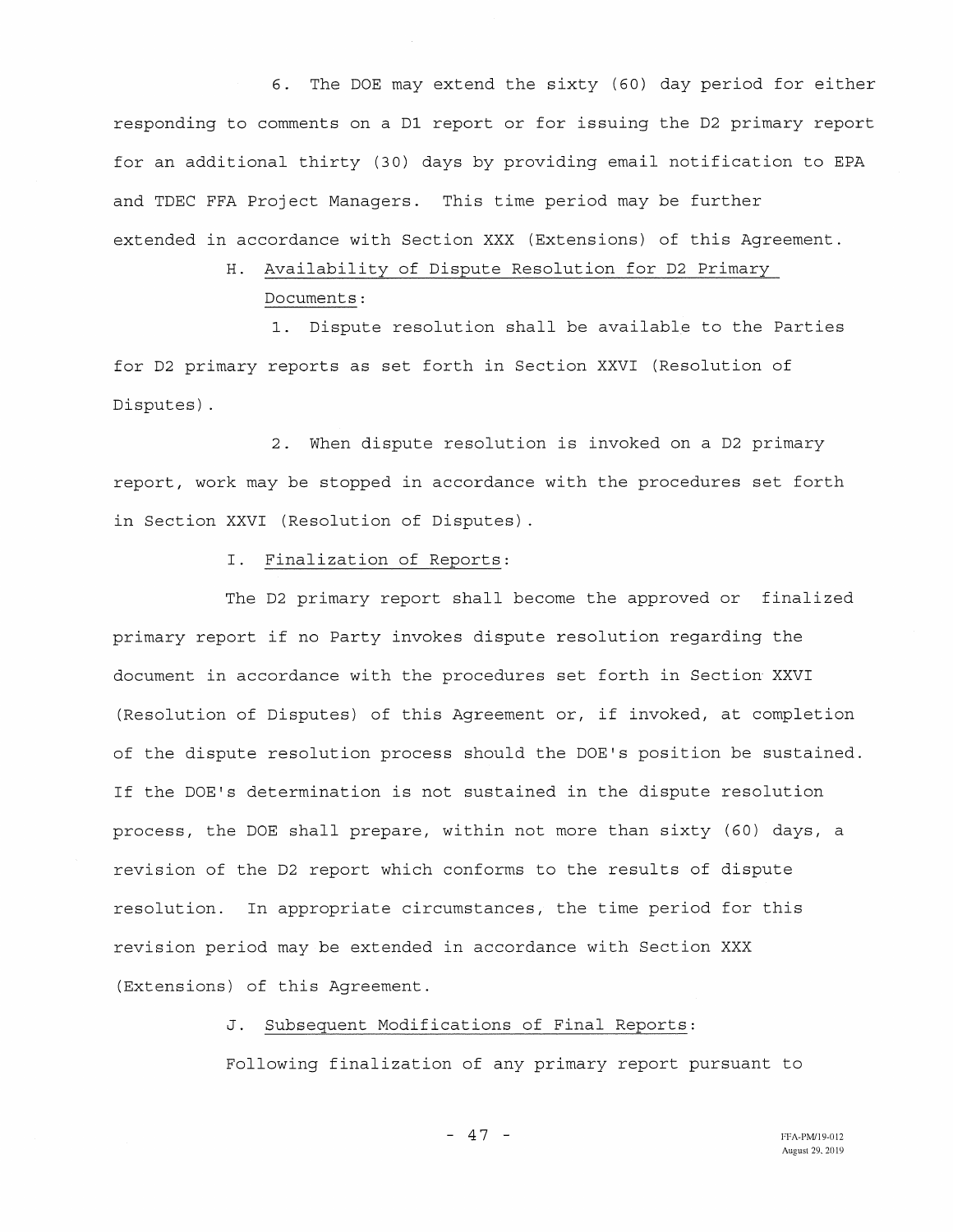Subsection I, above, the EPA, TDEC, or the DOE may seek to modify the report, including seeking additional field work, pilot studies, computer modeling or other supporting technical work, only as provided in Subsections J.1 and 2, below.

1. The EPA, TDEC, or the DOE may seek to modify a report after finalization if it determines, based on new information (i.e., information that became available, or conditions that became known, after the report was finalized) that the requested modification is necessary. The EPA, DOE, or TDEC may seek such a modification by submitting a concise written request to the Project Manager of the other Parties. The request shall specify the nature of the requested modification and how the request is based on new information. Additional information is provided in Appendix I-12 (Post Decision Document Requirements Operating Instructions).

2. In the event that a consensus is not reached by the Project Managers on the need for a modification, any of the Parties may invoke dispute resolution to determine if such modification shall be conducted. Modification of a report shall be required only upon a showing that: (1) the requested modification is based on significant new information and (2) the requested modification could be of significant assistance in evaluating impacts on the public health or the environment, in evaluating the selection of remedial alternatives, or in protecting human health and the environment.

3. Nothing in this Subsection shall alter either EPA's or TDEC's ability to request the performance of additional work pursuant to Section XX (Additional Work) of this Agreement

FFA-PM/99-006, Change #1  $-48-$  June 23, 1999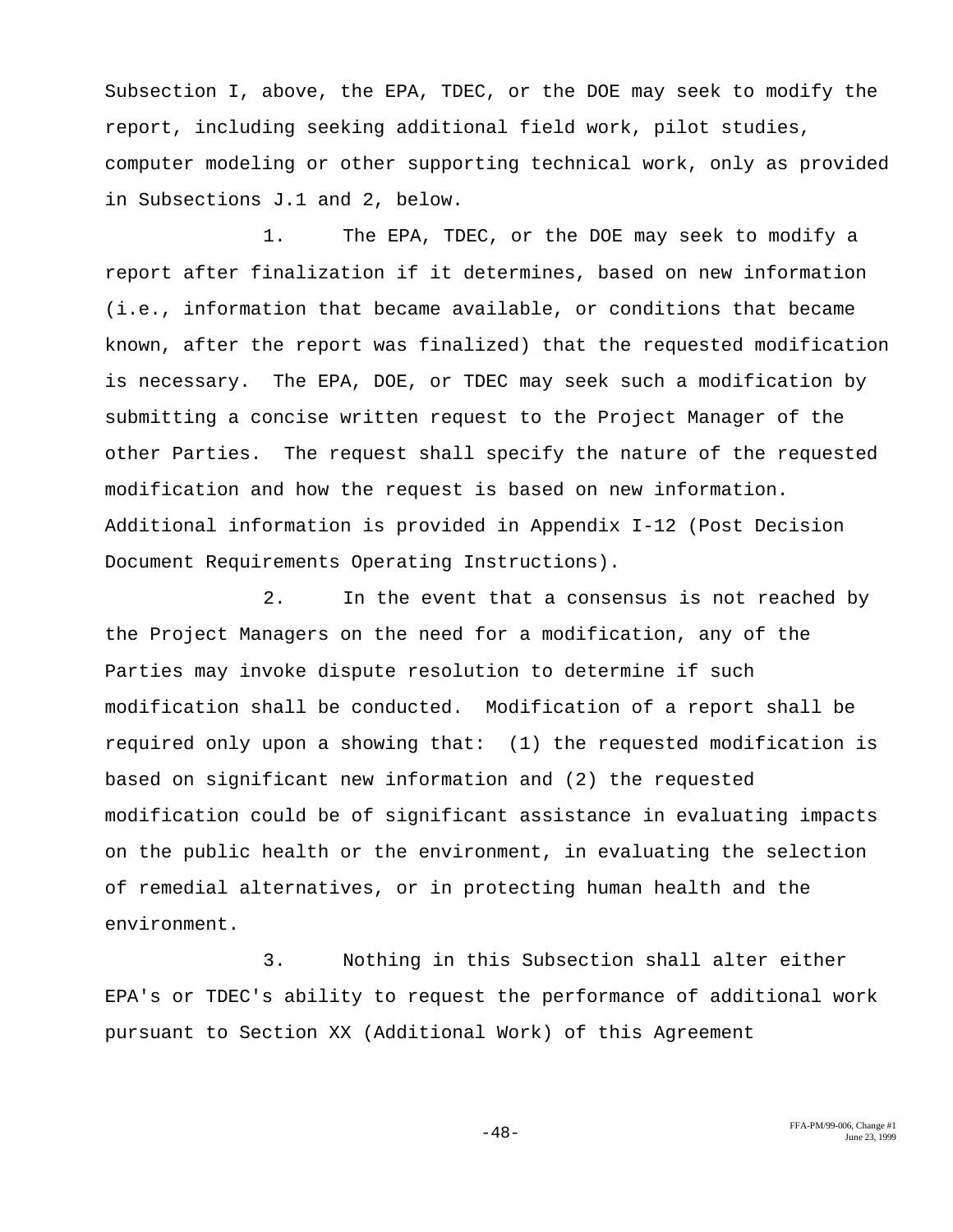which does not constitute modification of a final document.

## XXII. PERMITS

A. The Parties recognize that under Sections 121(d) and 121(e)(1) of CERCLA, 42 U.S.C. §§ 9621(d) and 9621(e)(1), and the NCP portions of the response actions called for by this Agreement and conducted entirely on-site are exempted from the procedural requirements to obtain Federal, State, or local permits but must satisfy all the applicable or relevant and appropriate Federal and State laws, standards, requirements, criteria, or limitations which would have been included in any such permit. When the DOE proposes a response action (including a Work Plan pursuant to this Agreement) to be conducted entirely on-site, which in the absence of Section  $121(e)(1)$  of CERCLA, 42 U.S.C. § 9621(e)(1) and the NCP would require a Federal or State permit, the DOE shall include in the submittal:

1. Identification of each permit which would otherwise be required;

2. Identification of the standards, requirements, criteria, or limitations which would have had to have been met to obtain each such permit;

3. Explanation of how the response action proposed will meet the standards, requirements, criteria, or limitations identified in Subsection A.2, above; and

4. All information necessary for EPA and TDEC to determine the standards, requirements, criteria, or limitations that are applicable or relevant and appropriate for the proposed remedial action (e.g., relevant RCRA Part B information).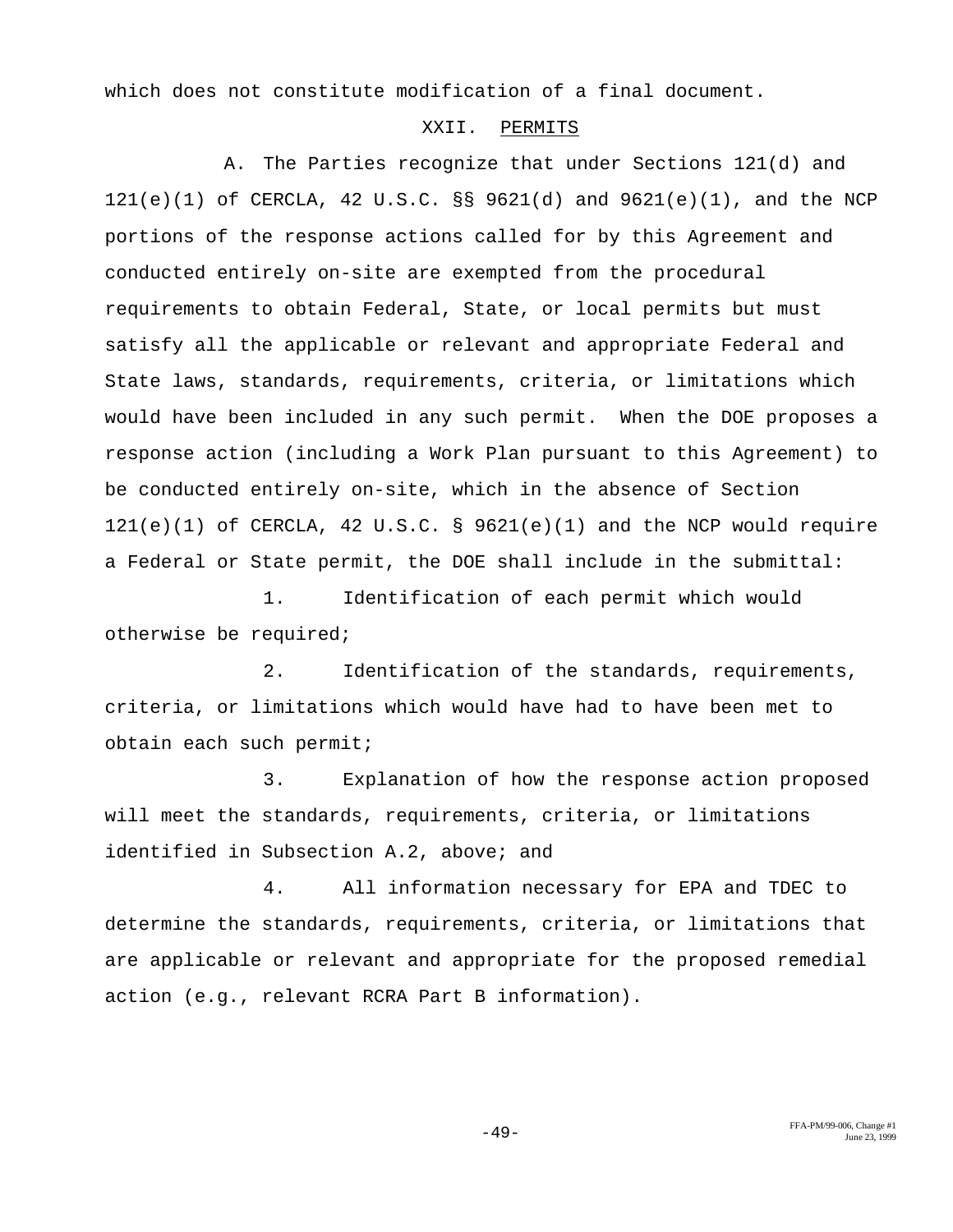Upon request of the DOE, the EPA and TDEC will provide their positions with respect to Subsections A.2 and 4, above.

B. Subsection A above, is not intended to relieve the DOE of the requirements to obtain Federal, State, or local permits whenever it proposes a response action involving the shipment or movement of hazardous or radioactive waste or hazardous substances to or from the ORR.

C. The DOE shall notify the Commissioner of the TDEC and the Regional Administrator of EPA in writing of any permits required for off-site activities as soon as it becomes aware of such requirements. Upon request, the DOE shall provide the Commissioner of the TDEC and the Regional Administrator of EPA copies of all such permit applications and other documents related to the permit process.

D. If a permit which is necessary for implementation of this Agreement is not issued, or is issued or renewed in a manner which is materially inconsistent with the requirements of this Agreement, the DOE agrees it shall notify the Commissioner of the TDEC and the Regional Administrator of EPA of its intention to propose modifications to this Agreement (or modifications to primary or secondary documents required by this Agreement) to obtain conformance with the permit (or lack thereof). Notifications by the DOE of its intention to propose modifications shall be submitted within seven (7) calendar days of receipt by the DOE of notification that: (1) a permit will not be issued;

 $-50-$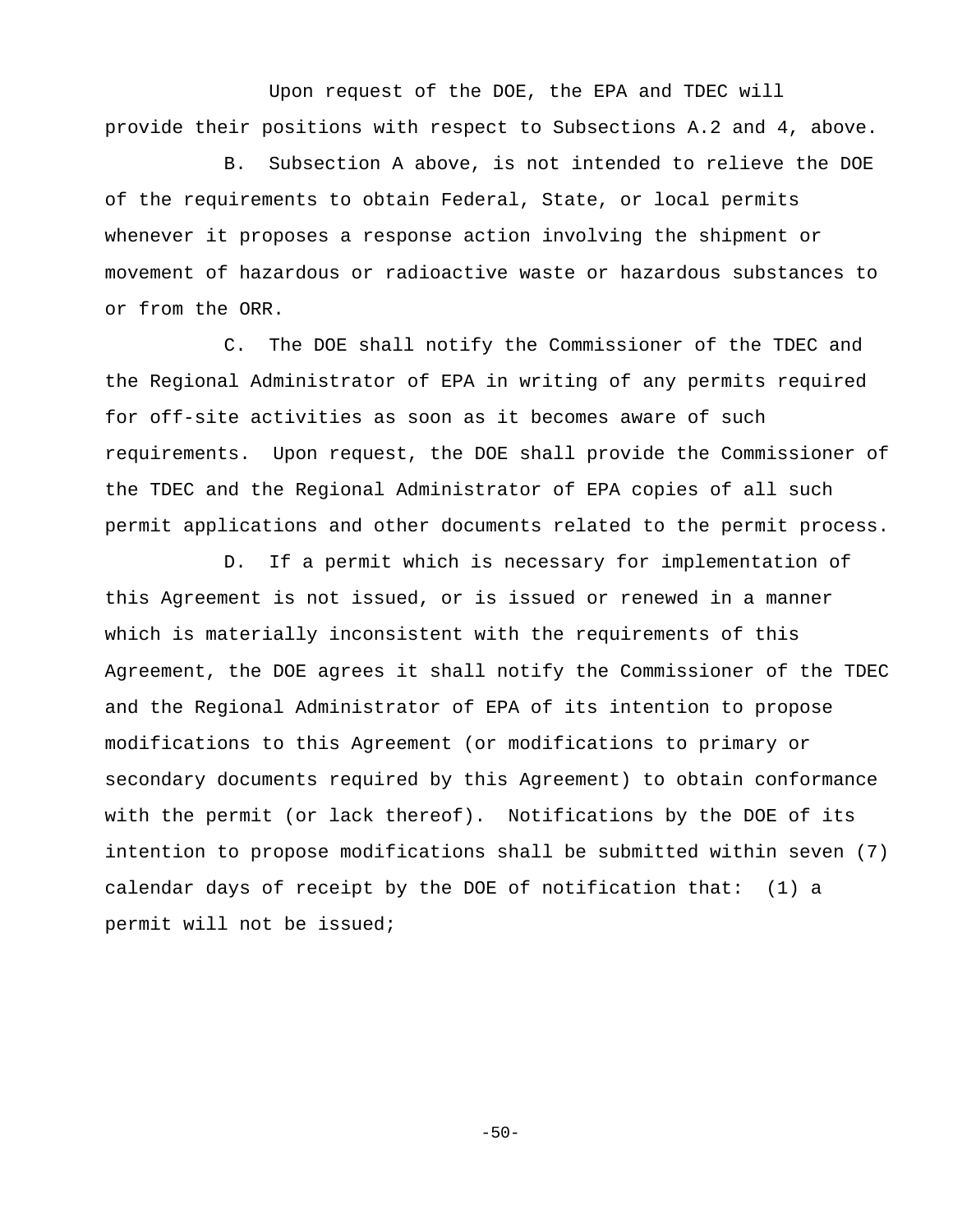(2) a permit has been issued or reissued; or (3) a final determination with respect to any appeal related to the issuance of a permit has been entered. Within thirty (30) days from the date it submits its notice of intention to propose modifications, the DOE shall submit to the Commissioner of the TDEC and the Regional Administrator of EPA its proposed modifications to this Agreement with an explanation of its reasons in support thereof.

E. During any appeal of any permit required to implement this Agreement or during review of any of the DOE's proposed modifications as provided in Subsection D, above, the DOE shall continue to implement those portions of this Agreement which can be implemented pending final resolution of the permit issue(s).

F. Except as otherwise provided in this Agreement, the DOE shall comply with applicable State and Federal hazardous waste management requirements at the ORR.

G. Notwithstanding the provisions of this Section, the TDEC specifically reserves any rights it may have under Section 121(e) of CERCLA, 42 U.S.C. § 9621(e) or other federal or state laws to require permits for activities conducted on the ORR by the DOE.

#### XXIII. CREATION OF DANGER

In the event that the Commissioner of the TDEC or the Regional Administrator of EPA determines that activities conducted pursuant to this Agreement may present an imminent and substantial endangerment to the health or welfare of the people on the Site or in the surrounding areas or to the environment, the Commissioner

-51-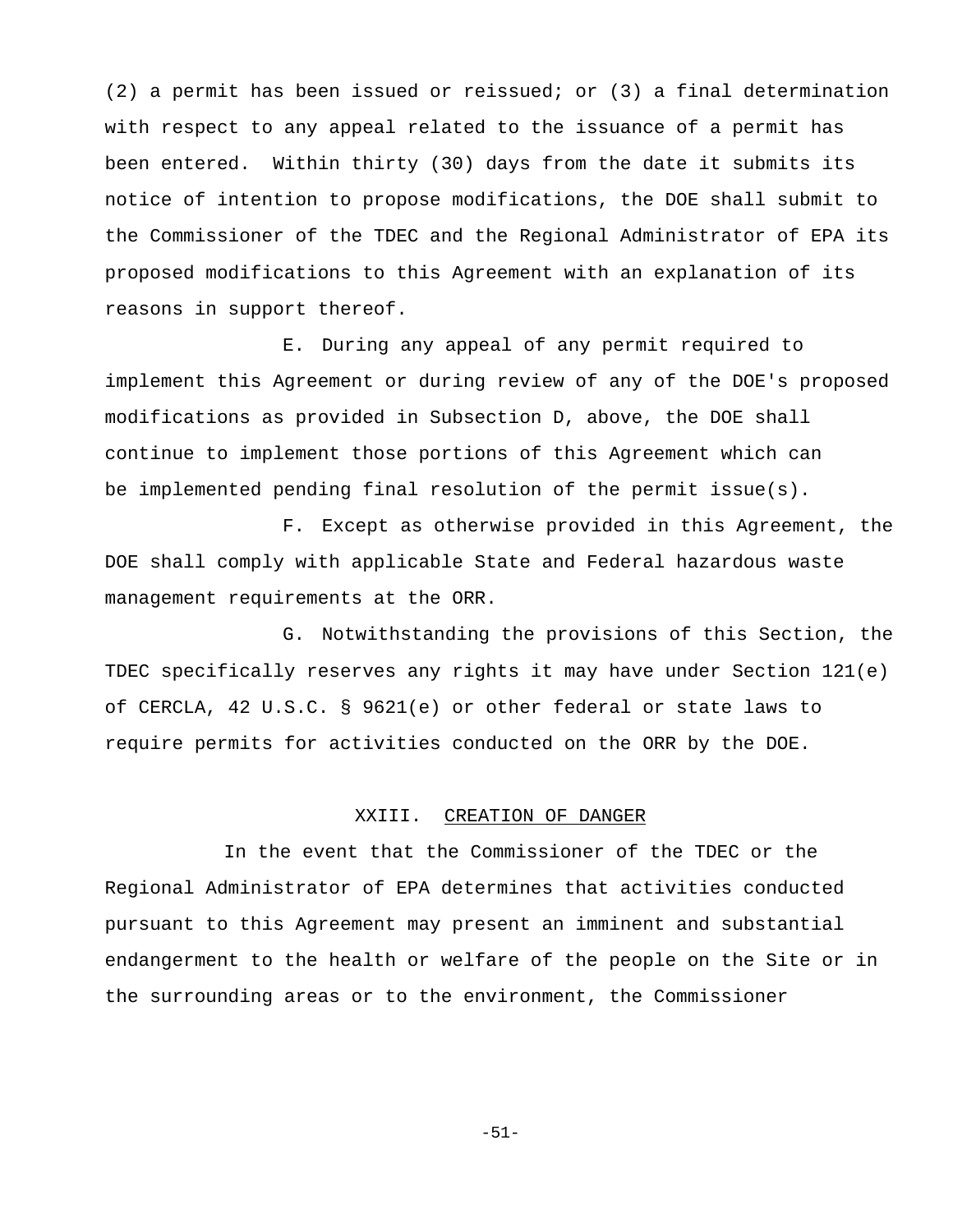of the TDEC or the Regional Administrator of EPA may order the DOE to stop any work being implemented under this Agreement for such period of time as needed to abate the danger or may require the DOE to take necessary action to abate the danger or both. In the event that the DOE determines that any on-site activities or work being implemented under this Agreement may create an immediate threat to human health or the environment from the release or threat of release of a hazardous substance, pollutant or contaminant, it may stop any work or on-site activities for such period of time as needed to respond to or abate the danger. In the event the DOE makes a determination to stop work under this Section, it shall immediately notify the EPA and TDEC. The DOE shall submit a written summary of events to EPA and TDEC within five (5) days of making a determination under this Section.

## XXIV. REPORTING

The DOE agrees that it shall submit to the TDEC Project Manager and the EPA Project Manager, annual written progress reports which describe the remedial and removal actions which the DOE has taken during the previous year to implement the requirements of this Agreement including the S&M Program activities. In addition, the annual report shall identify any anticipated delays in meeting time schedules, the reason(s) for the delay and actions taken to prevent or mitigate the delay. The annual report will be due on or before January 31, and will cover activities for the preceding fiscal year.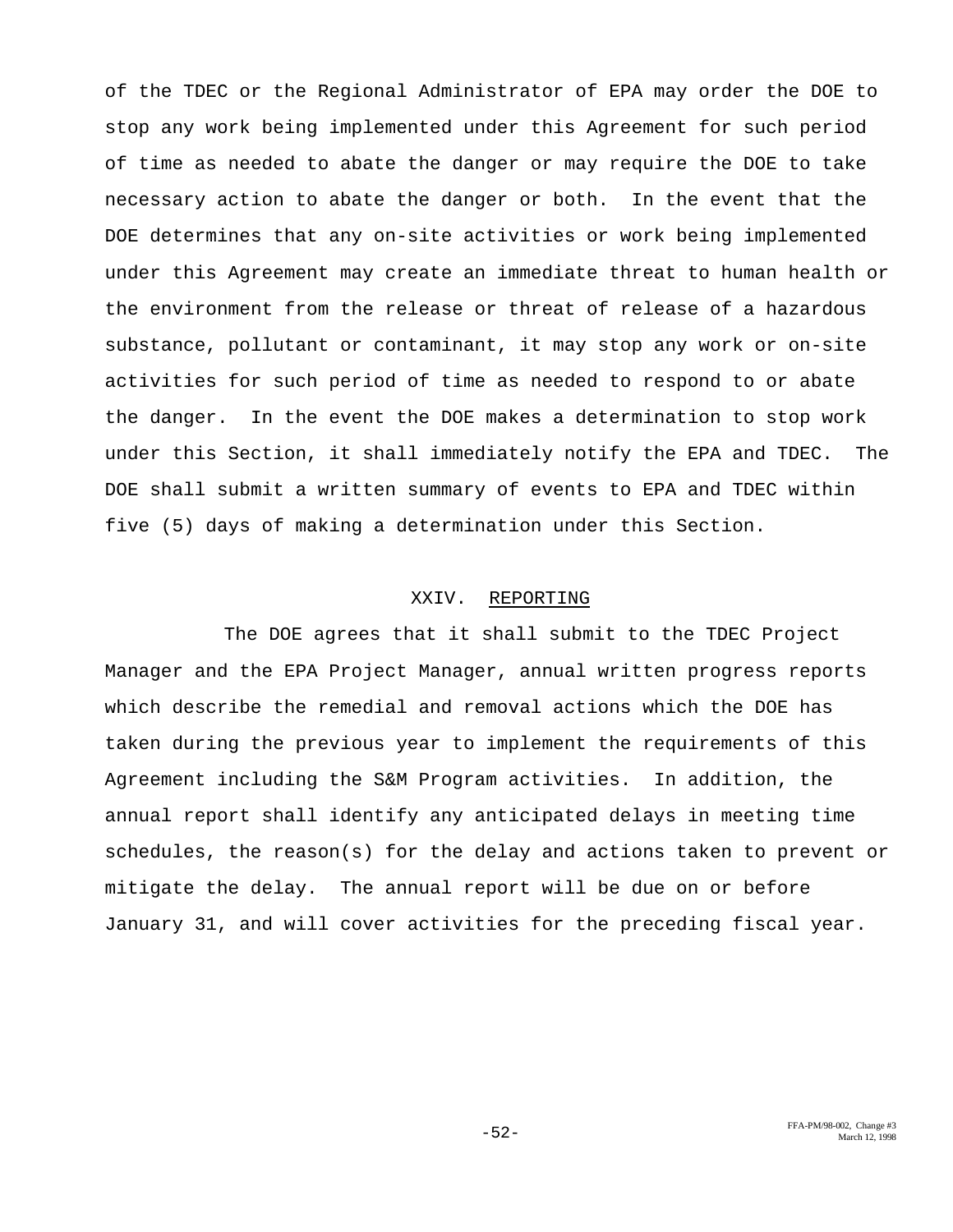#### XXV. NOTIFICATION

A. Unless otherwise specified, any report or submittal provided pursuant to a schedule or deadline identified in or developed under this Agreement shall be sent by certified mail, return receipt requested, or similar method (including electronic transmission) which provides a written record of the sending and receiving dates or hand delivered to the following persons:

> U. S. Environmental Protection Agency, Region 4 Oak Ridge Reservation Federal Facility Agreement Project Manager (4WD-FFB) Atlanta Federal Center 61 Forsyth Street, SW Atlanta, GA 30303-8909

Tennessee Department of Environment and Conservation Federal Facility Agreement Project Manager 761 Emory Valley Road Oak Ridge, TN 37830-7072

U. S. Department of Energy Oak Ridge Operations Federal Facility Agreement Project Manager Oak Ridge Reservation Remediation Management Group Box 2001 Oak Ridge, TN 37831

Unless otherwise specified or requested, all routine correspondence, other than a report or submittal as described above, may be sent via regular mail or electronically transmitted to the above persons.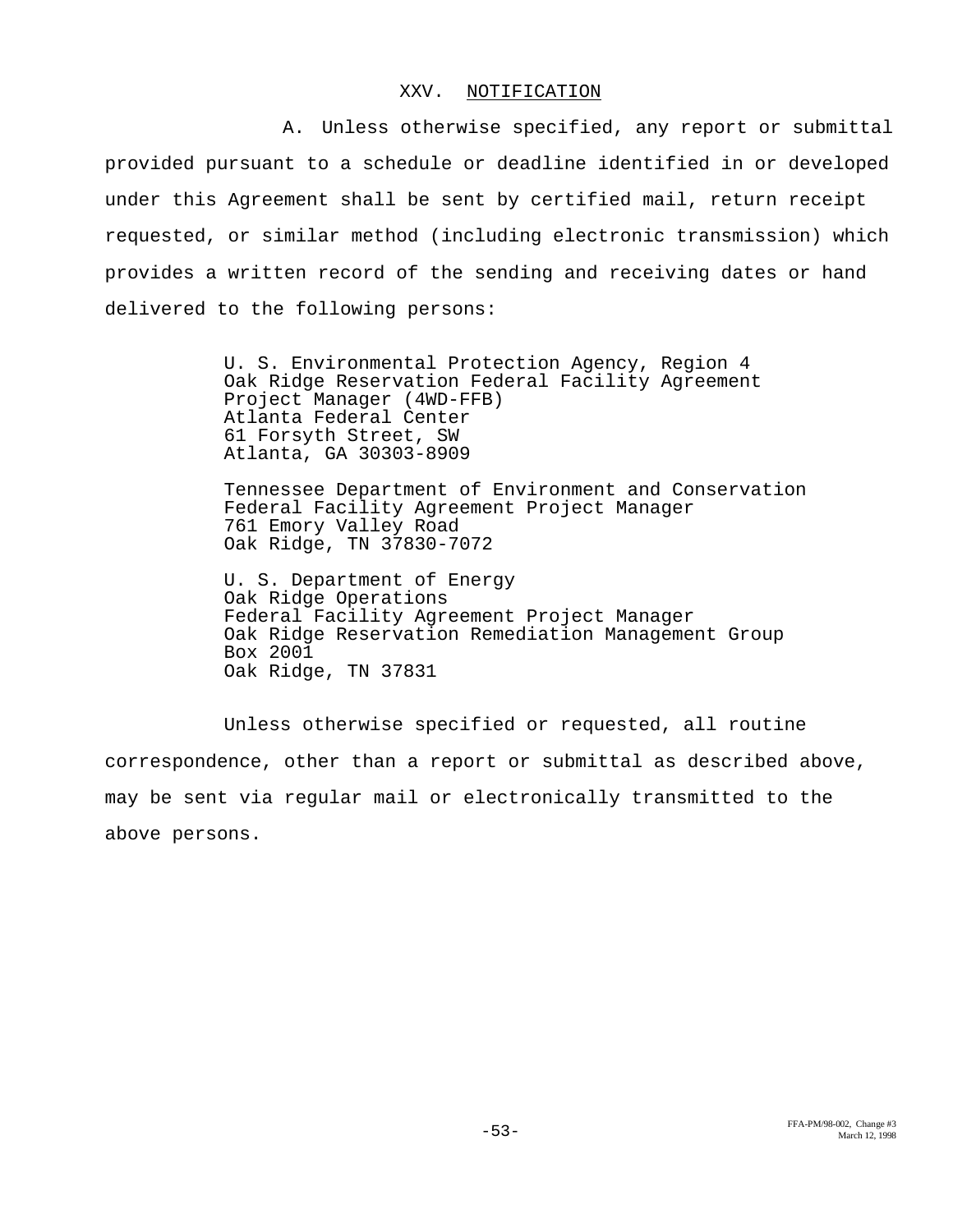#### XXVI. RESOLUTION OF DISPUTES

Except as specifically set forth elsewhere in this Agreement, if a dispute arises under this Agreement, the procedures of this Section shall apply. All Parties to this Agreement shall make reasonable efforts to informally resolve disputes at the Project Manager or immediate supervisor level. If resolution cannot be achieved informally, then the procedures of this Section shall be implemented to resolve a dispute.

A. Within thirty (30) days after: (1) the period established for review of a D2 primary document pursuant to Section XXI (Review/Comment) of this Agreement or (2) any action which leads to or generates a dispute (including a failure of the informal dispute resolution process), the disputing Party shall submit to the other Parties a written statement of dispute setting forth the nature of the dispute, the work affected by the dispute, the disputing Party's position with respect to the dispute, and the information the disputing Party is relying upon to support its position.

B. Prior to any Party's issuance of a written statement of dispute, the disputing Party shall engage the other Parties in informal dispute resolution among the Project Managers and/or their immediate supervisors. During the informal dispute resolution process, the Parties shall meet as many times as are necessary to discuss and attempt resolution of the dispute.

C. If agreement cannot be reached on any issue during the informal dispute resolution process, the disputing Party shall

FFA-PM/93-005, Change #5 -54- April 13, 1993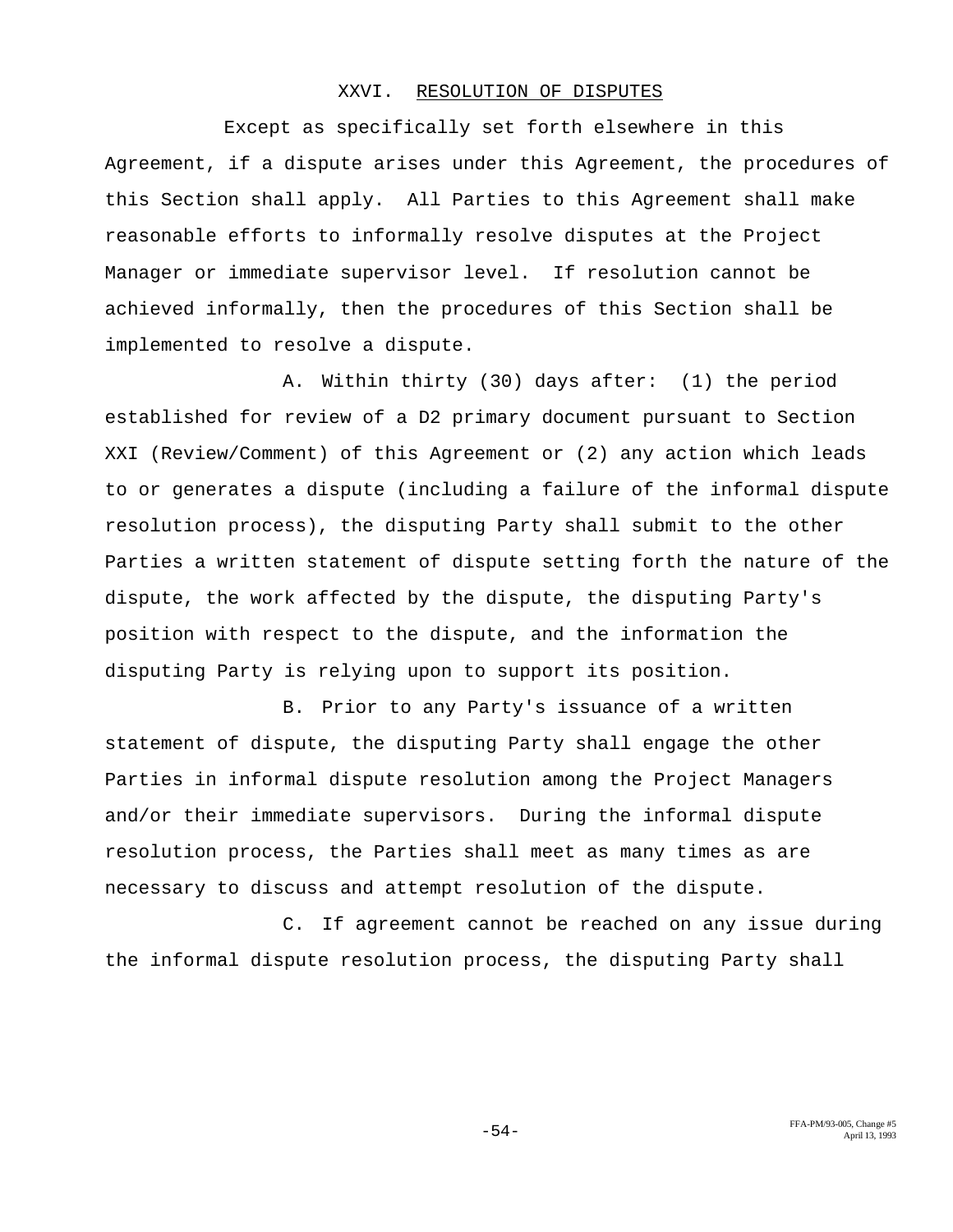forward the written statement of dispute to the Dispute Resolution Committee (DRC), thereby elevating the dispute to the DRC for resolution.

D. The DRC will serve as a forum for resolution of disputes for which agreement has not been reached through informal dispute resolution. The Parties shall each designate one individual and an alternate to serve on the DRC. The individuals designated to serve on the DRC shall be employed at a policy level (Senior Executive Service or equivalent). The EPA designated member on the DRC is the Waste Management Division (WMD) Director of EPA's Region IV. The DOE's designated member is the Assistant Manager for Environmental Restoration and Waste Management, Oak Ridge Field Office. The TDEC designated member is the Administrator, Bureau of Environment.

E. Following elevation of a dispute to the DRC, the DRC shall have twenty-one (21) days to unanimously resolve the dispute and issue a written decision. If the DRC is unable to unanimously resolve the dispute within this twenty-one (21) day period, the written statement of dispute shall be forwarded to the Senior Executive Committee (SEC) for resolution.

F. The SEC will serve as the forum for resolution of disputes for which agreement has not been reached by the DRC. The EPA representative on the SEC is the Regional Administrator of EPA's Region IV. The DOE representative on the SEC is the Manager, Oak Ridge Operations. The TDEC representative on the SEC is the Commissioner. The SEC members shall, as appropriate,

FFA-PM/92-001, Change #2<br>Iune 17, 1992<br>June 17, 1992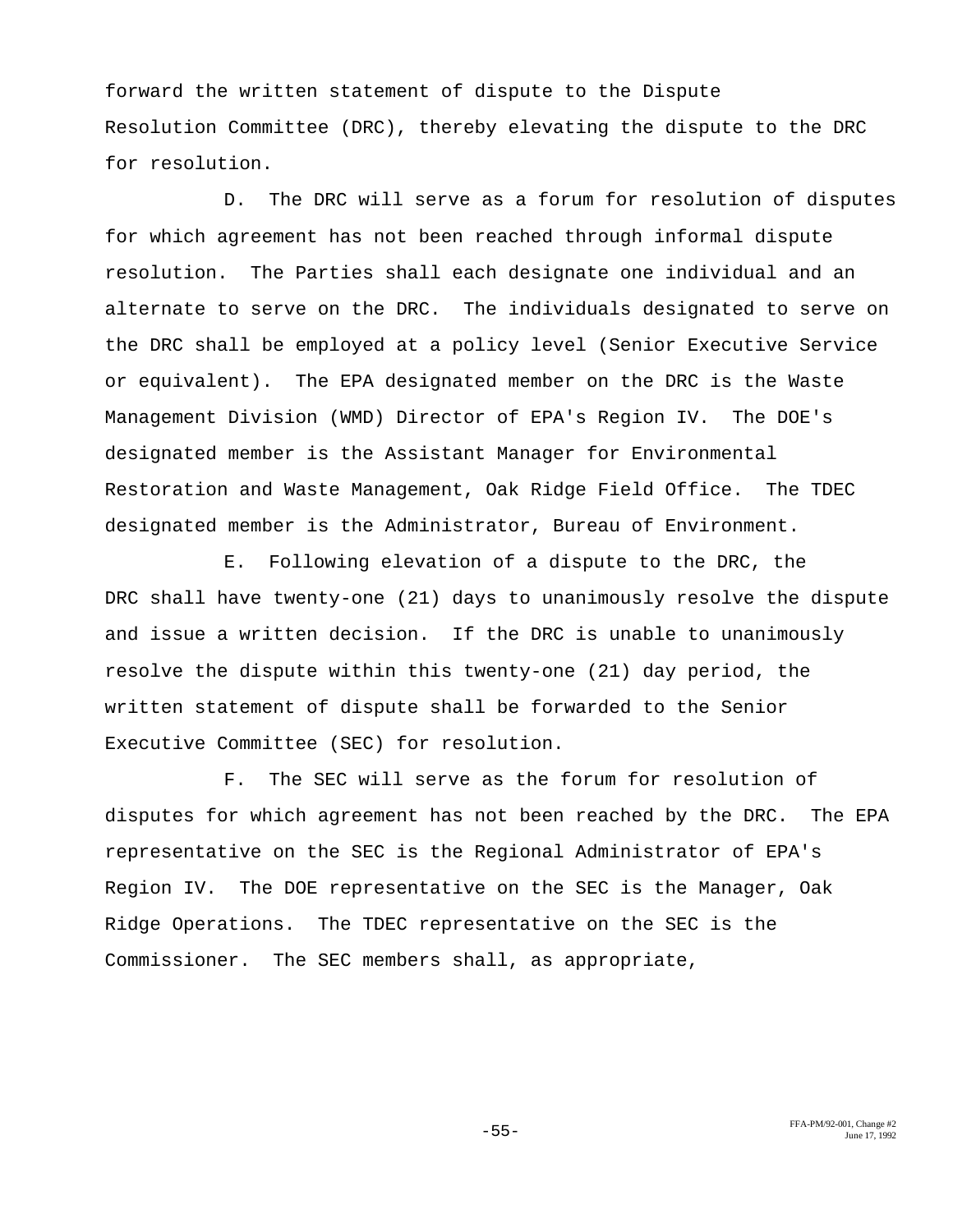confer, meet, and exert their best efforts to resolve the dispute and issue a written decision. If unanimous resolution of the dispute is not reached within twenty-one (21) days, EPA's Regional Administrator shall issue a written position on the dispute. The DOE or TDEC may, within twenty-one (21) days of the Regional Administrator's issuance of EPA's position, issue a written notice elevating the dispute to the Administrator of EPA for resolution in accordance with all applicable laws and procedures. In the event that neither the DOE nor the TDEC elect to elevate the dispute to the EPA Administrator within the designated twenty-one (21) day elevation period, the DOE and the TDEC shall be deemed to have agreed with the Regional Administrator's written position with respect to the dispute.

G. Upon elevation of a dispute to the EPA Administrator pursuant to Subsection F, the Administrator will review and resolve the dispute within twenty-one (21) days. Upon request and prior to resolving the dispute, the Administrator shall meet and confer with any of the following parties; the Secretary of the DOE or the Commissioner of the TDEC to discuss the issue(s) under dispute. Upon resolution, the Administrator shall provide all Parties with a written final decision setting forth resolution of the dispute. The duties of the Administrator set forth in this Subsection shall not be delegated.

H. The pendency of any dispute under this Section shall not affect the DOE's responsibility for timely performance of the work required by this Agreement, except that the time period for

-56-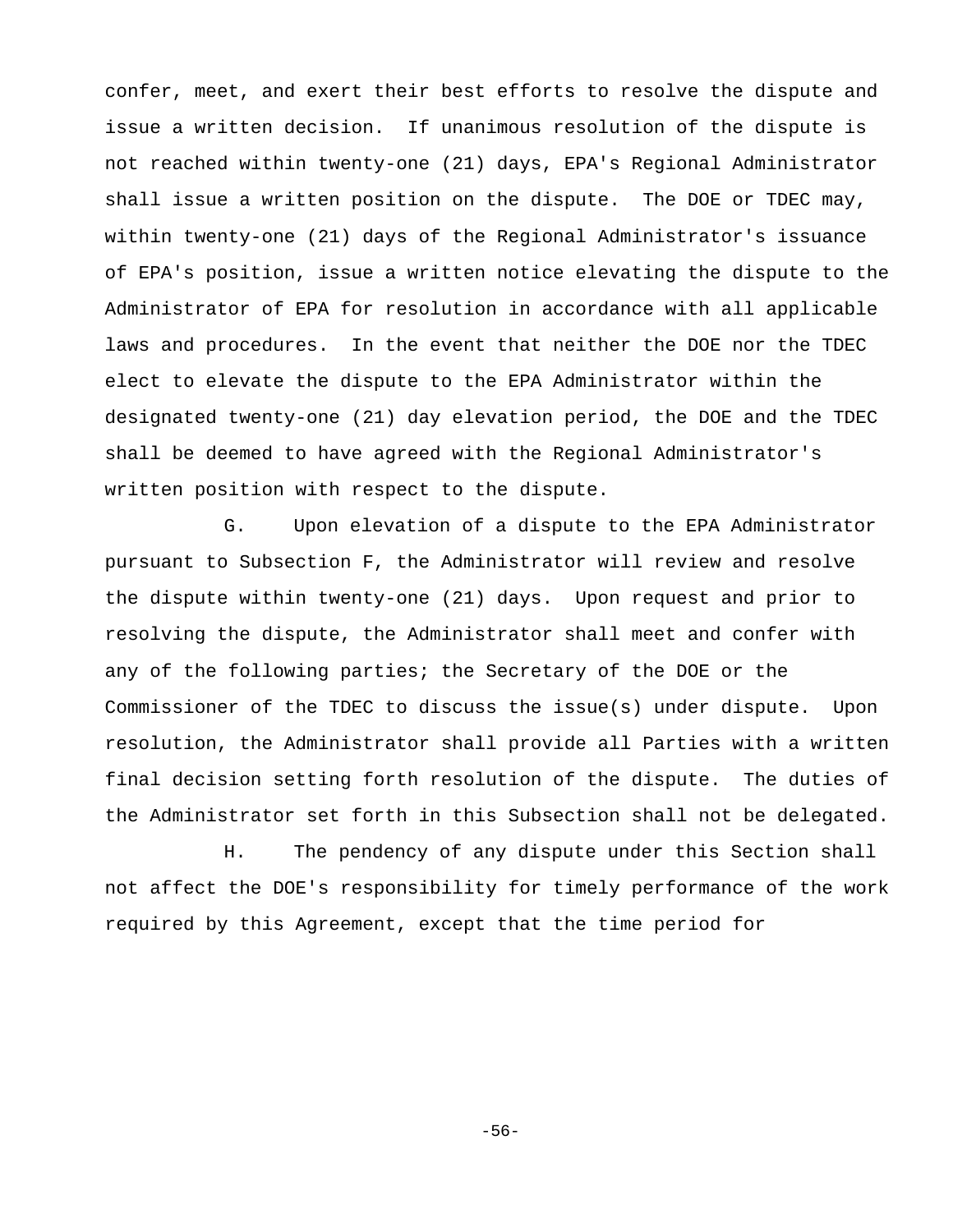completion of work affected by such dispute shall be extended for a period of time usually not to exceed the actual time taken to resolve any good faith dispute in accordance with the procedures specified herein. All elements of the work required by this Agreement which are not affected by the dispute shall continue and be completed in accordance with the applicable schedule.

I. When dispute resolution is in progress, work affected by the dispute will immediately be discontinued if the Waste Management Division Director for EPA's Region IV requests, in writing, that work related to the dispute be stopped because, in EPA's opinion, such work is inadequate or defective, and such inadequacy or defect is likely to yield an adverse effect on human health or the environment, or is likely to have a substantial adverse effect on the remedy selection or implementation process. To the extent possible, EPA shall give DOE prior notification that a work stoppage request is forthcoming. After stoppage of work, if DOE believes that the work stoppage is inappropriate or may have potential significant adverse impacts, then the DOE may meet with the WMD to discuss the work stoppage. The final written decision of the WMD may be subjected to formal dispute resolution immediately. Such dispute may be brought directly to either the DRC or the SEC, at the discretion of the DOE or the TDEC.

J. Within thirty-five (35) days of resolution of a dispute pursuant to the procedures specified in this Section, the DOE shall incorporate the resolution and final determination into

-57-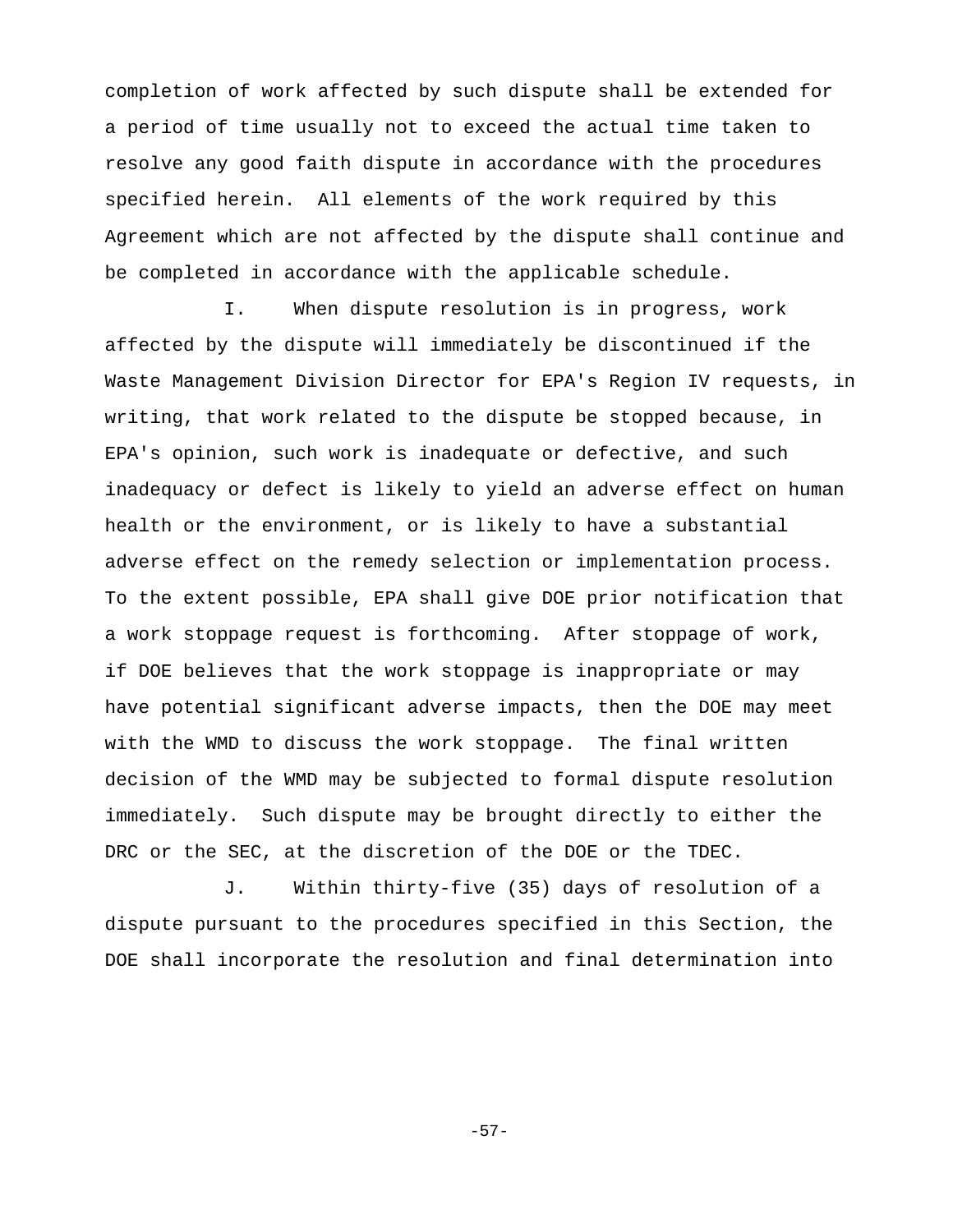the appropriate plan, schedule or procedures and proceed to implement this Agreement according to the amended plan, schedule or procedures.

K. Resolution of a dispute pursuant to this Section of this Agreement constitutes a final resolution of any dispute arising under this Agreement. All Parties shall abide by all terms and conditions of any final resolution of dispute obtained pursuant to this Section of this Agreement. Any resolution of a dispute pursuant to this Agreement shall be incorporated into this Agreement and shall become a term and condition of this Agreement.

L. Resolution of disputes may include a determination of the length of any time extensions which are necessary.

M. Pursuant to this Section, all or a portion of a dispute may be elevated.

N. Authorities set forth to members of the DRC or SEC may be delegated only to those person acting for the designated member during a designated member's absence.

#### XXVII. DESIGNATED PROJECT MANAGERS

A. The EPA, DOE, and the TDEC will each designate Project Managers to coordinate the implementation of this Agreement and shall notify each other in writing of the designation. Each party may change its designated Project Manager by notifying the other Parties in writing.

B. To the maximum extent possible, communications between the EPA, DOE, and the TDEC and all documents, including reports, agreements, and other correspondence, concerning the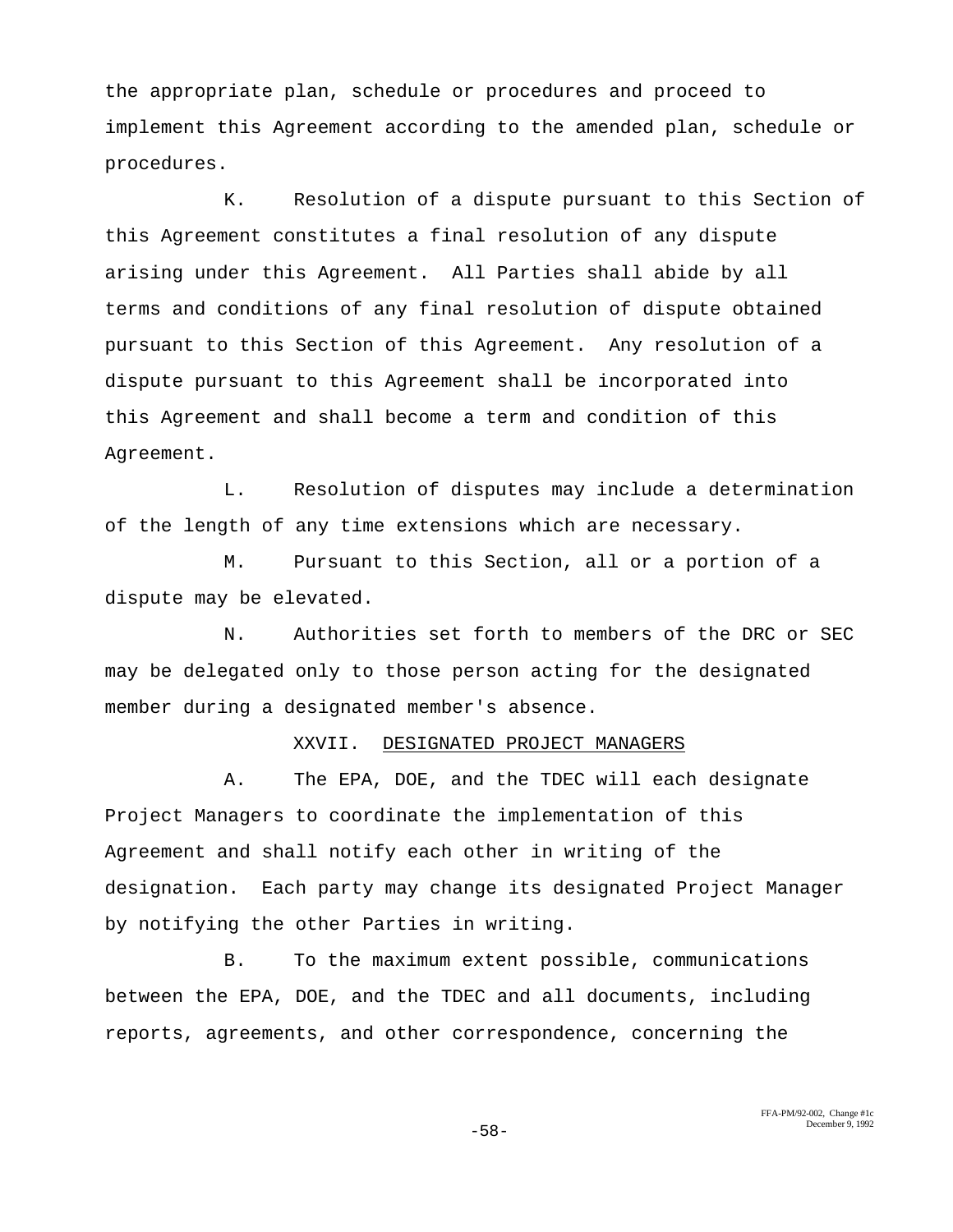activities performed pursuant to the terms and conditions of this Agreement, shall be directed through the Project Managers. Each Project Manager shall be responsible for assuring the internal dissemination and processing of all communications and documents received from the other Project Managers.

## XXVIII. QUALITY ASSURANCE/SAMPLING AVAILABILITY/DATA MANAGEMENT

A. The Parties shall make available to each other, upon request, results of sampling, tests, or other data generated pursuant to this Agreement or any other environmental protection statute, regulation, or order. All quality-assured data contained in reports submitted to EPA and/or TDEC pursuant to this agreement shall be made available to the EPA and/or TDEC in electronic format within 30 days after report submission. All other environmental data generated pursuant to this Agreement or any other environmental protection statute, regulation, or order shall be made available, to a requesting party in hard copy or electronic format within 30 days after receipt of written request.

B. At the request of the EPA and/or the TDEC Project Manager, the DOE shall allow split or duplicate samples to be taken by EPA or TDEC during sample collection conducted pursuant to this Agreement. All such sampling locations or samples will be subject to review by the DOE's Classification and Technical Information Office. If the locations or samples are determined to be of a sensitive nature, then the packaging, handling, transport, analysis, and disposal of such samples must be carried out in a manner consistent with security concerns. The samples

> FFA-PM/92-002, Change #1c **December 9, 1992** December 9, 1992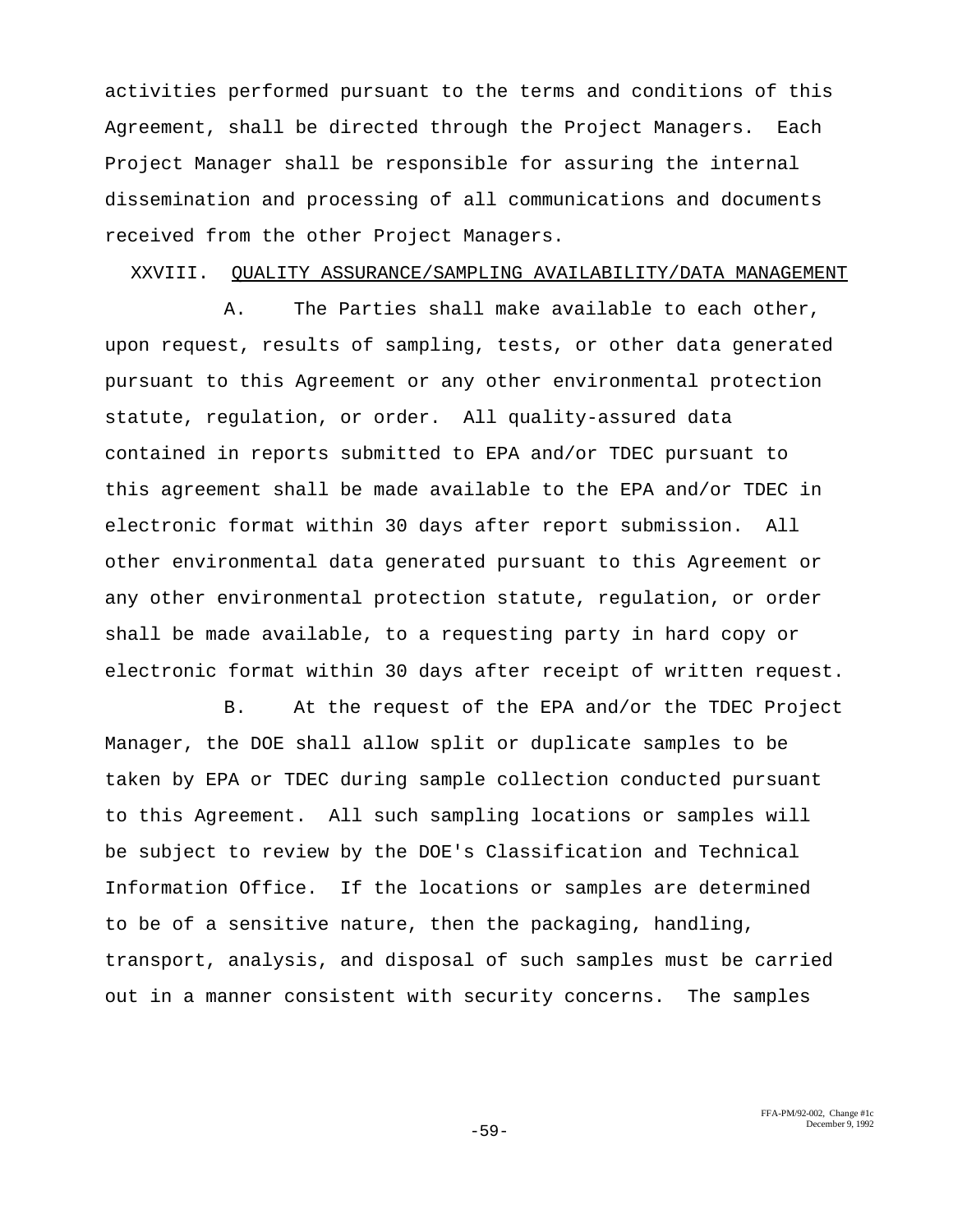and resulting data must be analyzed and stored in a secure facility meeting DOE security requirements and the data reviewed for classification. Notwithstanding this provision or any other provision of law, all requirements of the AEA, 42 U.S.C. § 2011, et seq., and all Executive Orders concerning the handling of unclassified controlled nuclear information, restricted data, and national security information, including "need to know" requirements, shall be applicable to any grant of access to classified information (including sample collection under this Section) under the provisions of this Agreement.

C. The Parties intend to integrate all data and release characterization studies generated pursuant to this Agreement with all data generated pursuant to the RFA/RFI being conducted pursuant to the corrective action requirements contained in DOE's RCRA permit for the Oak Ridge facility. The DOE shall maintain the Oak Ridge Environmental Information System (OREIS) as one consolidated data base for the Site which includes all data/studies generated pursuant to this Agreement and those generated under Federal and State environmental permits. All data and studies produced under this Agreement shall be managed and presented in accordance with written OREIS operating procedures that are periodically reviewed and revised when system modifications and changes in operating practices occur. This data may be maintained in electronic form, provided that hard copies of all data/studies and related documents are made available upon request.

## XXIX. ACCESS/DATA/DOCUMENT AVAILABILITY

A. The EPA and TDEC will be permitted to enter the

 $-60-$  FFA-PM/98-008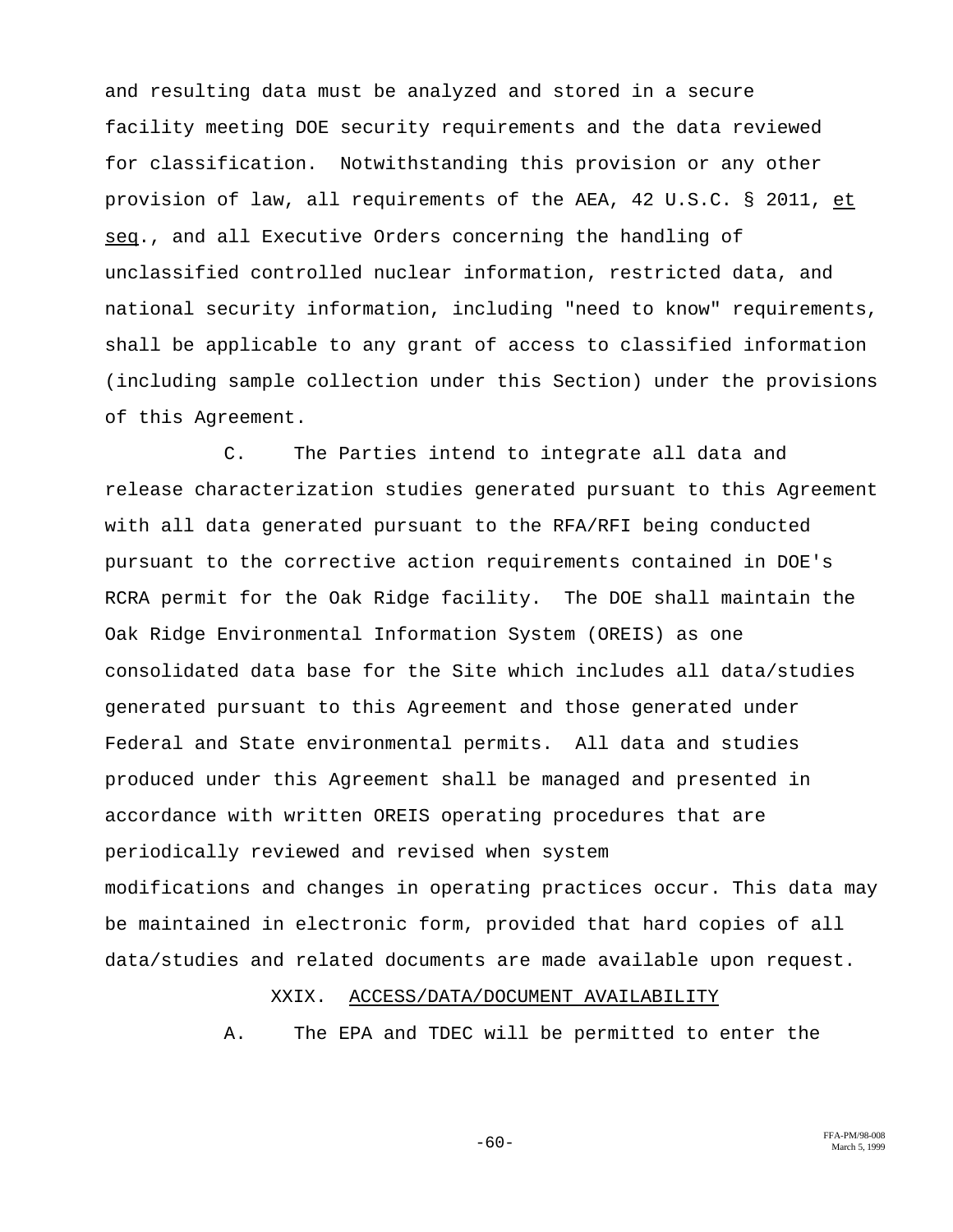Site at reasonable times previously arranged and coordinated for the purpose of inspecting records, logs, and other documents relevant to implementation of this Agreement; reviewing the progress of the DOE, its contractors, and lessees in carrying out the activities under this Agreement; conducting, with prior notice to the DOE, tests which EPA or TDEC deem necessary; and verifying data submitted to EPA and TDEC by DOE. The DOE shall honor all reasonable requests for access to the Site made by EPA or TDEC. When on-site, the EPA and TDEC shall comply with OSHA Hazardous Waste Operations and Emergency Response rules, where applicable, and the DOE's site health and safety requirements. The EPA and TDEC access shall be subject to the applicable requirements of the AEA, 42 U.S.C. § 2011, et seq., and Executive Orders concerning the handling of unclassified controlled nuclear information, restricted data, and national security information. Upon request by EPA or TDEC, the DOE shall submit to EPA and TDEC copies of records, and other documents, including sampling and monitoring data, that are relevant to oversight activities.

B. To the extent that activities pursuant to this Agreement must be carried out on property other than ORR property, the DOE agrees to use its best efforts, including exercising its authority, if necessary, to obtain access pursuant to Section 104(e) of CERCLA, 42 U.S.C. § 9604(e), from the present owners and/or lessees. The DOE shall use its best efforts to obtain access agreements which shall provide reasonable access for DOE, EPA, and TDEC and their representatives, and other appropriate state regulatory agencies.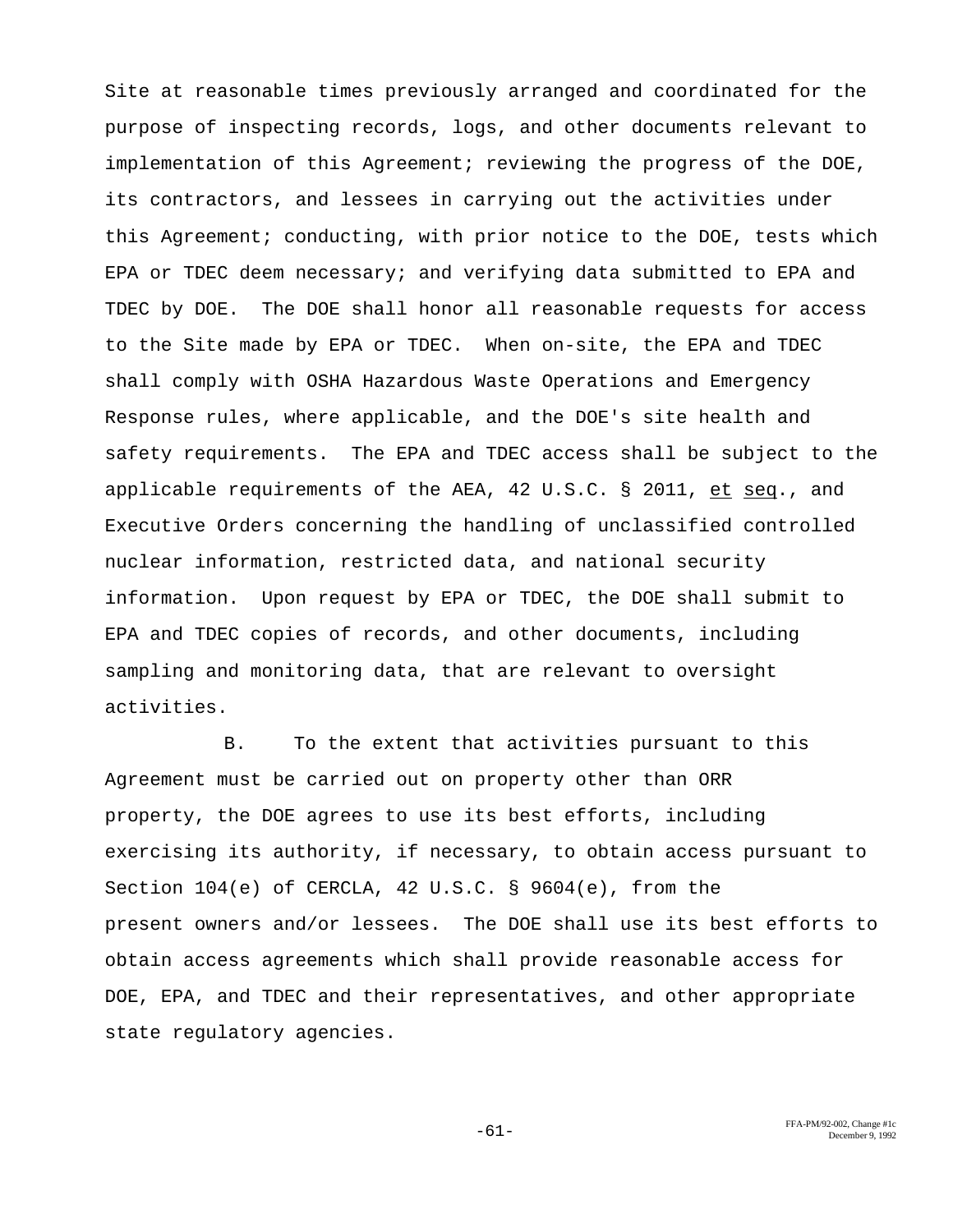C. The DOE shall use its best efforts to obtain written access agreements with respect to non-DOE property upon which pumping wells, treatment facilities, or other facilities may be located to carry out response actions under this Agreement. In the event DOE is unable to obtain access within sixty (60) days after the access is sought, the DOE shall promptly notify EPA and the TDEC regarding both the lack of access and the efforts undertaken to obtain such access. If appropriate, the DOE shall submit proposed modification(s) to this Agreement to EPA and TDEC in response to such inability to obtain access.

D. Information, records, or other documents (including D1 primary and secondary documents) produced under the terms of this Agreement by EPA, TDEC, and DOE shall be available to the public except (a) those identified to EPA and TDEC by DOE as classified within the meaning of and in conformance with the AEA or (b) those that could otherwise be withheld pursuant to the Freedom of Information Act or the Privacy Act, unless expressly authorized for release by the originating agency. Documents or information so identified shall be handled in accordance with those regulations. D1 documents may be made available to the public subject to the requirements of the Freedom of Information Act and the Tennessee Public Records Act, Tennessee Code Annotated Section 10-7-503.

## XXX. EXTENSIONS

A. Either a timetable and deadline or a schedule shall be extended upon receipt of a timely request for extension and

FFA-PM/93-005, Change #5<br>April 13, 1993 - April 13, 1993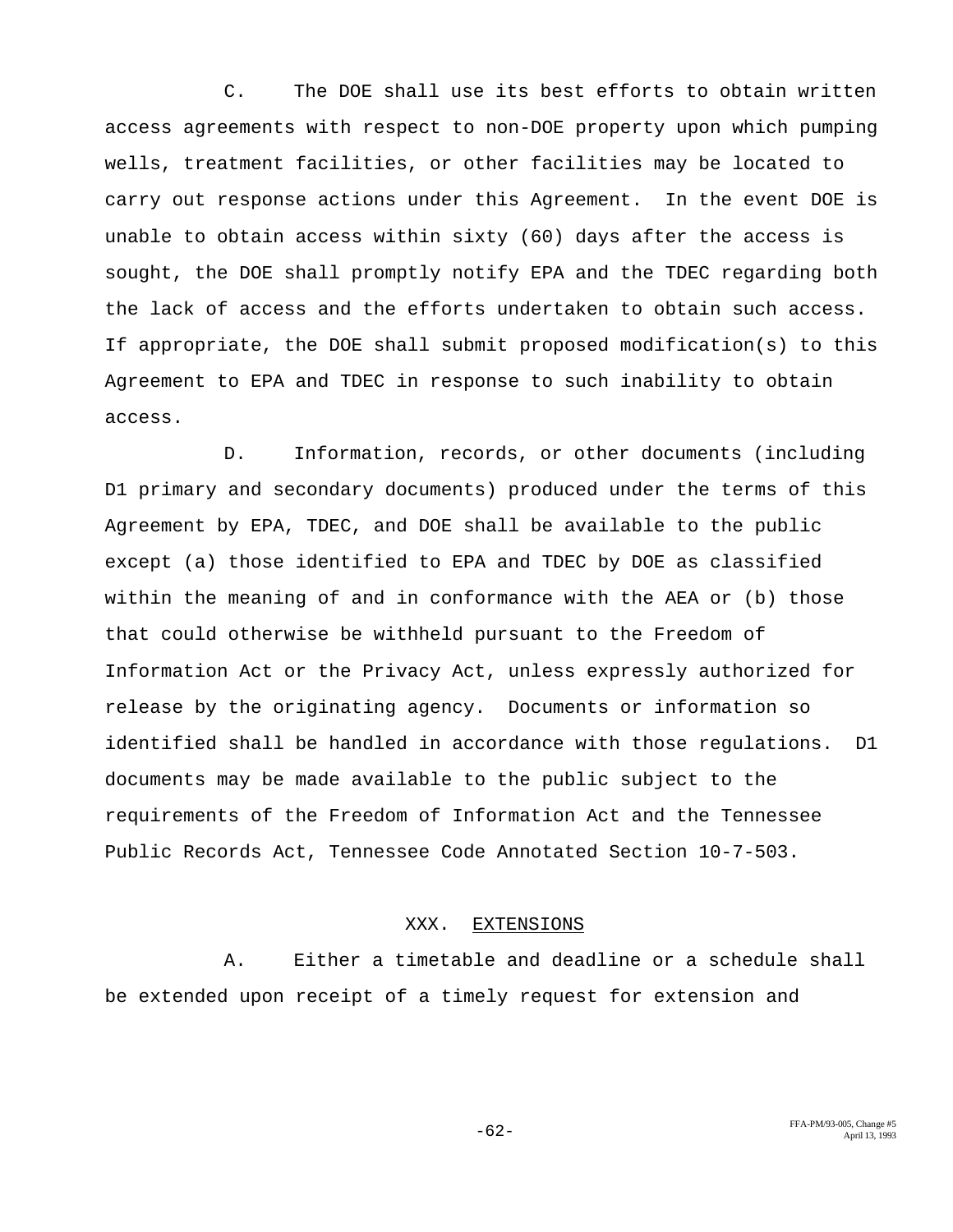when good cause exists for the requested extension. Any request for an extension shall be made prior to the deadline or scheduled deliverable date to EPA, TDEC or DOE, as appropriate, either in writing or orally with a written follow-up request, within ten (10) business days. Any oral or written request shall be provided to the other Parties pursuant to Section XXV (Notification) and in Appendix I-1 (Appendix E Extension Request Operating Instructions). The written request shall specify:

1. The timetable and deadline or the schedule that is sought to be extended;

2. The length of the extension sought;

3. The good cause(s) for the extension; and

4. Any related timetable and deadline or schedule that would be affected if the extension were granted.

B. Good cause exists for an extension when sought in regard to:

1. An event of force majeure;

2. A delay caused by another Party's failure to meet any requirement of this Agreement;

3. A delay caused by the good faith invocation of dispute resolution or the initiation of judicial action;

4. A delay caused, or which is likely to be caused, by the grant of an extension in regard to another timetable and deadline or schedule;

5. A delay caused by additional work agreed to by the Parties; and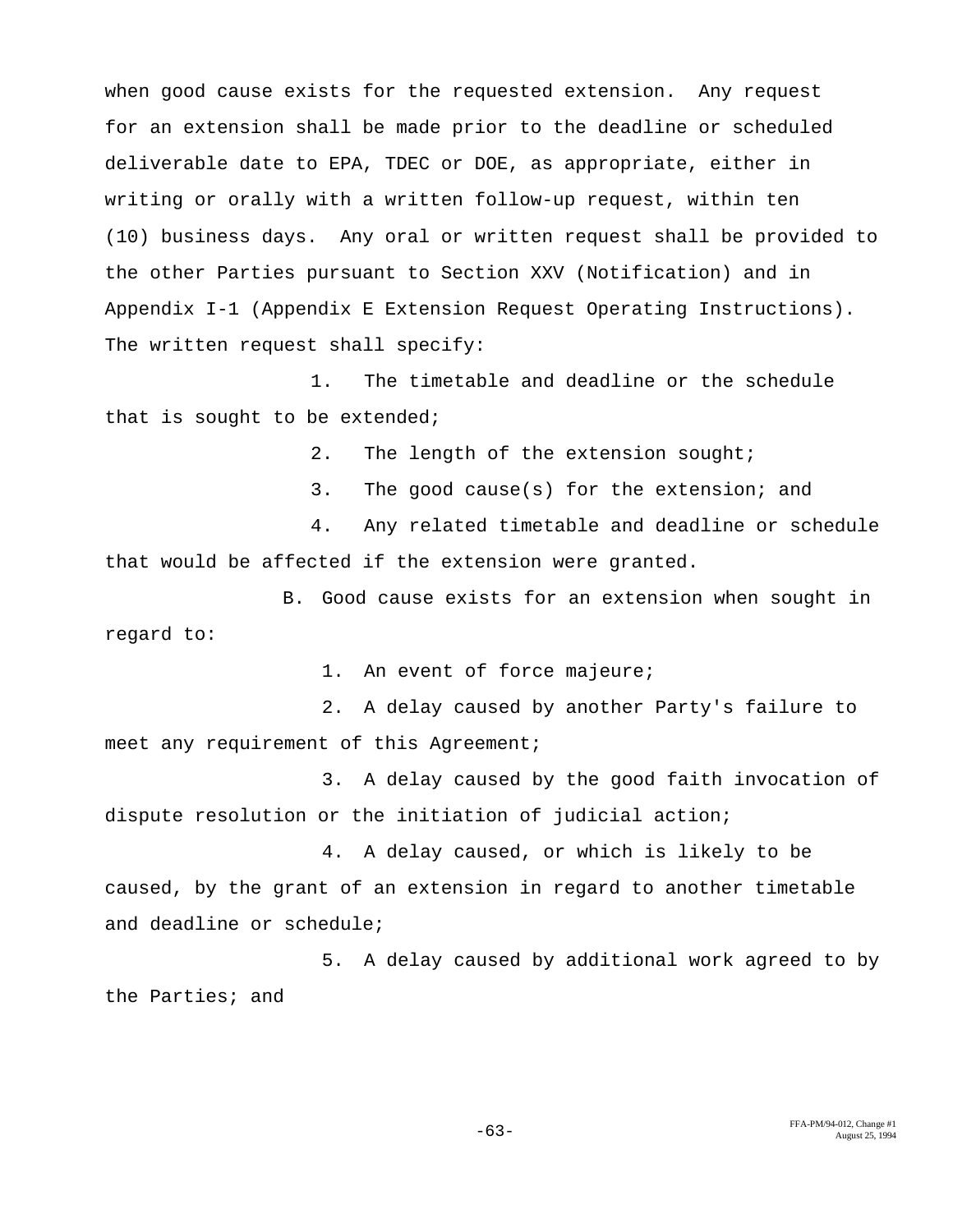6. Any other event or series of events mutually agreed to by the Parties as constituting good cause.

C. Absent agreement of the Parties with respect to the existence of good cause, the Parties may seek and obtain a determination through the dispute resolution process of whether or not good cause exists.

D. For extension requests by DOE, the EPA and TDEC shall use the following procedures:

1. Within fourteen (14) days of receipt of a written request for an extension of a timetable and deadline or a schedule, the EPA and TDEC shall advise all Parties in writing of their positions on the request. Any failure by EPA and TDEC to respond within the 14-day period shall be deemed to constitute concurrence with the requested extension. If EPA or TDEC do not concur with the requested extension, they shall include in their statement of nonconcurrence an explanation of the basis for their position.

2. If there is consensus among the Parties that the requested extension is warranted, then DOE shall extend the affected timetable and deadline or schedule accordingly. If there is no consensus among the Parties as to whether all or part of the requested extension is warranted, the timetable and deadline or schedule shall not be extended except in accordance with a determination resulting from the dispute resolution process.

-64-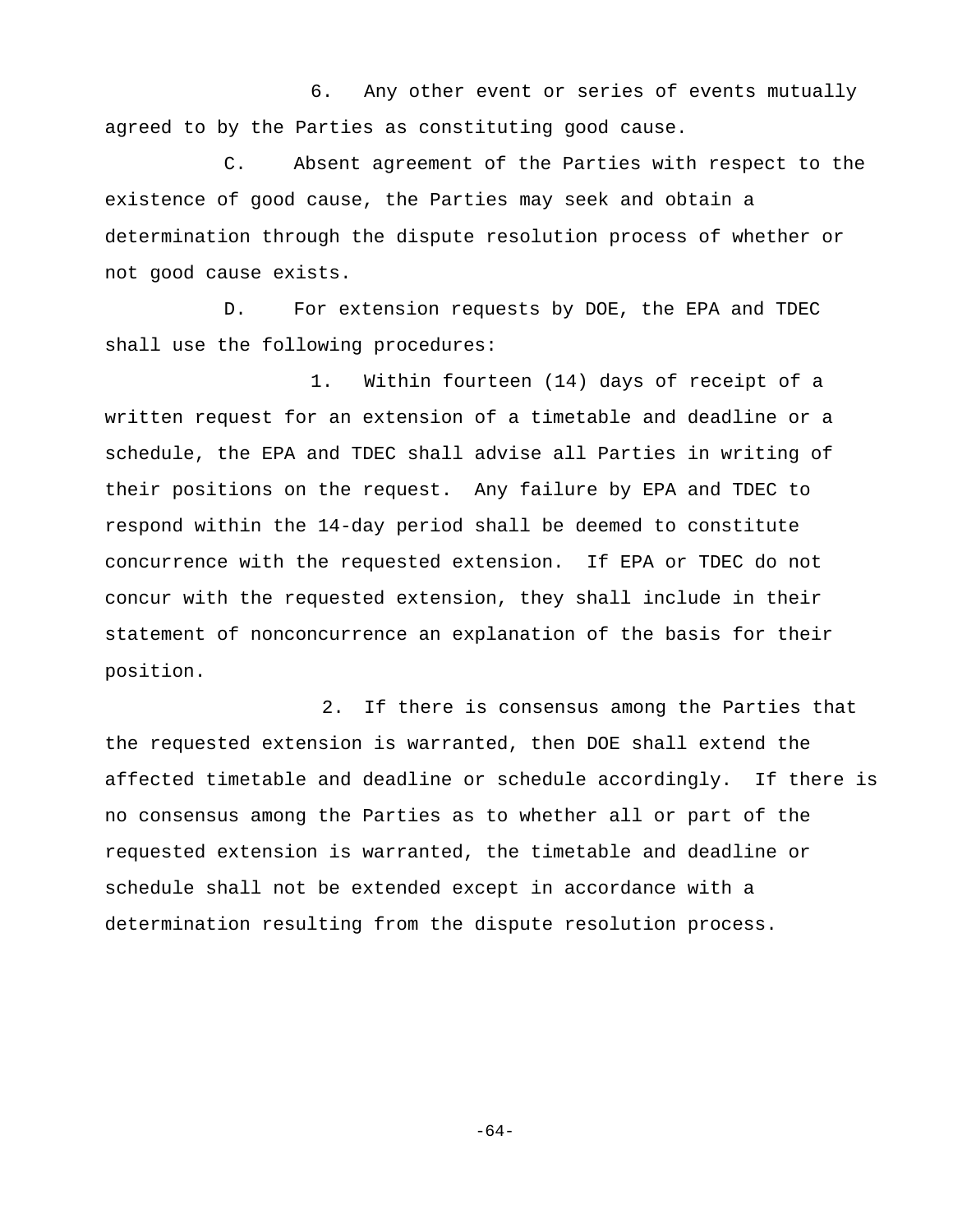3. Within fourteen (14) days of receipt of a statement of nonconcurrence with the requested extension, the DOE may invoke dispute resolution. If DOE does not invoke dispute resolution within fourteen (14) days of receipt of a statement of nonconcurrence, then DOE shall be deemed to have accepted EPA's or TDEC's nonconcurrence and the existing schedule shall remain in force.

4. A timely and good faith request for an extension shall toll any assessment of stipulated penalties or application for judicial enforcement of the affected timetable and deadline or schedule until a decision is reached on whether the requested extension will be approved. If dispute resolution is invoked and the requested extension is denied, stipulated penalties may be assessed and may accrue from the date of the disputed timetable, deadline, or schedule. Following the grant of an extension, an assessment of stipulated penalties, as defined in Section XLIV (Stipulated Penalties), or an application for judicial enforcement may be sought only to compel compliance with the timetable and deadline or schedule as most recently extended.

E. For extension requests by EPA and the TDEC, if no Party invokes dispute resolution within fourteen (14) days after written notice of the requested extension, the extension shall be deemed approved.

#### XXXI. FIVE YEAR REVIEW

Consistent with Section 121(c) of CERCLA, 42 U.S.C. § 9621(c), and in accordance with this Agreement, the DOE agrees

-65-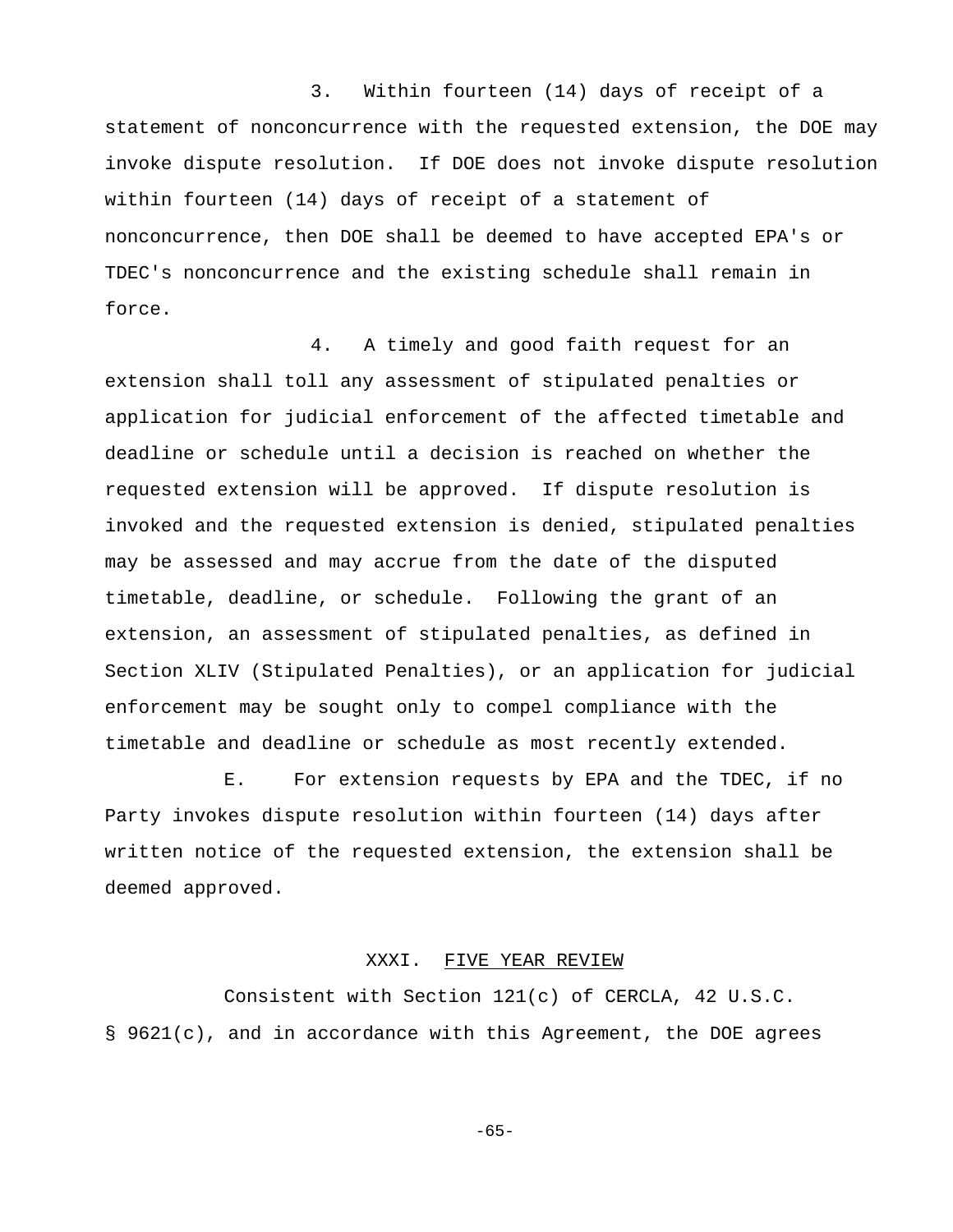that if the selected remedial action(s) result in hazardous substances, pollutants or contaminants remaining at the Site, the EPA and TDEC will review the remedial action(s) no less often than once every five (5) years after the initiation of the final remedial action(s) to assure that human health and the environment are being protected by the remedial action(s) being implemented. If, upon such review, it is the judgment of EPA or TDEC that additional action or modification of a remedial action is appropriate in accordance with Sections 104 or 106 of CERCLA, 42 U.S.C. §§ 9604 or 9606, then EPA or TDEC shall require DOE to submit a proposal to implement such additional or modified action(s), which shall be subject to review and approval by EPA and TDEC.

Any dispute under this Section shall be resolved under Section XXVI (Resolution of Disputes) of this Agreement.

#### XXXII. RETENTION OF RECORDS

The DOE shall preserve, during the duration of this Agreement and for a minimum of ten (10) years after the termination and satisfaction of this Agreement, the complete Administrative Record, post-Record of Decision, primary and secondary documents and reports required by Section XXIV. After this ten (10) year period, the DOE shall notify EPA and TDEC at least ninety (90) days prior to the destruction of any such records or documents. Upon request by EPA or TDEC, the DOE shall make available any such records or copies of such records.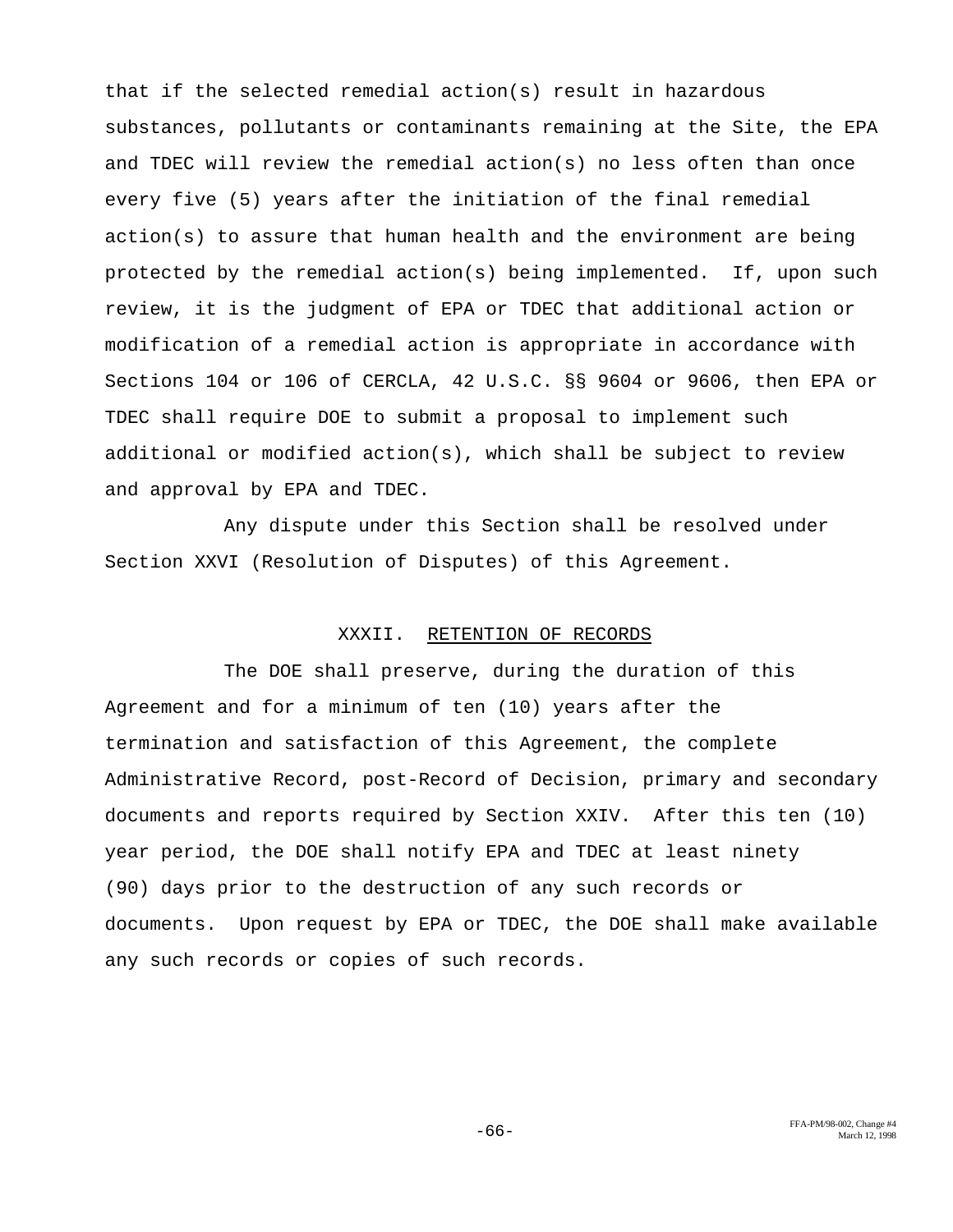#### XXXIII. ADMINISTRATIVE RECORD

A. The DOE shall establish and maintain both an on-site and off-site Administrative Record File and Administrative Record for each Record of Decision-Final, Record of Decision-Interim, and Removal Action performed on the Site. The off-site copy of the Administrative Record Files and Administrative Records shall be available to the public at the Information Resource Center in Oak Ridge, Tennessee. The DOE shall establish and maintain a database of the Administrative Record File and Administrative Record Indexes that can be accessed electronically by the Parties and the public. Hard copies of these indexes and any publicly available documents identified in the electronic indexes shall be made available at the Information Resource Center.

B. The selection of each response action shall be based on the Administrative Record, in accordance with Section 113(k) of CERCLA, 42 U.S.C. § 9613(k), any regulations promulgated pursuant to that Section and any applicable guidance. A complete index of each Administrative Record shall be maintained at EPA's Region IV office, currently at 345 Courtland Street, N. E., Atlanta, Georgia 30365.

C. The DOE shall provide EPA and TDEC with copies of documents generated or possessed by DOE which are included in the Administrative Record Files and Administrative Records. The EPA and TDEC shall provide DOE with copies of documents generated by each agency which should be included within the Administrative Record Files and Administrative Records.

D. The DOE shall submit to the EPA and TDEC for review and approval, both an electronic and hard copy index of the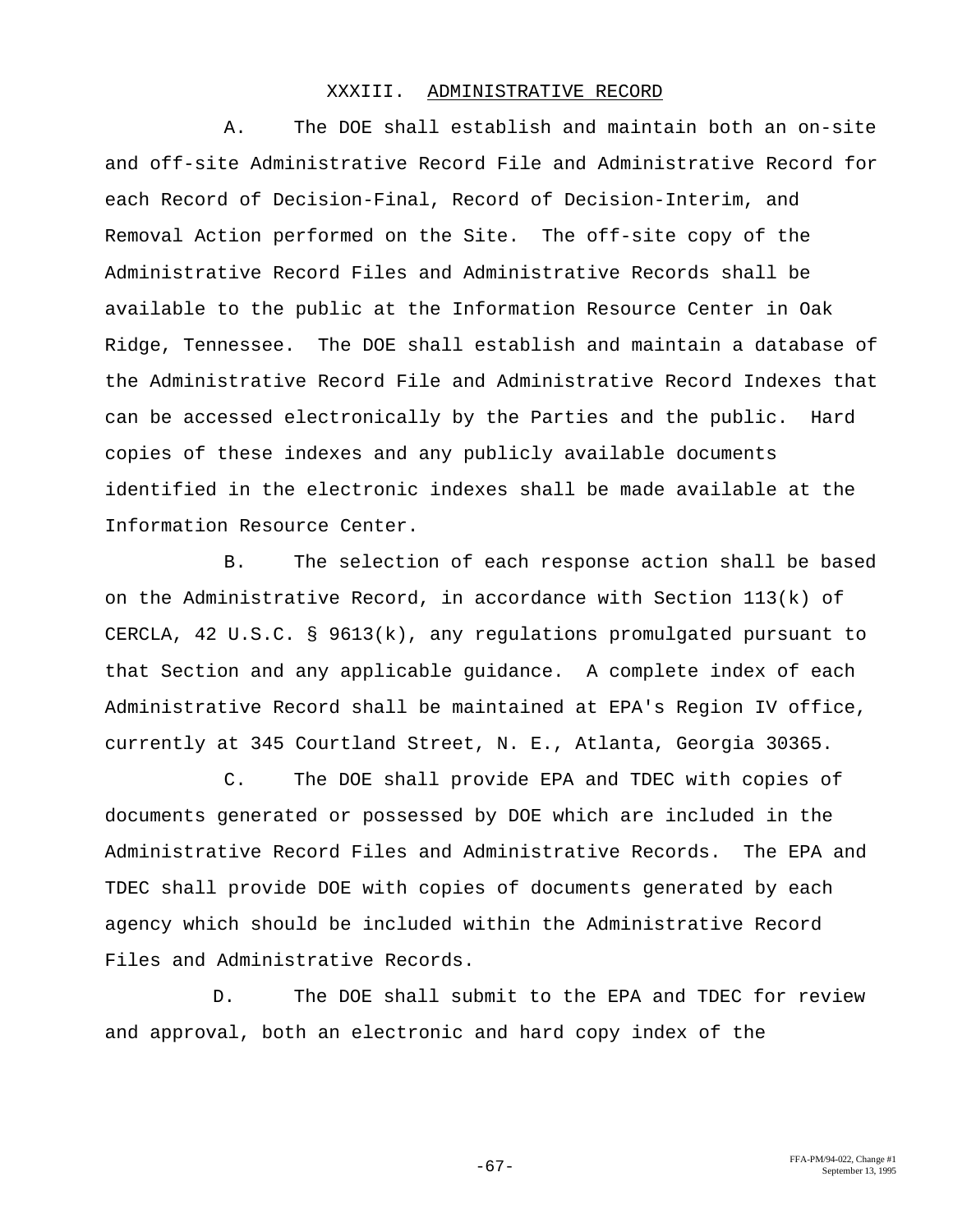proposed Administrative Record with the D1 version of the Record of Decision document and each subsequent revision.

E. The EPA and TDEC shall review the proposed Administrative Record and notify the DOE, in writing, of any recommendations or comments concerning the contents of the proposed Administrative Record.

F. Following issuance of the Record of Decision, the EPA and TDEC shall issue written approval of the proposed Administrative Record contents and the DOE will establish the Administrative Record, and provide the EPA and TDEC with a copy of the official Administrative Record Index.

G. The EPA shall provide the DOE with guidance on establishing and maintaining the Administrative Record as the Agency develops guidance.

H. The DOE shall provide to the EPA and TDEC, upon request and with the appropriate clearance level, review of Administrative Record File or Administrative Record documents identified as Privileged and therefore, not available for public review at the Information Resource Center.

# XXXIV. PUBLIC PARTICIPATION

A. The Parties agree that work conducted under this Agreement and any subsequent proposed remedial action alternative(s) and subsequent plan(s) for remedial action at the Site arising out of this Agreement shall comply with the public participation requirements of CERCLA, including Section 117 of CERCLA, 42 U.S.C. § 9617, the NCP, all applicable guidance developed by EPA, and all applicable State laws. This shall be achieved through implementation of the approved Community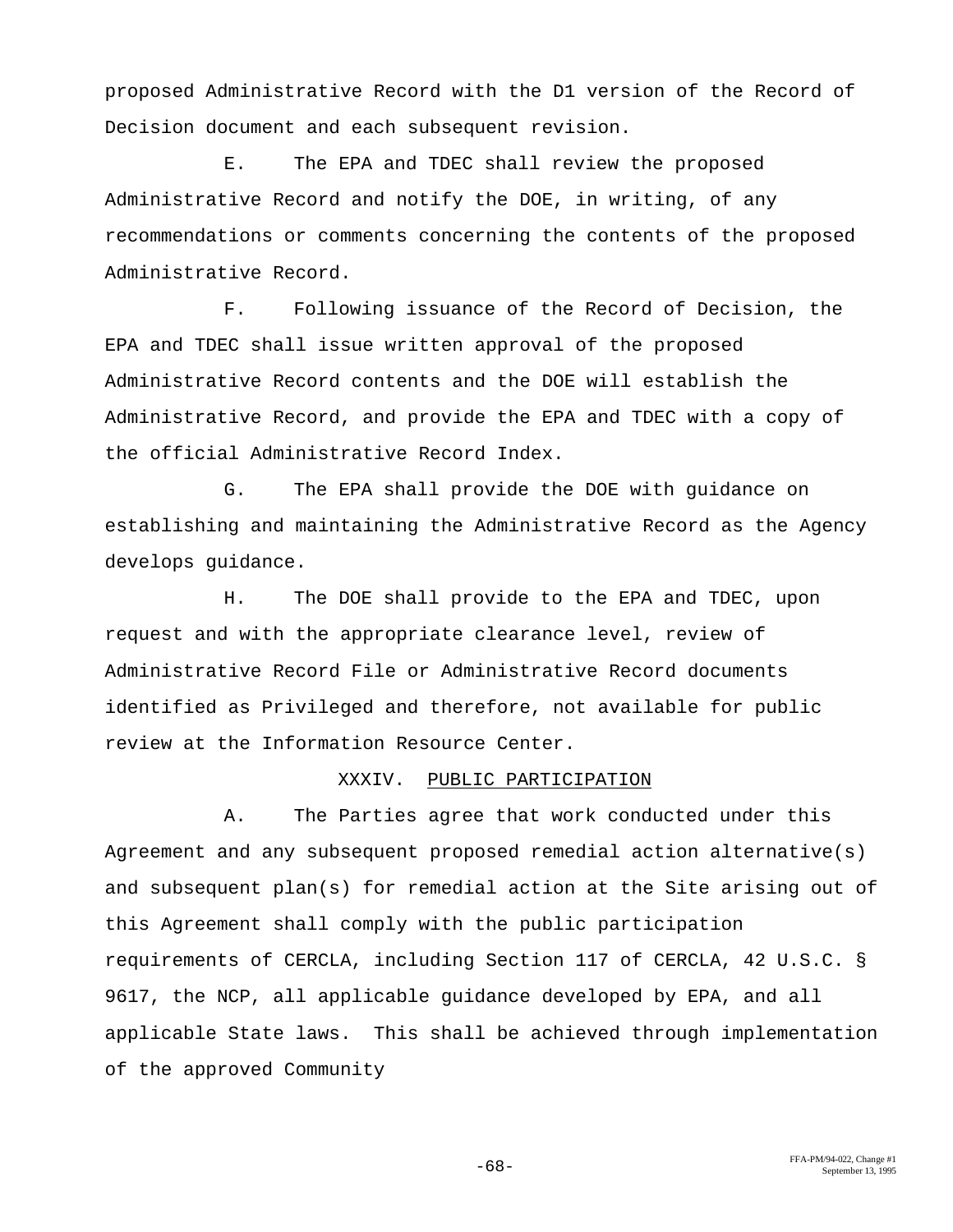Relations Plan prepared and implemented by DOE. When appropriate, the Parties intend to coordinate public participation activities under this Agreement with those required under other State and Federal environmental laws regulating activities at the Oak Ridge facility.

B. Excluding imminent hazard situations, any Party issuing an official press release to any publication with reference to any of the work required by this Agreement shall advise the other Parties of such official press release and the contents thereof at least two (2) business days before the issuance of such press release.

C. Nothing in this Agreement shall be construed to preclude any Party from responding to public inquiries at any time.

## XXXV. RECOVERY OF EXPENSES

#### A. Reimbursement of EPA Expenses

The EPA and DOE agree to amend this Section at a later date in accordance with any subsequent resolution of the currently contested issue of EPA cost reimbursement.

## B. Reimbursement of TDEC Expenses

1. The DOE agrees to reimburse the TDEC for its costs specifically related to the implementation of this Agreement at the Site and that are not inconsistent with the NCP.

2. A separate funding agreement between DOE and TDEC will be executed contemporaneously with this Agreement. The separate funding agreement between DOE and TDEC shall be the

-69-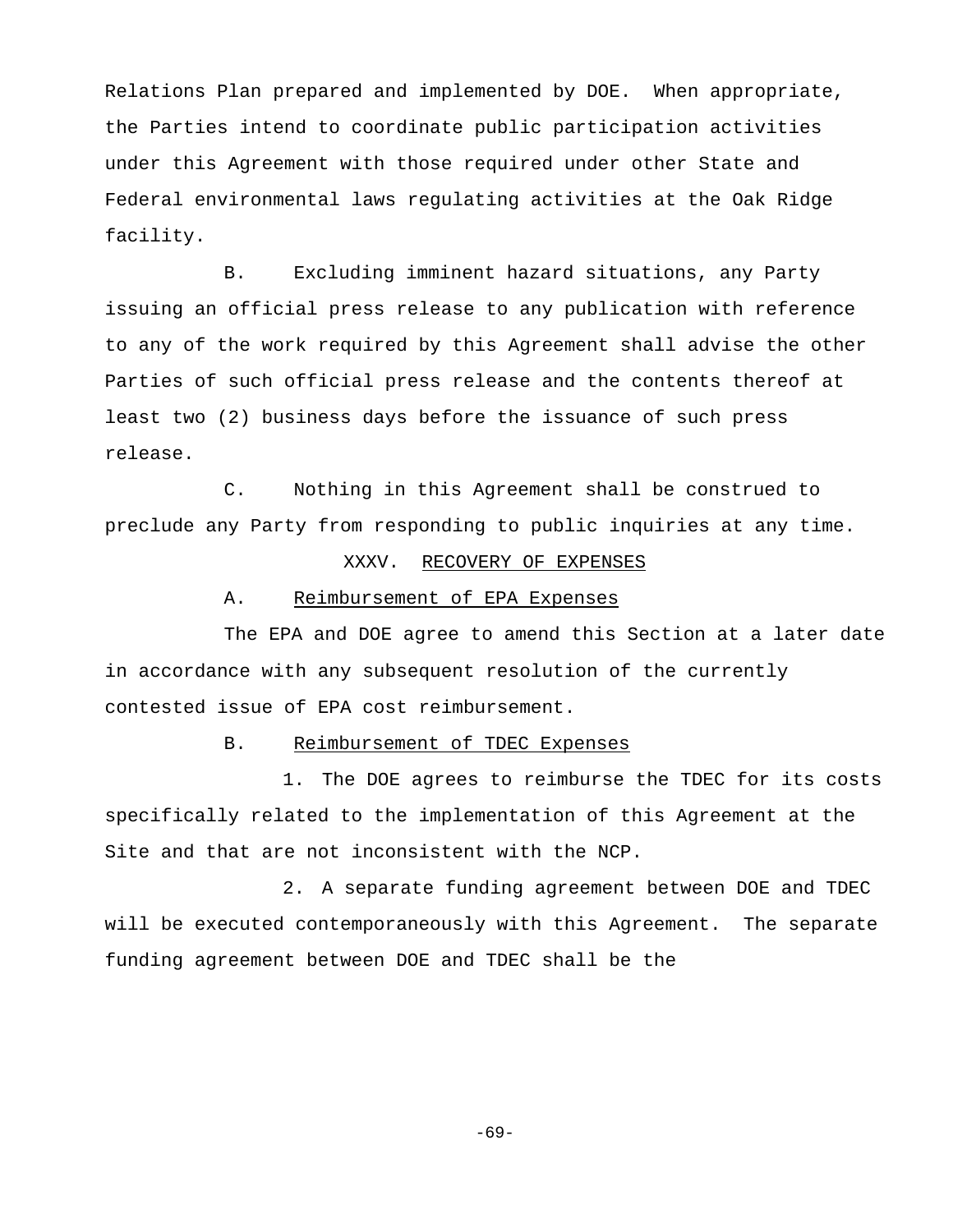specific mechanism for the transfer of funds between DOE and TDEC for payment of the costs referred to in Subsection B.1.

3. For the purposes of budget planning only, the TDEC shall provide to DOE, on or before February 15th of each year, a written estimate of TDEC's projected oversight costs in implementing the Agreement for two succeeding fiscal years. For example, on February 15, 1990, the TDEC will provide an estimate for fiscal years 1991 and 1992.

4. The State reserves all rights it has to recover any other past and future costs incurred by TDEC in connection with activities conducted at the Site.

5. In the event of a substantial increase in TDEC's costs incurred specifically related to the implementation of this Agreement, the TDEC and DOE agree to negotiate the amount established in the separate funding agreement to reflect such increase proportionate to the circumstances. The amount and schedule of payment of these costs will be negotiated with consideration for DOE's multi-year funding cycle.

6. Any dispute arising under this Section (e.g., a disputed cost item) is not subject to the process established by Section XXVI (Resolution of Disputes) of this Agreement, but will be resolved under the dispute resolution procedures established in the separate funding agreement between DOE and TDEC. If any disputes arising under the separate funding agreement cannot be resolved, the TDEC reserves any rights it may have to recoup costs not reimbursed by DOE under applicable law. In any event, the

 $-70-$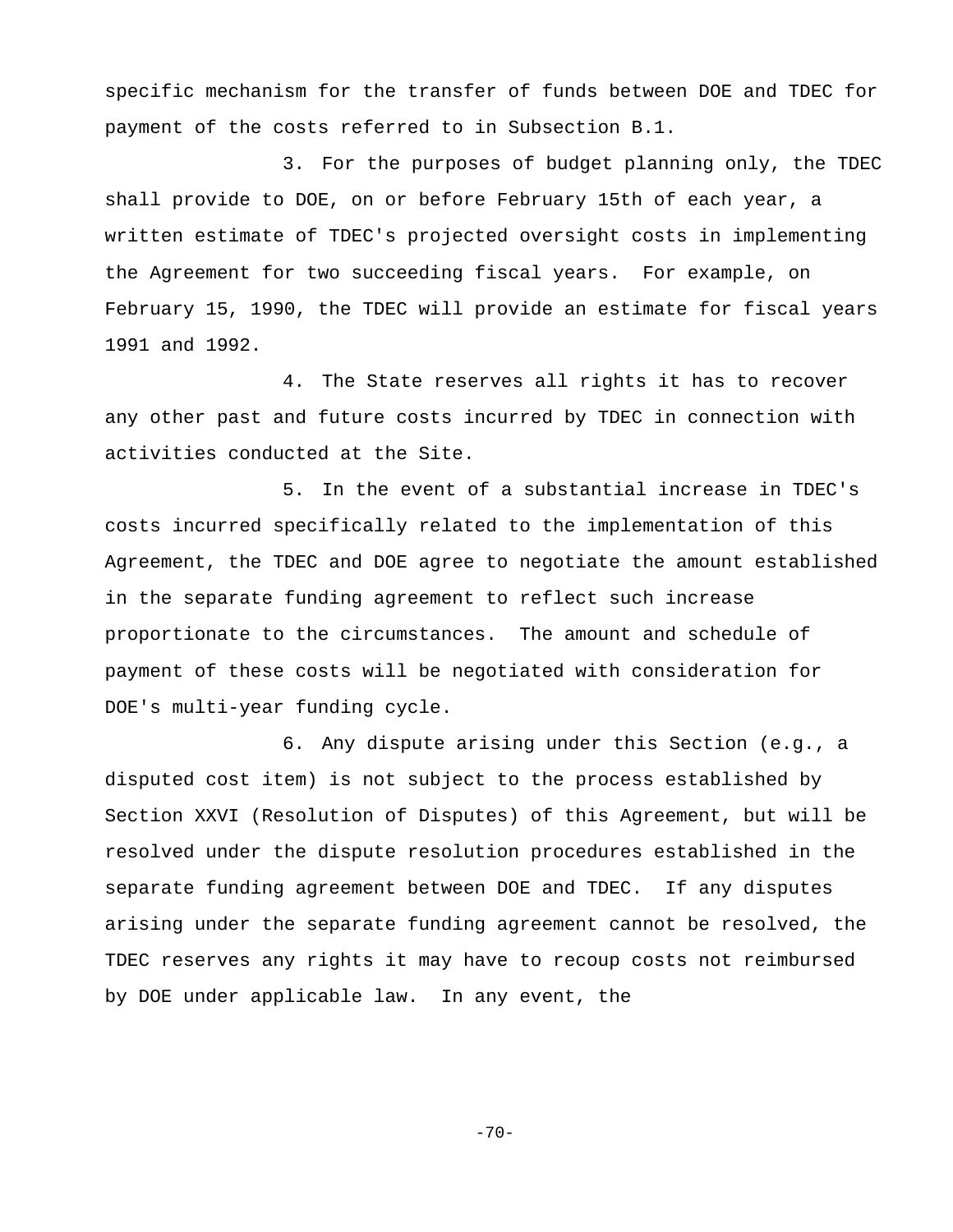TDEC shall at all times retain all of its legal and equitable remedies to recover any costs that are not reimbursed by DOE, and DOE shall retain all legal and equitable defenses available under Federal and State law.

## XXXVI. CLAIMS AND PUBLICATION

A. The DOE agrees to assume full responsibility for the remediation of the Site in accordance with CERCLA, the NCP, and applicable Tennessee State law. However, nothing in this Agreement shall constitute or be construed as a release by TDEC, DOE, or EPA of any claims, causes of action, or demand in law or equity against any person, firm, partnership, or corporation not a signatory to this Agreement for any liability which it may have arising out of or related in any way to the generation, storage, treatment, handling, transportation, release, or disposal of any hazardous substances, hazardous wastes, pollutants, or contaminants found at, taken to, or taken from the Site.

B. This Agreement does not constitute any decision or preauthorization by EPA of funds under Section 111(a)(2) of CERCLA, 42 U.S.C. § 9611(a)(2) for any person, agent, contractor, or consultant acting for DOE.

C. The EPA and TDEC shall not be held as a party to any contract entered into by DOE to implement the requirements of this Agreement.

D. This Agreement shall not restrict EPA or TDEC from any legal, equitable, administrative, or response action for any matter not part of the work covered by this Agreement.

-71-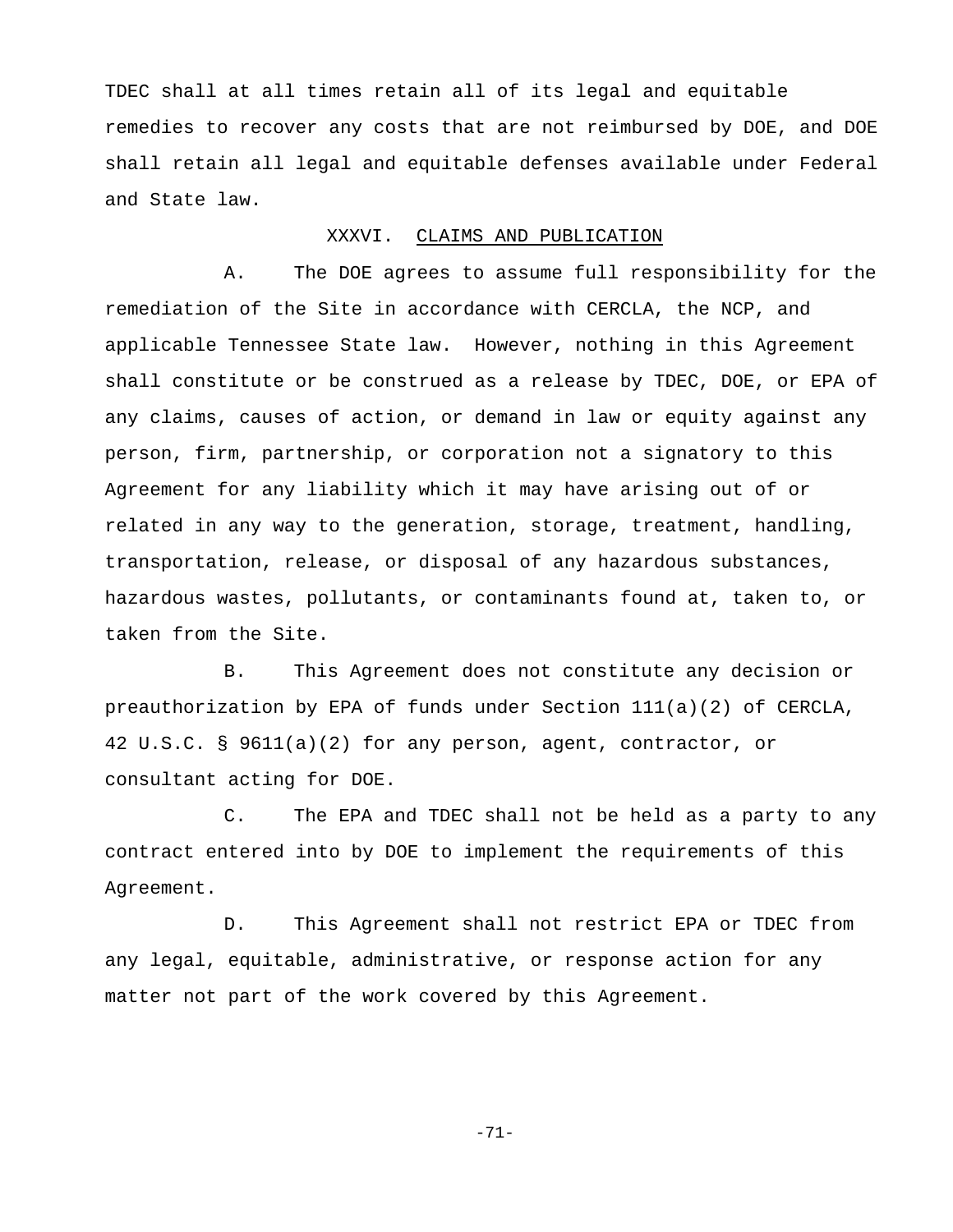E. Nothing in this Agreement shall be considered an admission by any Party with respect to any unrelated claims by any Party or any claims by persons not a Party to this Agreement.

# XXXVII. ORDER OF PREFERENCE

In the event of any inconsistency between the Sections of this Agreement and the Appendices to this Agreement, the Sections of this Agreement shall govern unless specifically stated otherwise in this Agreement.

## XXXVIII. FUNDING

DOE shall, in good faith, take all necessary steps to obtain sufficient funding to comply with the provisions of this Agreement. This shall be accomplished, as set forth in this Section, through consultation with the EPA and TDEC and submission of timely budget requests.

A. DOE shall consult with EPA and TDEC in formulating its annual DOE-OR Environmental Management budget requests as set forth in this section. By February 15 of each year, DOE shall provide EPA and TDEC with information, including the Priority List, or a briefing on the proposed DOE-OR Environmental Management budget request, including appropriate supporting documents. In the process of formulating its annual budget request, DOE may be subject to target funding guidance directed by the Office of Management and Budget (OMB). The information or briefing will address the impacts of such OMB target funding guidance. Budget information which is designated by DOE as proprietary information, pursuant to T.C.A. 68- 212-109, will not be released to any other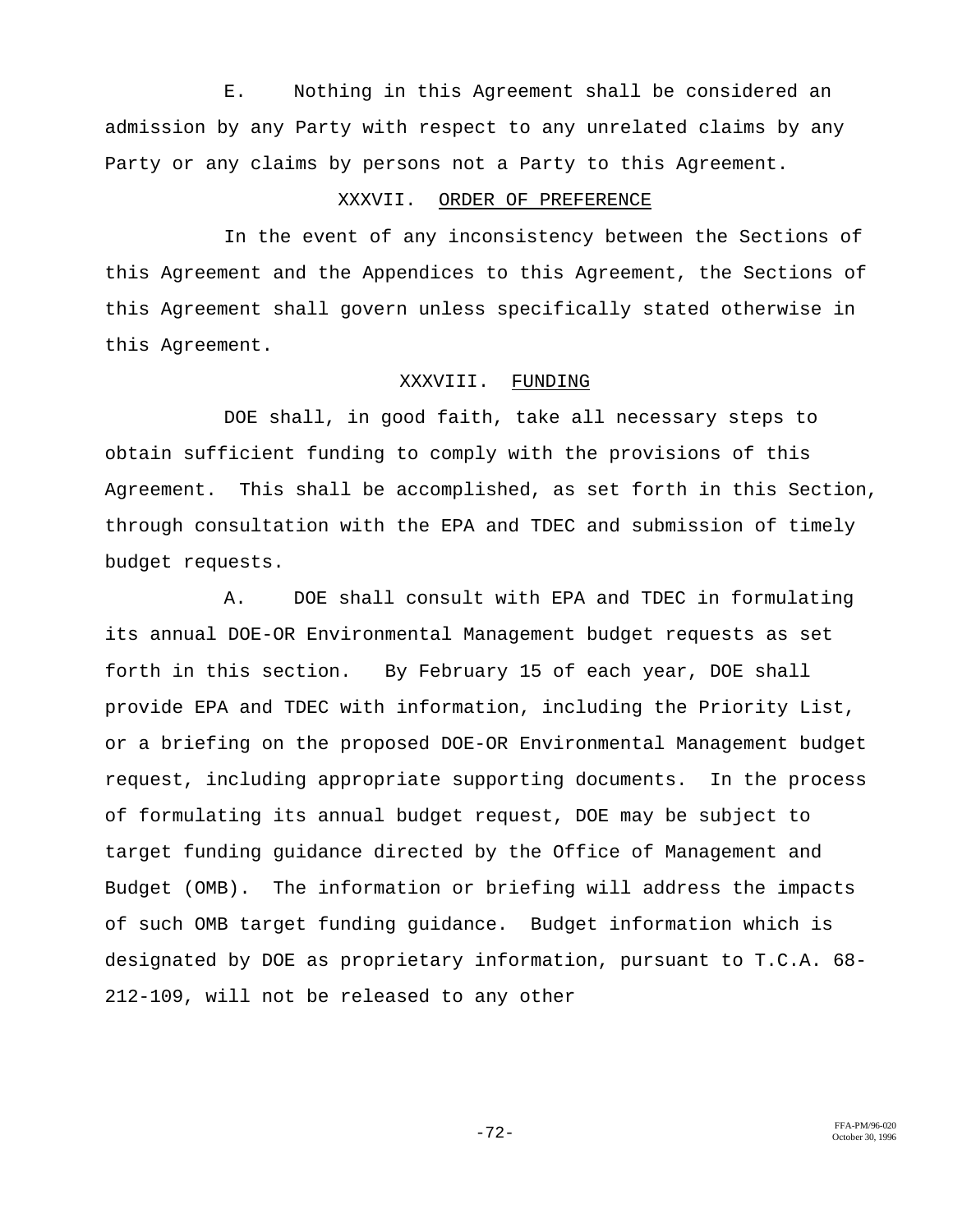person or entity prior to submission by the President of his budget request to Congress unless authorized by DOE or unless the EPA and/or TDEC is required to do so by court order. DOE may seek to intervene in any proceeding brought to compel or enjoin release of this information. If allowed to intervene, DOE shall assert its interest in, and the legal basis for, maintaining the confidentiality of this information.

B. The parties shall attempt to reach agreement regarding work scope, priorities, schedules/milestones, and Program Baseline Summary (PBS) funding levels required to accomplish the purpose of the Agreement. These discussions shall be conducted before DOE-OR submits its annual budget request and supporting PBS to DOE-HQ. EPA and TDEC shall, to the extent practicable, identify in its comments to DOE whether additional or accelerated activities recommended by the EPA and/or TDEC are believed by the EPA or TDEC to be outside of target funding levels for the activities covered under this Agreement.

C. DOE shall revise its budget request and supporting documents to resolve the comments of the EPA and TDEC to the extent agreed by the Parties. DOE-OR will submit to DOE-HQ its budget request with detail PBS and shall forward with it the target budget level funding and any unresolved issues regarding funding for additional or accelerated activities submitted by the EPA or TDEC, and any other unresolved issues raised by the EPA or TDEC. If these issues are not subsequently resolved prior to DOE's submission of its budget request to OMB, DOE-HQ shall forward with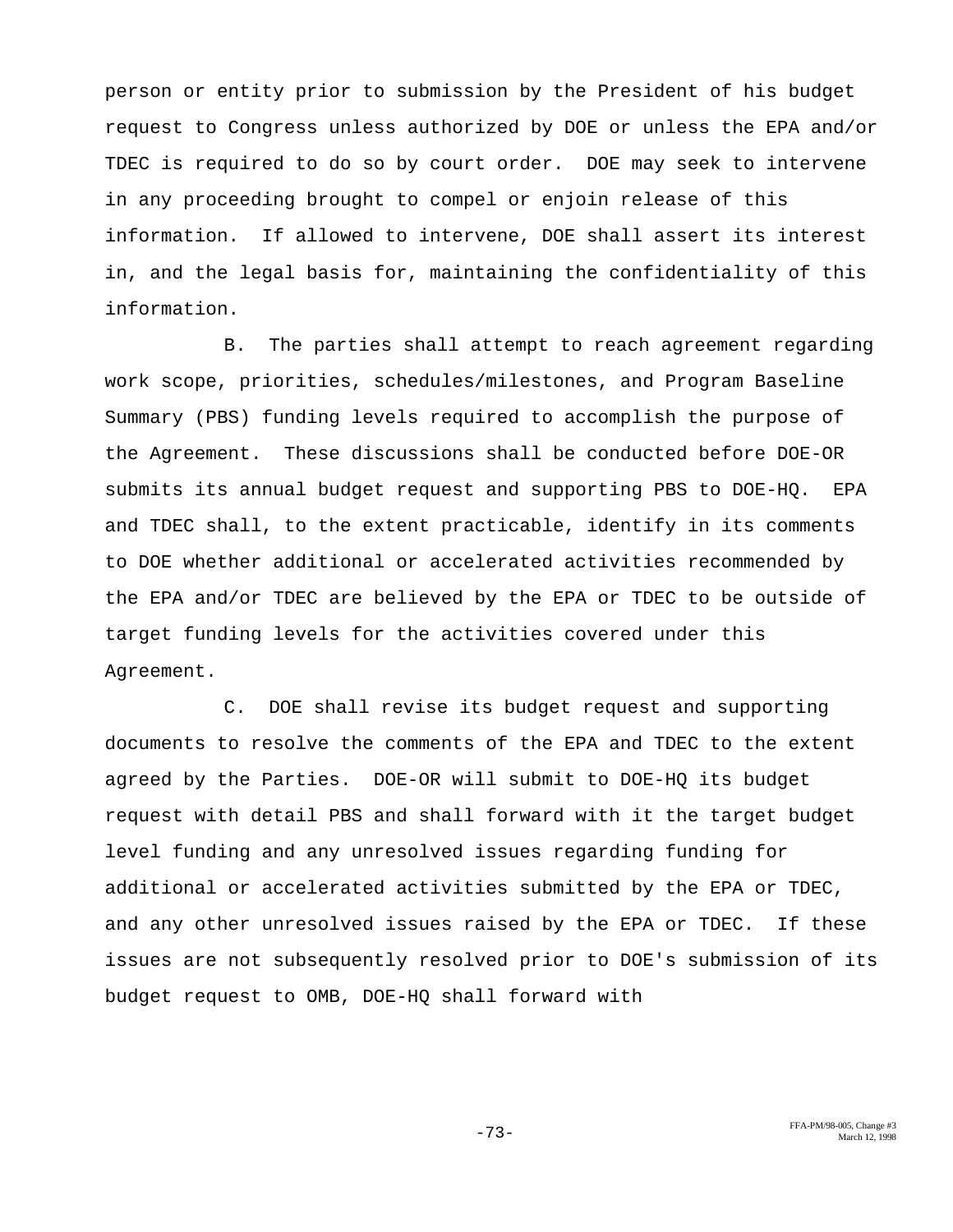its budget request any such unresolved issues and related funding information to OMB. If the EPA, TDEC and DOE are unable to agree on milestones by the time of DOE-HQ's receipt of the initial OMB passback, or submittal of the President's budget request to Congress, whichever occurs first, the issues shall be elevated to Dispute Resolution. Failure to agree on adjustments to FY+1 or FY+2 milestones, or FY+3 non-enforceable projected milestones in one year shall not prejudice DOE's right to request adjustments to these milestones in subsequent fiscal years or to dispute any decision of the EPA or TDEC regarding such future request.

D. Upon receipt of funding for the fiscal year, DOE shall determine whether it can meet the milestones for that fiscal year based on funding received. If funds appropriated to DOE are not sufficient for its nationwide environmental management activities, then within fifteen (15) business days of receipt of field allocation, DOE shall provide information on the allocation process and results to EPA and TDEC. If, within sixty(60)business days of receipt of field allocation, the Parties cannot agree to the adjustments of the milestones or plan based on funding received, the issue will be elevated to Dispute Resolution.

If no agreement can be reached then the TDEC and DOE agree that in any action by the TDEC to enforce any provision of this Agreement, the DOE may raise as a defense that its failure or delay was caused by the unavailability of appropriated funds. The TDEC disagrees that the lack of appropriations or funding is a valid defense. However, the TDEC and DOE agree and stipulate that

FFA-PM/98-005, Change #2 -74- March 12, 1998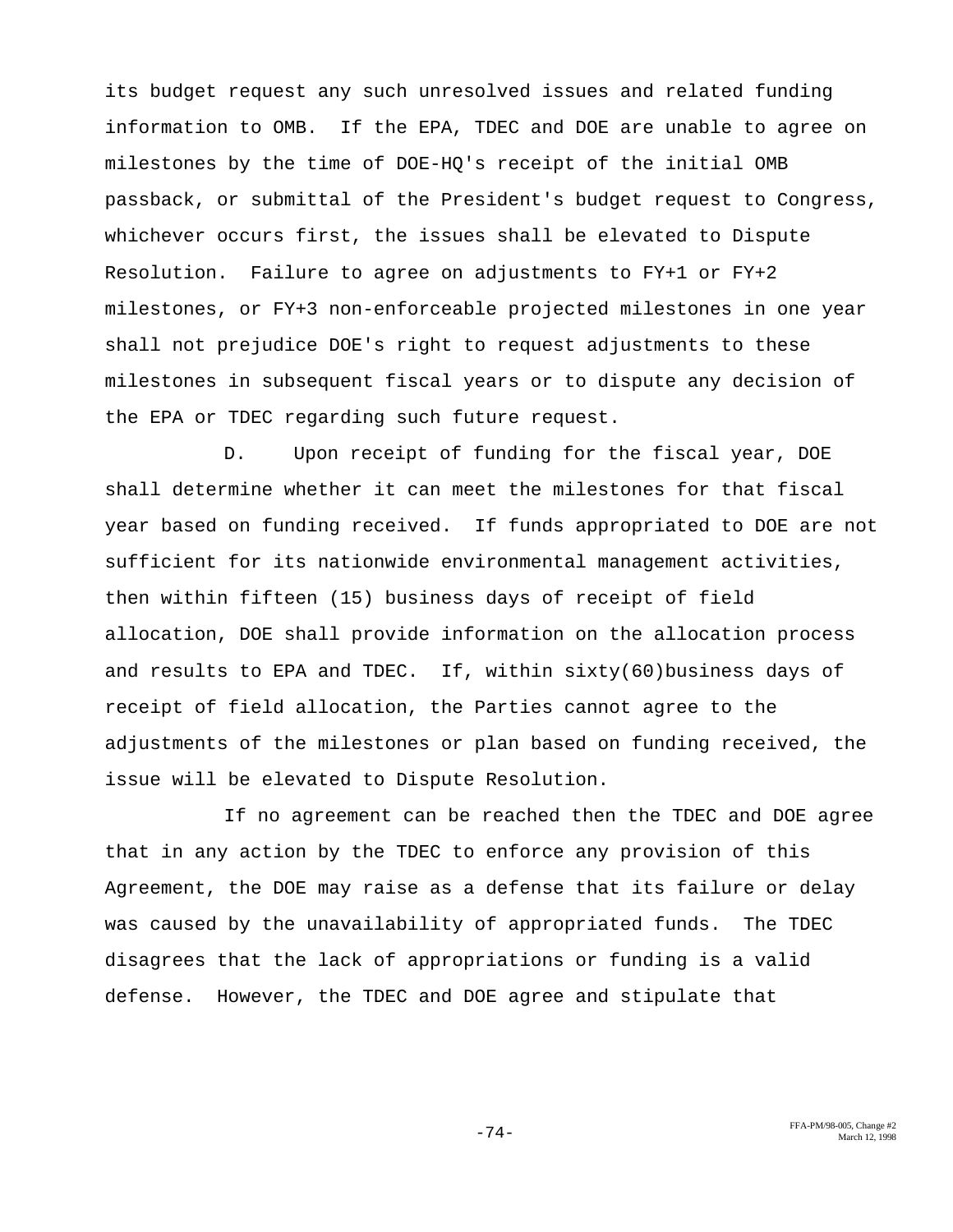it is premature at this time to raise and adjudicate the existence of such a defense. Acceptance of this provision (or any other specific reservation of rights by TDEC) does not constitute a waiver by DOE that its obligations under this Agreement are subject to the provisions of the Anti-Deficiency Act, 31 U.S.C § 1341.

E. Nothing herein shall affect DOE's ultimate authority to formulate and submit to the President appropriate budget requests and to allocate appropriated funds to serve DOE's missions.

#### XXXIX. COMPLIANCE WITH LAWS

All actions undertaken pursuant to this Agreement by the Parties, or their representative(s), shall be done in accordance with all applicable Federal laws, regulations and Executive Orders, and all applicable State and local laws and regulations.

# XL. FORCE MAJEURE

A. A Force Majeure shall mean any event arising from causes beyond the control of a Party that causes a delay in or prevents the performance of any obligation under this Agreement, including, but not limited to:

1. Acts of God; fire; war; insurrection; civil disturbance; or explosion;

2. Unanticipated breakage or accident to machinery, equipment or lines of pipe despite reasonably diligent maintenance;

3. Adverse weather conditions that could not be reasonably anticipated; unusual delay in transportation;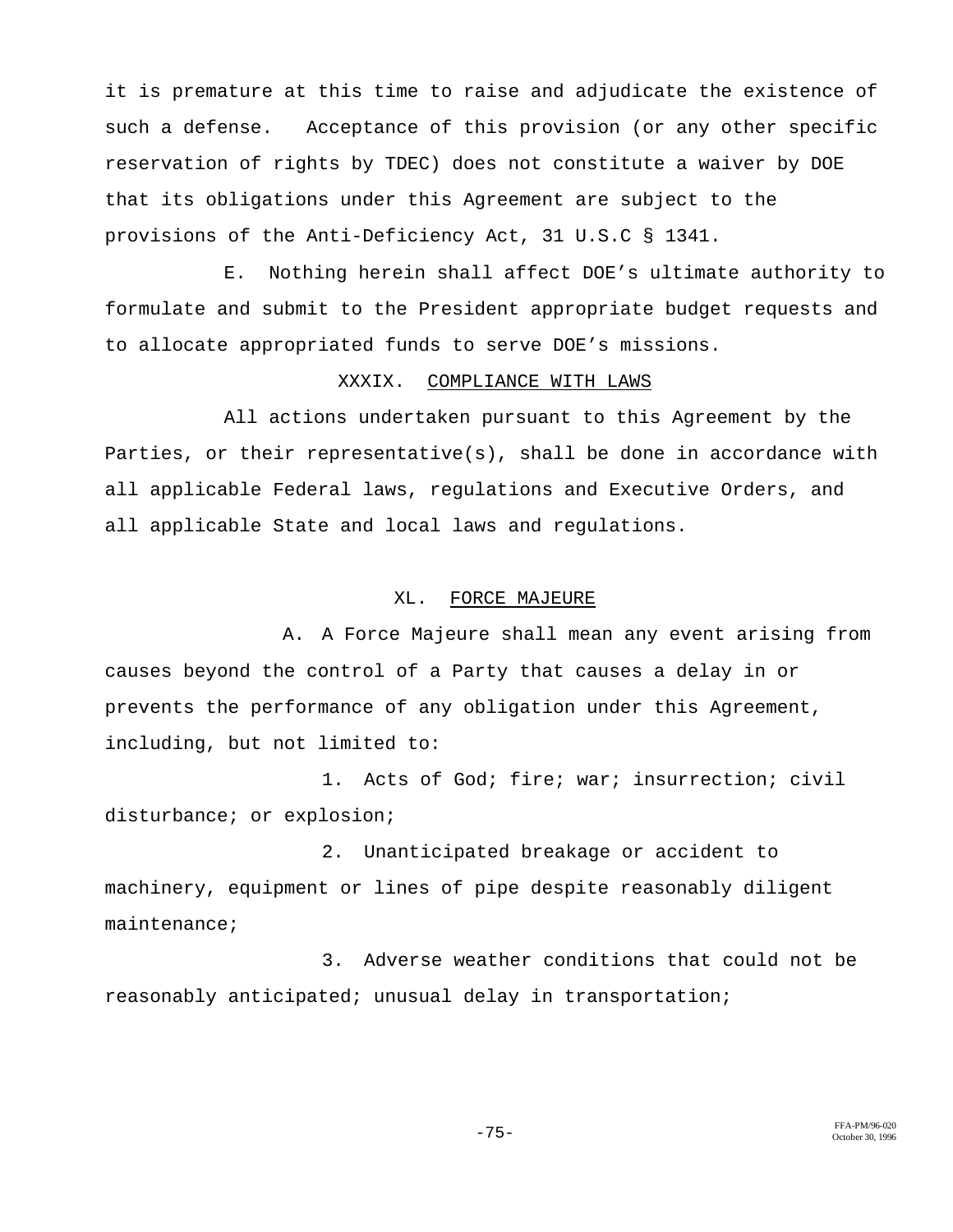4. Restraint by court order or order of public authority;

5. Inability to obtain, at a reasonable cost and after exercise of reasonable diligence, any necessary authorizations, approvals, permits, or licenses due to action or inaction of any governmental agency or authority other than DOE; and

6. Delays caused by compliance with applicable statutes or regulations governing contracting, procurement or acquisition procedures, despite the exercise of reasonable diligence.

B. A Force Majeure shall also include any strike or other labor dispute, not within the control of the Parties affected thereby. Force Majeure shall not include increased costs or expenses of Response Actions, whether or not anticipated at the time such Response Actions were initiated.

C. The DOE and TDEC agree that Subsection A.2 (entirely), Subsection A.3 ("delay in transportation"), Subsection A.4 ("order of public authority"), Subsection A.5 ("at reasonable cost"), and Subsection A.6 (entirely) above, do not create any presumptions that such events arise from causes beyond the control of a Party. The TDEC specifically reserves the right to withhold its concurrence to any extensions which are based on such events which TDEC contends are not entirely beyond the control of DOE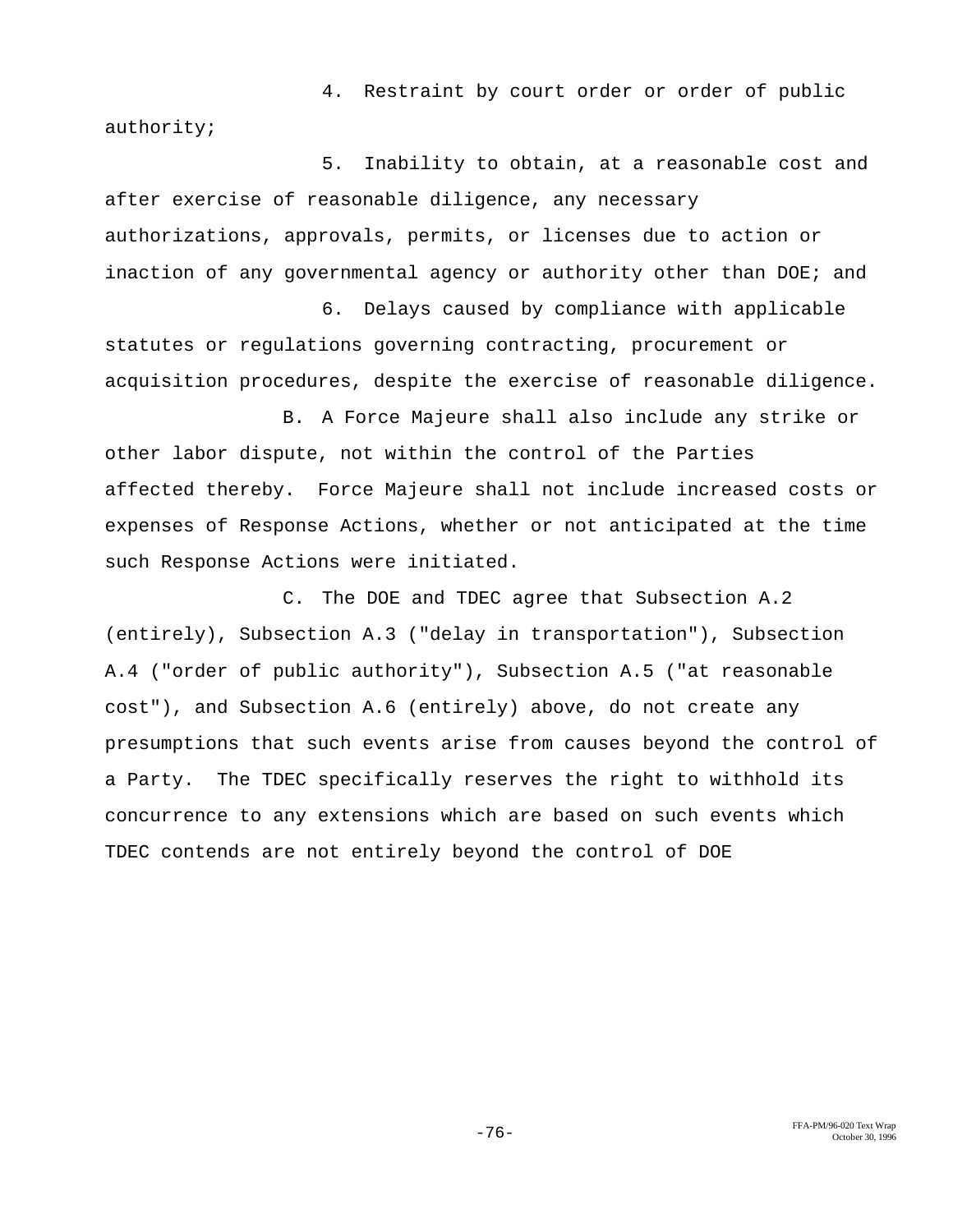pursuant to terms of Section XXX (Extensions), or to contend that such events do not constitute force majeure in any action to enforce this Agreement.

### XLI. MODIFICATION OF AGREEMENT

A. This Agreement may be modified by agreement of all the Parties. All major modifications shall be in writing and shall become effective upon the date on which such modifications are signed by all Parties. EPA shall be the last signatory on any modifications to this Agreement.

B. Except as provided in Subsection C, no informal advice, guidance, suggestions, or comments by EPA or TDEC regarding reports, plans, specifications, schedules, and any other written submittal by DOE shall be construed as relieving DOE of its obligation to obtain such formal approval as may be required by this Agreement.

C. Modifications shall be considered major modifications under Subsection A, if designated "major" by any Party. A major modification is subject to public participation to the extent required by the DOE's Community Relations Plan under Section XXXIV (Public Participation) of this Agreement. All other modifications (including field modifications) shall not be considered major and can be made informally upon consent of the Project Managers. Informal modifications shall be confirmed in writing within ten (10) days following the consent of the Project Managers.

D. Any modification to this Agreement, its appendices, or any primary or secondary document which incorporates new

-77-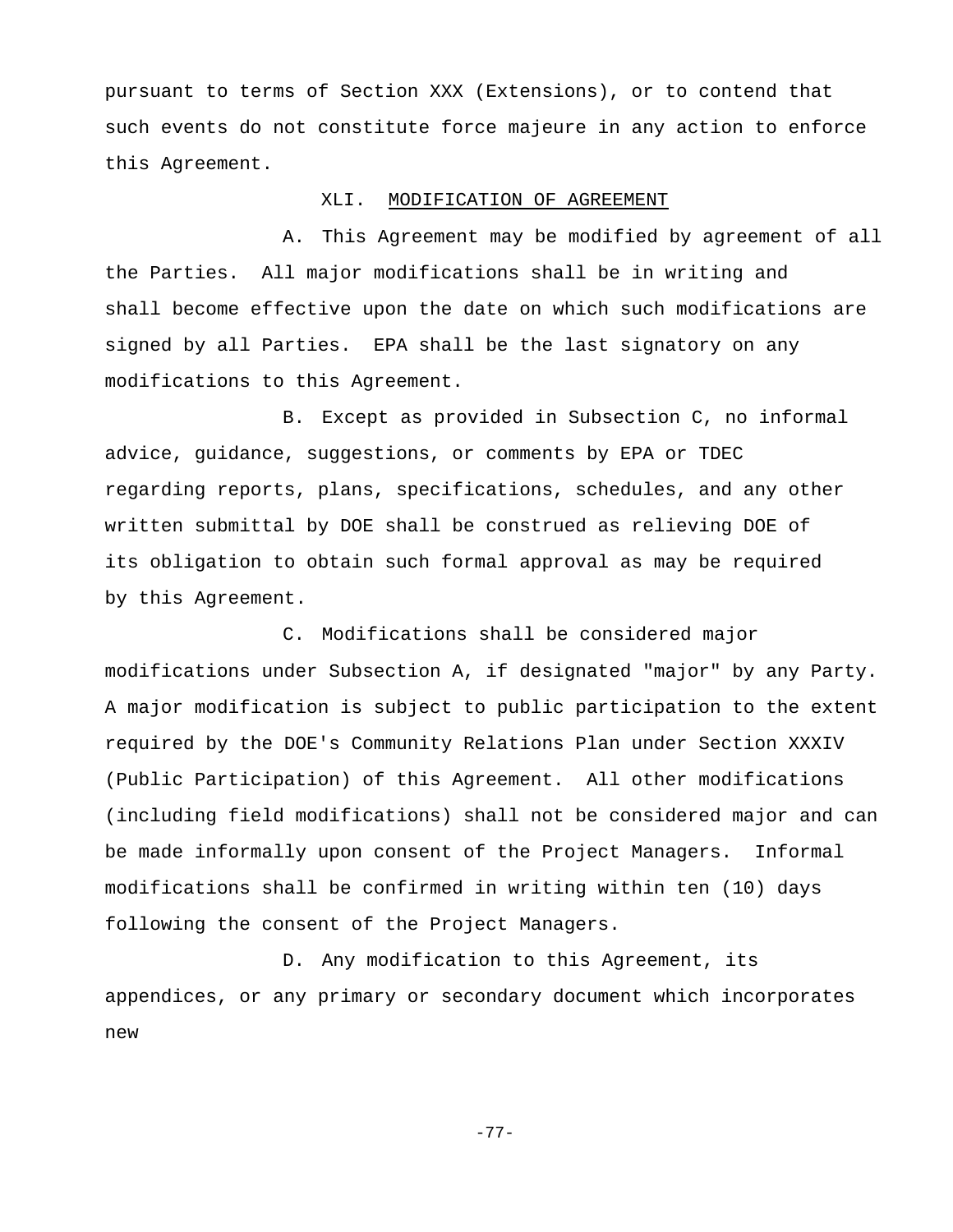innovative technology shall be considered a major modification to this Agreement. The Parties agree that such modifications will be made in the future where appropriate to incorporate those new technologies which achieve compliance with this Agreement, either at reduced cost, or in a shorter period of time.

# XLII. COVENANT NOT TO SUE/RESERVATION OF RIGHTS

A. In consideration for DOE's compliance with this Agreement, and based on the information known to the Parties on the effective date of this Agreement, the EPA agrees that compliance with this Agreement shall stand in lieu of any administrative, legal and equitable remedies against the DOE available to it regarding the currently known releases or threatened releases of hazardous substances including hazardous wastes, pollutants or contaminants at the Site which are the subject of the RI/FS(s) and which will be addressed by the remedial action(s) provided for under this Agreement; the TDEC agrees to exhaust fully any remedies provided in Section XXVI (Resolution of Disputes) of this Agreement prior to taking any other enforcement action available to it regarding the currently known releases or threatened releases of hazardous substances including hazardous wastes, pollutants or contaminants at the Site which are the subject of the RI/FS(s) and which will be addressed by the remedial action(s) provided for under this Agreement. Nothing in this Agreement shall preclude either the EPA or TDEC from exercising any administrative, legal and equitable remedies available (including the assessment of civil penalties and damages

-78-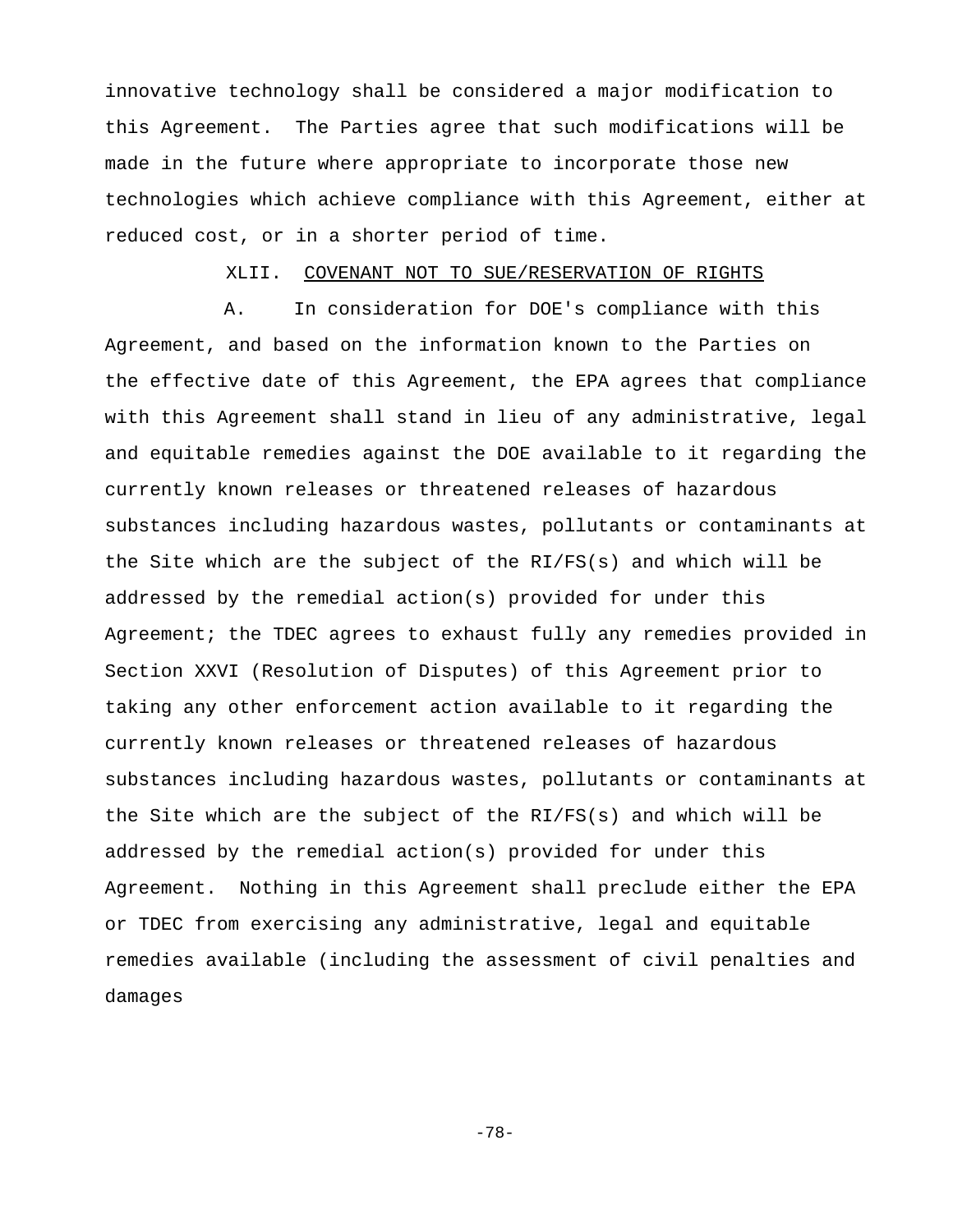if such are otherwise legally assessable) to require additional response actions by the DOE in the event that the implementation of the requirements of this Agreement is no longer protective of public health and the environment.

B. Except to the extent expressly provided in Subsection A of this Section, this Agreement shall not be construed as waiving any right or authority that TDEC may have and shall not be construed as a bar or release of any claim, cause of action or demand in law or equity including any right TDEC may have to assess penalties for DOE's failure to comply with any term or condition of this Agreement or any timetable or deadline established pursuant to this Agreement. Notwithstanding the provisions of Section XXVI.K., or any other Section of this Agreement, in the event that TDEC is dissatisfied with any final decision issued by the Administrator pursuant to Section XXVI (Resolution of Disputes) TDEC may take any action concerning the disputed matter which would be available in the absence of this Agreement.

C. Notwithstanding this Section, or any other Section of this Agreement, the TDEC shall retain the right to obtain judicial review of any final decision of EPA on selection of a remedial action pursuant to any authority the TDEC may have under Sections 113, 121(e)(2), 121(f), and 310 of CERCLA, 42 U.S.C. §§ 9613, 9621(e)(2), 9621(f), and 9659.

-79-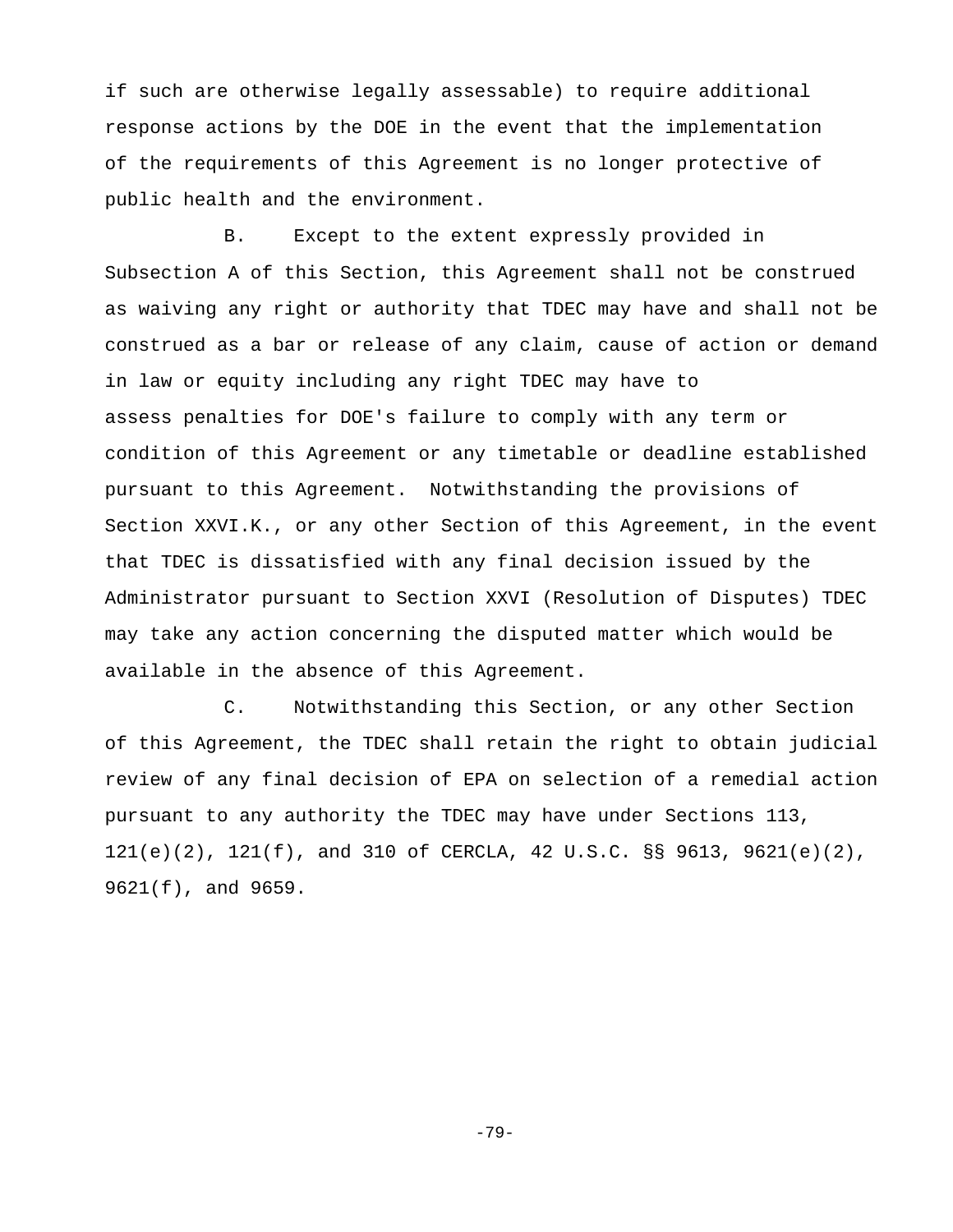D. This Agreement does not affect any claims TDEC may have for natural resource damage assessments or for damages to natural resources.

## XLIII. PROPERTY TRANSFER

In the event that DOE determines to enter into any contract for the sale or transfer of any of the Site, the DOE shall comply with the requirements of Section 120(h) of CERCLA, 42 U.S.C. § 9620(h), in effectuating that sale or transfer, including all notice requirements. In addition, the DOE shall include notice of this Agreement in any document transferring ownership or operation of the Site to any subsequent owner and/or operator of any portion of the Site and shall notify EPA and TDEC of any such sale or transfer at least ninety (90) days prior to such sale or transfer. No change in ownership of the Site or any portion thereof or notice pursuant to Section 120(h)(3)(B) of CERCLA, 42 U.S.C. § 9620(h)(3)(B), shall relieve the DOE of its obligation to perform pursuant to this Agreement. No change of ownership of the Site or any portion thereof shall be consummated by the DOE without provision for continued maintenance of any containment system, treatment system, or other response action(s) installed or implemented pursuant to this Agreement. This provision does not relieve the DOE of its obligations under 40 C.F.R. Part 270.

## XLIV. STIPULATED PENALTIES

A. In the event that DOE fails to submit a primary document, as identified in Section XXI (Review/Comment), to EPA and/or TDEC pursuant to the appropriate timetable or deadline in

> FFA-PM/94-016 Change #1  $-80-$  April 19, 1995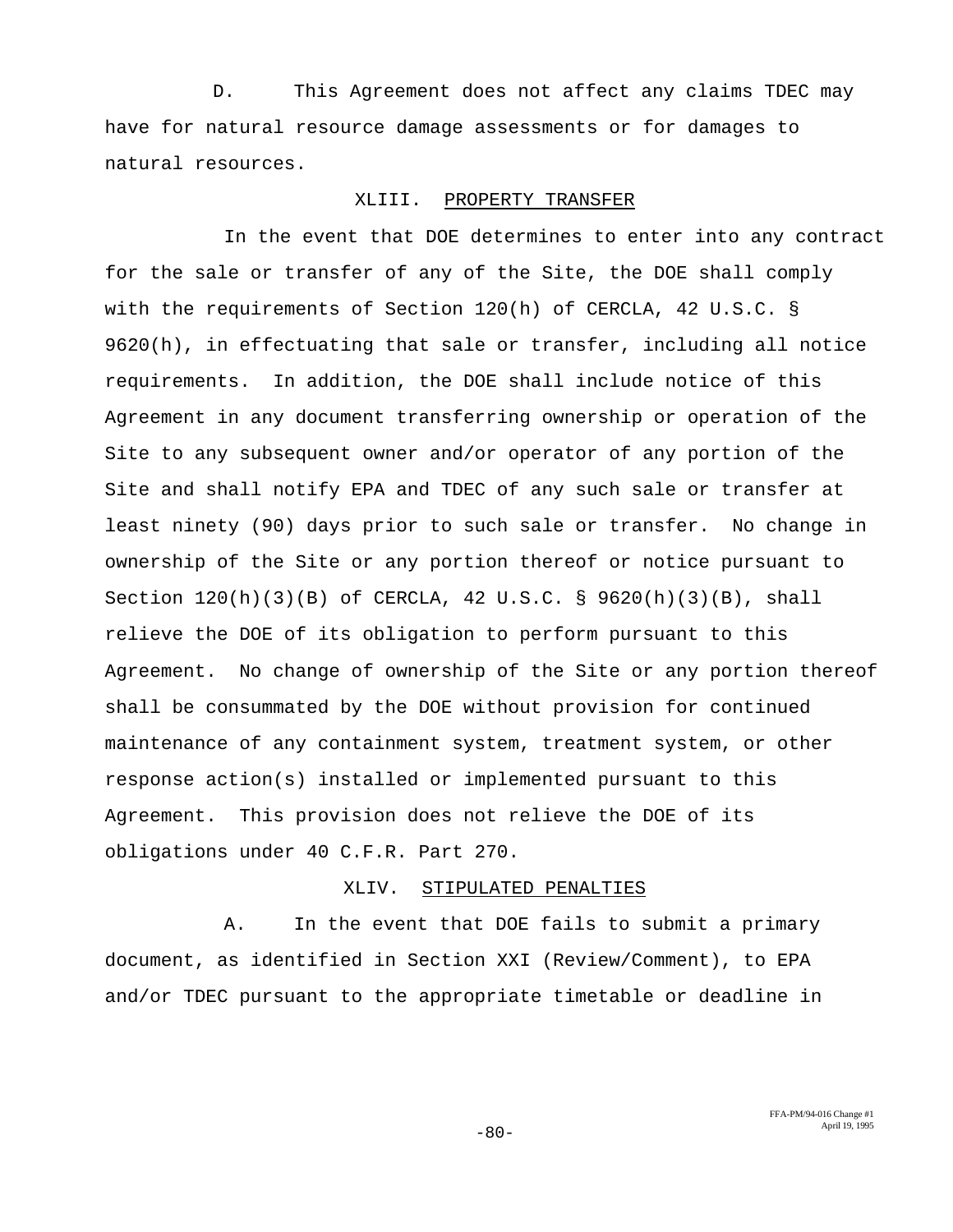accordance with the requirements of this Agreement, or any extensions granted pursuant to this Agreement, or fails to comply with a term or condition of this Agreement which relates to an operable unit or final remedial action, EPA and/or TDEC may assess a stipulated penalty against DOE. A stipulated penalty may be assessed in an amount not to exceed \$5,000 (total amount of EPA and TDEC assessment) for the first week (or part thereof), and \$10,000 (total amount of EPA and TDEC assessment) for each additional week (or part thereof) for which a failure set forth in this Subsection occurs.

B. Upon determining that the DOE has failed in a manner set forth in Subsection A, above, EPA and/or TDEC shall so notify DOE in writing. If the failure in question is not already subject to dispute resolution at the time such notice is received, then DOE shall have fifteen (15) days after receipt of the notice to invoke dispute resolution on the question of whether the failure did in fact occur. The DOE shall not be liable for the stipulated penalty assessed by EPA or TDEC if the failure is determined, through the dispute resolution process, not to have occurred. No assessment of a stipulated penalty shall be final until the conclusion of dispute resolution procedures related to the assessment of the stipulated penalty.

C. The DOE annual report to Congress required by Section  $120(e)(5)$  of CERCLA, 42 U.S.C. § 9620 $(e)(5)$ , shall include, with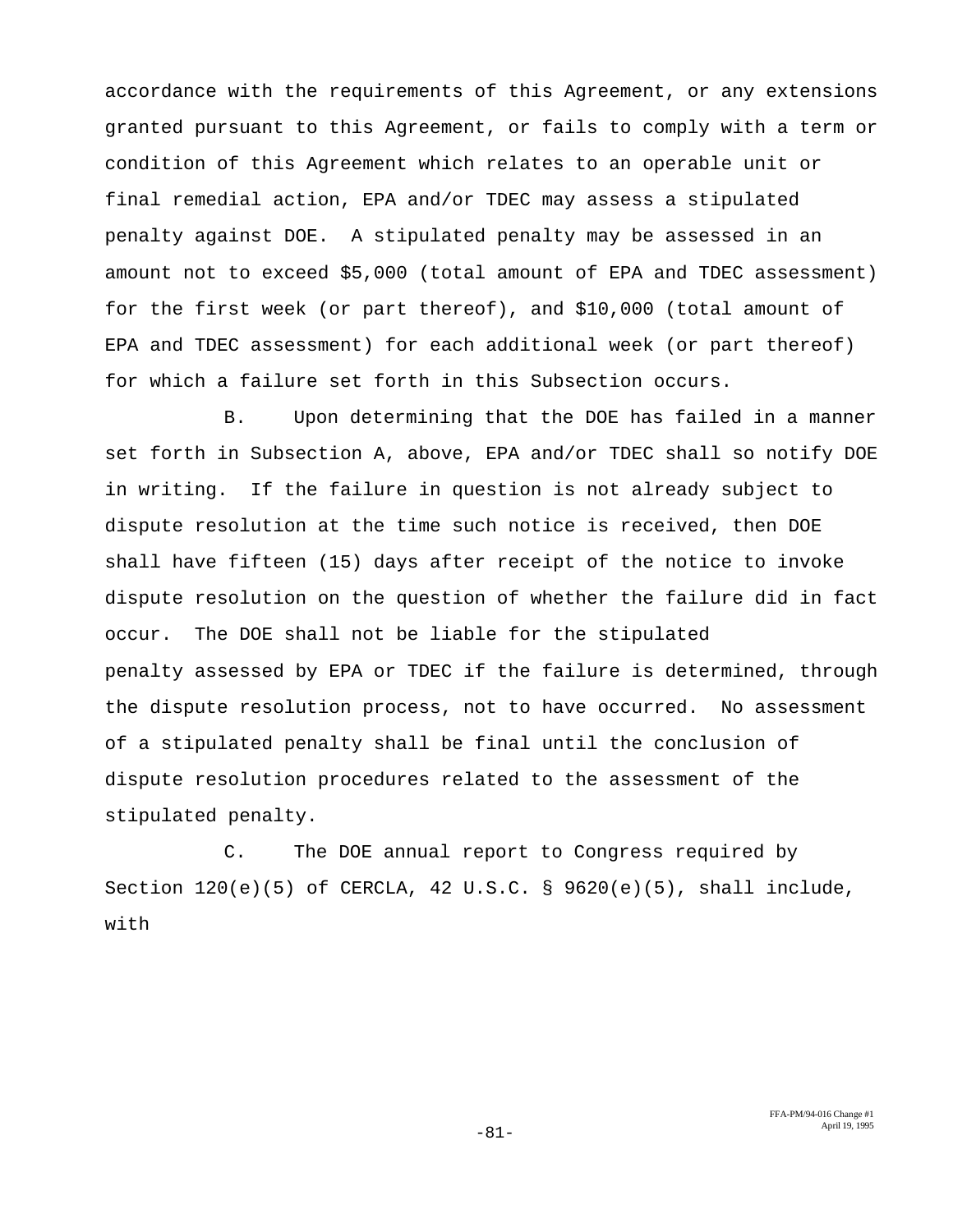respect to each final assessment of a stipulated penalty against DOE under this Agreement, each of the following:

1. The facility responsible for the failure;

2. A statement of the facts and circumstances giving rise to the failure;

3. A statement of any administrative or other corrective action taken at the relevant facility, or a statement of why such measures were determined to be inappropriate;

4. A statement of any additional action taken by the facility to prevent recurrence of the same type of failure; and

5. The total dollar amount of the stipulated penalty assessed for the particular failure.

D. Stipulated penalties assessed pursuant to this Section shall be payable to the Hazardous Substances Response Trust Fund from funds authorized and appropriated for that specific purpose.

E. Stipulated penalties assessed by TDEC pursuant to this Section shall be payable, as TDEC may direct, to the Tennessee Remedial Action fund, The Tennessee Environmental Protection Fund or the Solid Waste Disposal Site Restoration Fund.

 F. In no event shall this Section give rise to a stipulated penalty in excess of the amount set forth in Section 109 of CERCLA, 42 U.S.C. § 9609.

G. This Section shall not affect DOE's ability to obtain an extension of a timetable, deadline, or schedule pursuant to Section XXX (Extensions) of this Agreement.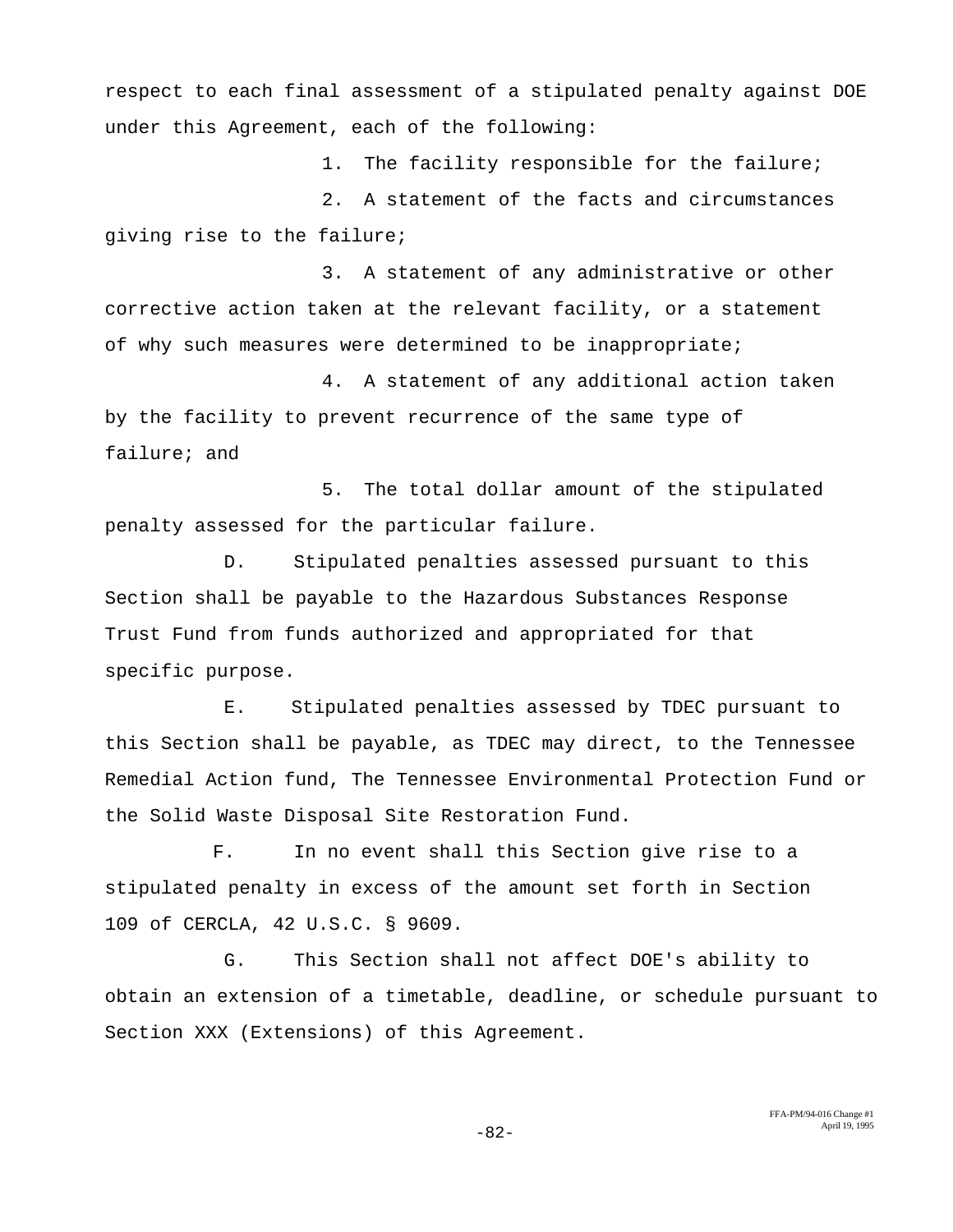H. Nothing in this Agreement shall be construed to render any officer or employee of DOE personally liable for the payment of any stipulated penalty assessed pursuant to this Section.

#### XLV. ENFORCEABILITY

A. The Parties agree that:

 1. Upon the effective date of this Agreement, any standard, regulation, condition, requirement, or order which has become effective under CERCLA and is incorporated into this Agreement is enforceable by any person pursuant to Section 310 of CERCLA, 42 U.S.C. § 9659, and any violation of such standard, regulation, condition, requirement, or order will be subject to civil penalties under Sections 310(c) and 109 of CERCLA, 42 U.S.C. §§ 9659(c) and 9609;

2. All timetables or deadlines associated with the development, implementation and completion of the RI/FS shall be enforceable by any person pursuant to Section 310 of CERCLA, 42 U.S.C. § 9659, and any violation of such timetables or deadlines will be subject to civil penalties under Sections 310(c) and 109 of CERCLA, 42 U.S.C. §§ 9659(c) and 9609;

3. All terms and conditions of this Agreement which relate to operable units or final remedial actions, including corresponding timetables, deadlines, or schedules, and all work associated with the interim or final remedial actions, shall be enforceable by any person pursuant to Section  $310(c)$  of CERCLA, 42 U.S.C. § 9659(c), and any violation of such terms or conditions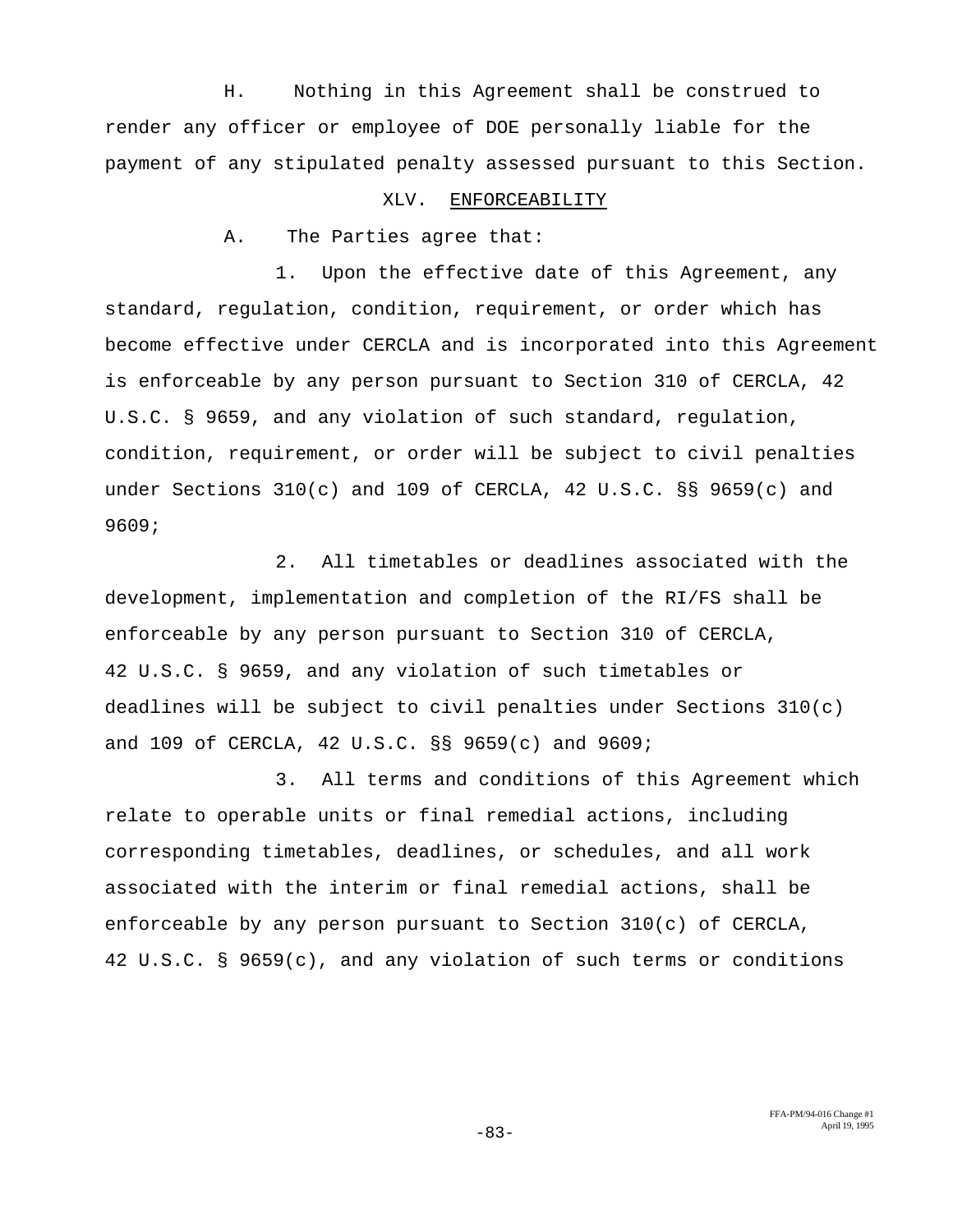will be subject to civil penalties under Sections 310(c) and 109 of CERCLA, 42 U.S.C. §§ 9659(c) and 9609; and

4. Any final resolution of a dispute pursuant to Section XXVI (Resolution of Disputes) of this Agreement which establishes a term, condition, timetable, deadline, or schedule shall be enforceable by any person pursuant to Section 310(c) of CERCLA, 42 U.S.C. § 9659(c), and any violation of such term, condition, timetable, deadline or schedule will be subject to civil penalties under Section  $310(c)$  and  $109$  of CERCLA, 42 U.S.C. §§ 9659(c) and 9609.

B. Nothing in this Agreement shall be construed as authorizing any person to seek judicial review of any action or work where review is barred by any provisions of CERCLA, including Section 113(h) of CERCLA, 42 U.S.C. § 9613(h).

C. The Parties agree that all Parties shall have the right to enforce the terms of this Agreement.

D. Appendix H to this Agreement is a letter from the U.S. Department of Justice to the State of Tennessee which sets forth the Department of Justice's position on the enforceability of this Agreement.

-84-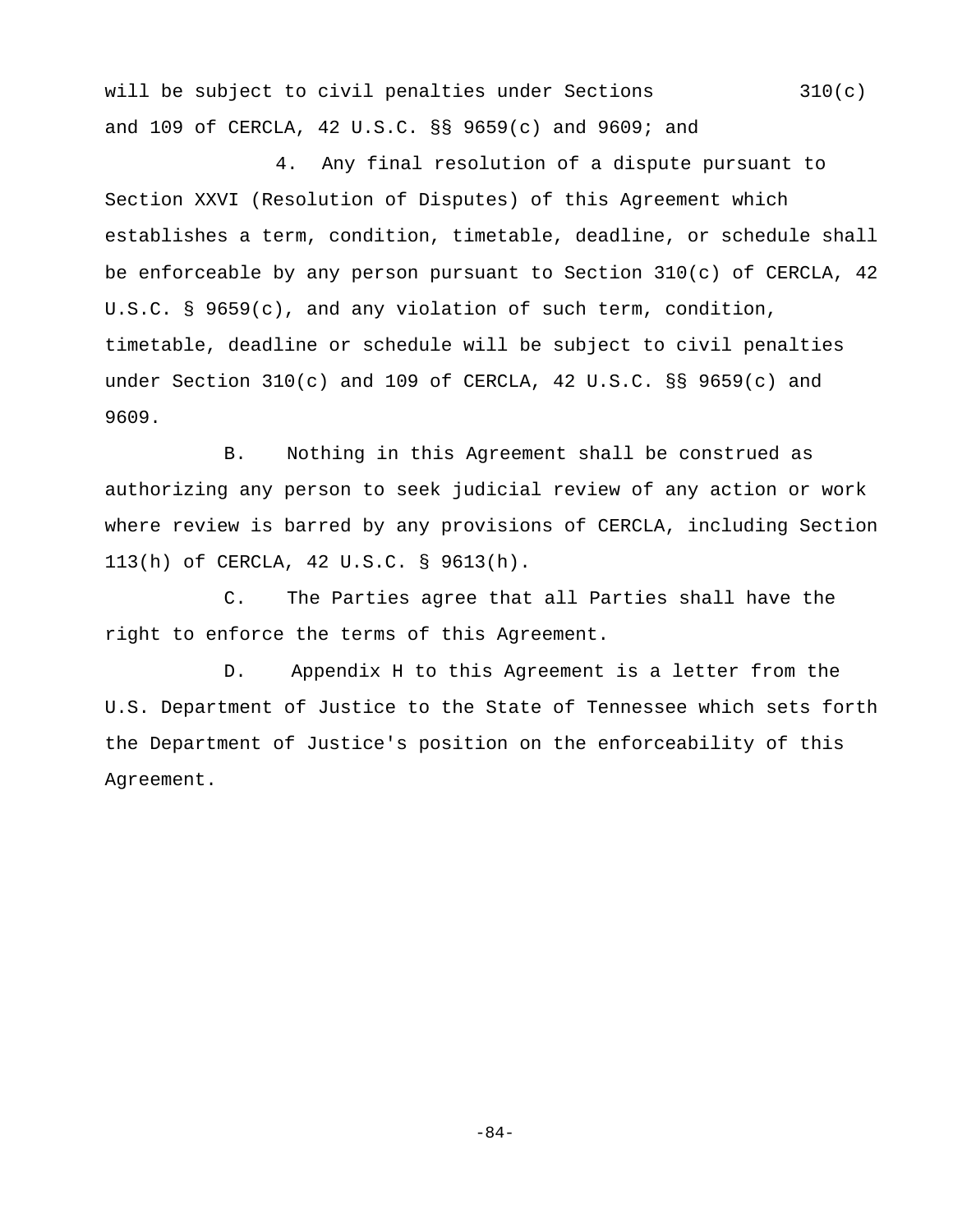## XLVI. TERMINATION AND SATISFACTION

A. To the extent that remedial response actions are conducted in operable units under the provisions of this Agreement, following completion of all response actions at an operable unit and upon written request by DOE, the EPA, with the concurrence of the TDEC, will send to DOE a written notice that the operable unit has been completed in accordance with the requirements for that operable unit. This notice shall not be construed to be written notice of termination and satisfaction under Subsection B of this Section.

B. To the extent that remedial response actions are conducted pursuant to the provisions of this Agreement, following the completion of all remedial response actions and upon written request by DOE, the EPA, with the concurrence of the TDEC will send to DOE a written notice of satisfaction of the terms of this Agreement within ninety (90) days of the request. The notice shall state that, in the opinion of EPA and TDEC, the DOE has satisfied all the terms of this Agreement in accordance with the requirements of CERCLA, the NCP, Section 3008(h) of RCRA, 42 U.S.C. § 6928(h), and related guidance, and applicable State laws and that the work performed by DOE is consistent with the agreed-to remedial actions and in compliance with the ARARs identified pursuant to this Agreement.

C. The TDEC may withdraw as a Party to this Agreement by providing at least ninety (90) days written notice of its intent to withdraw to each of the other Parties. Such withdrawal by TDEC

-85-